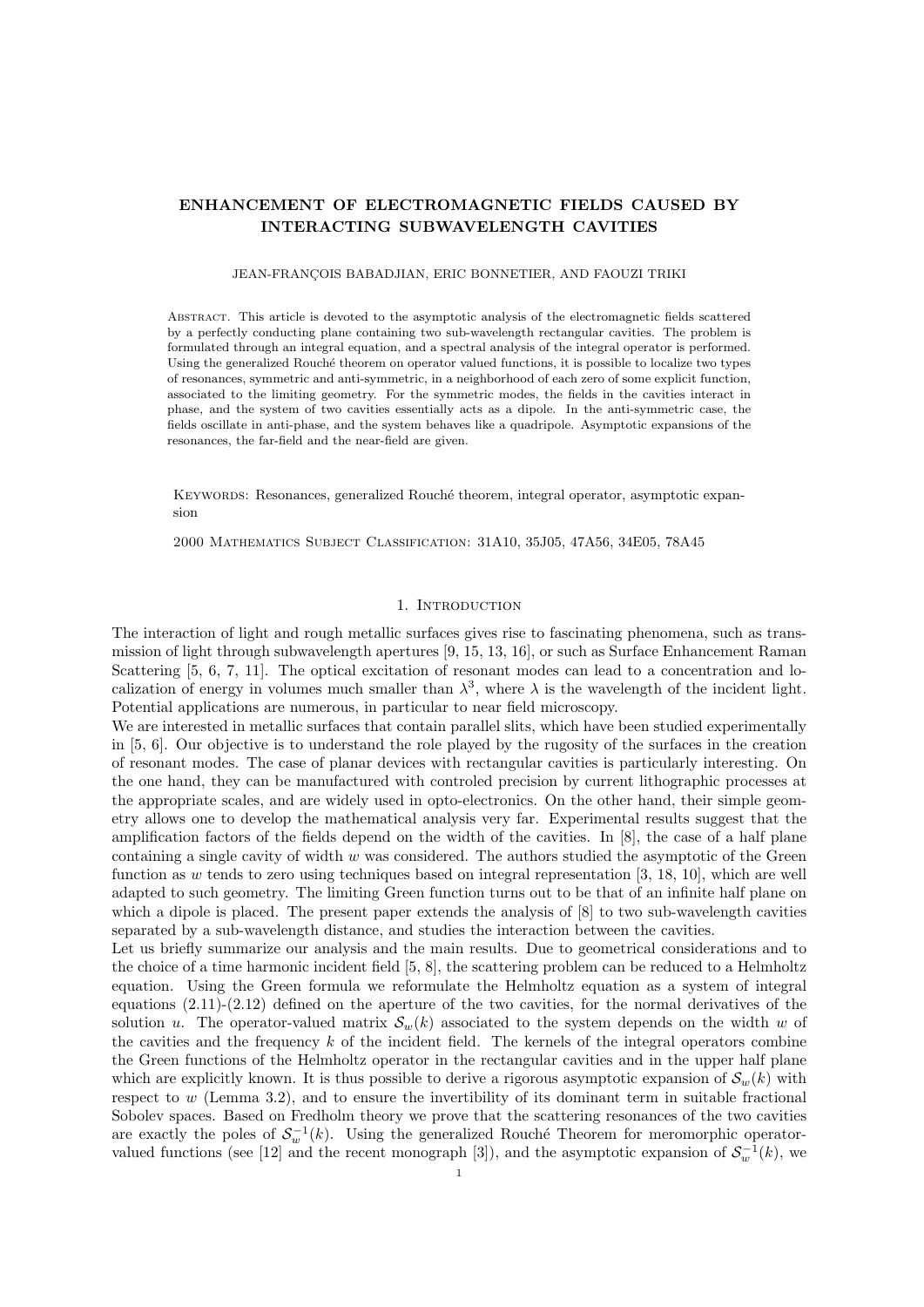localize the resonances in the lower half complex plane (Theorem 4.10), and derive their asymptotic expansion (Theorem 4.11). Precisely, we prove the existence of two types of resonances. The first type corresponds to a symmetric mode with an imaginary part of order  $O(w)$ , the second type corresponds to an antisymmetric mode with a smaller imaginary part, of order  $O(w^3)$ , which leads to a much stronger electromagnetic enhancement (see Theorem 4.11). This partition of the resonances results from the near-field coupling of the cavities, and confirms the experimental results observed in [7]. Using again the generalized Rouché Theorem we derive the asymptotic expansion of the field u far from and close to the resonances (Theorems 5.1-5.4). When the frequency is far from the resonances, the field is essentially the same as without cavities. However, when it is close to the resonances, the radiation pattern strongly depends on which mode is excited. Indeed, if the symmetric mode is active, then the scattered field  $u$ behaves asymptotically like that of an infinite half plane on which a dipole is placed, as in the case of a single cavity. When the anti-symmetric mode is excited, the singularity is that of a quadripole. Finally, we perform an asymptotic expansion of the field inside the cavities (see Remark 5.7). In particular, we show that the field  $u$  actually concentrates in the cavities when the frequency is close to the resonances. Moreover we prove that close to the symmetrical mode, the field has the same sign in both cavities, while close to the anti-symmetrical mode it has opposite signs.

The paper is organized as follows, we state the scattering problem in section 2, and reformulate it as an integral equation. Section 3 is devoted to the asymptotic expansion of  $\mathcal{S}_w(k)$  as w goes to zero. In section 4, we derive useful qualitative properties of the operator-valued function  $k \to \mathcal{S}_w(k)$ , as well as the asymptotic expansion of  $S_w^{-1}(k)$  and the scattering resonances when w is close to zero. Based on the previous results we give in section 5, the asymptotic expansion of the scattered field in different regions of the scattering domain. Finally, in the appendix, we recall some results of Ghoberg and Sigal [12] on the operator version of the Residue theorem.

### 2. Problem formulation

Let  $\Omega \subset \mathbb{R}^2$  be the domain defined by

$$
\Omega \quad := \quad \Omega_e \cup C_1 \cup C_2 \cup \Gamma_1 \cup \Gamma_2,
$$

where  $\Omega_e$  is the upper half-plane  $\mathbb{R}^2_+$ ,  $C_i$ ,  $i = 1, 2$ , are the rectangular cavities:

$$
C_1 := (-(d+1)w, -(d-1)w) \times (-h, 0), \qquad C_2 := ((d-1)w, (d+1)w) \times (-h, 0),
$$

and  $\Gamma_i$  denotes the aperture of  $C_i$ ,  $i = 1, 2$ , i.e.,

$$
\Gamma_1 \quad := \quad \left( -(d+1)w, -(d-1)w \right) \times \{0\}, \quad \Gamma_2 \quad := \quad \left( (d-1)w, (d+1)w \right) \times \{0\}.
$$



The cavities  $C_i$ ,  $i = 1, 2$  are illuminated by a source  $f \in L^2(\Omega_e)$  with compact support in  $\Omega_e$ . In the harmonic regime, and under the same assumptions as in [8, 6], the Maxwell equations that govern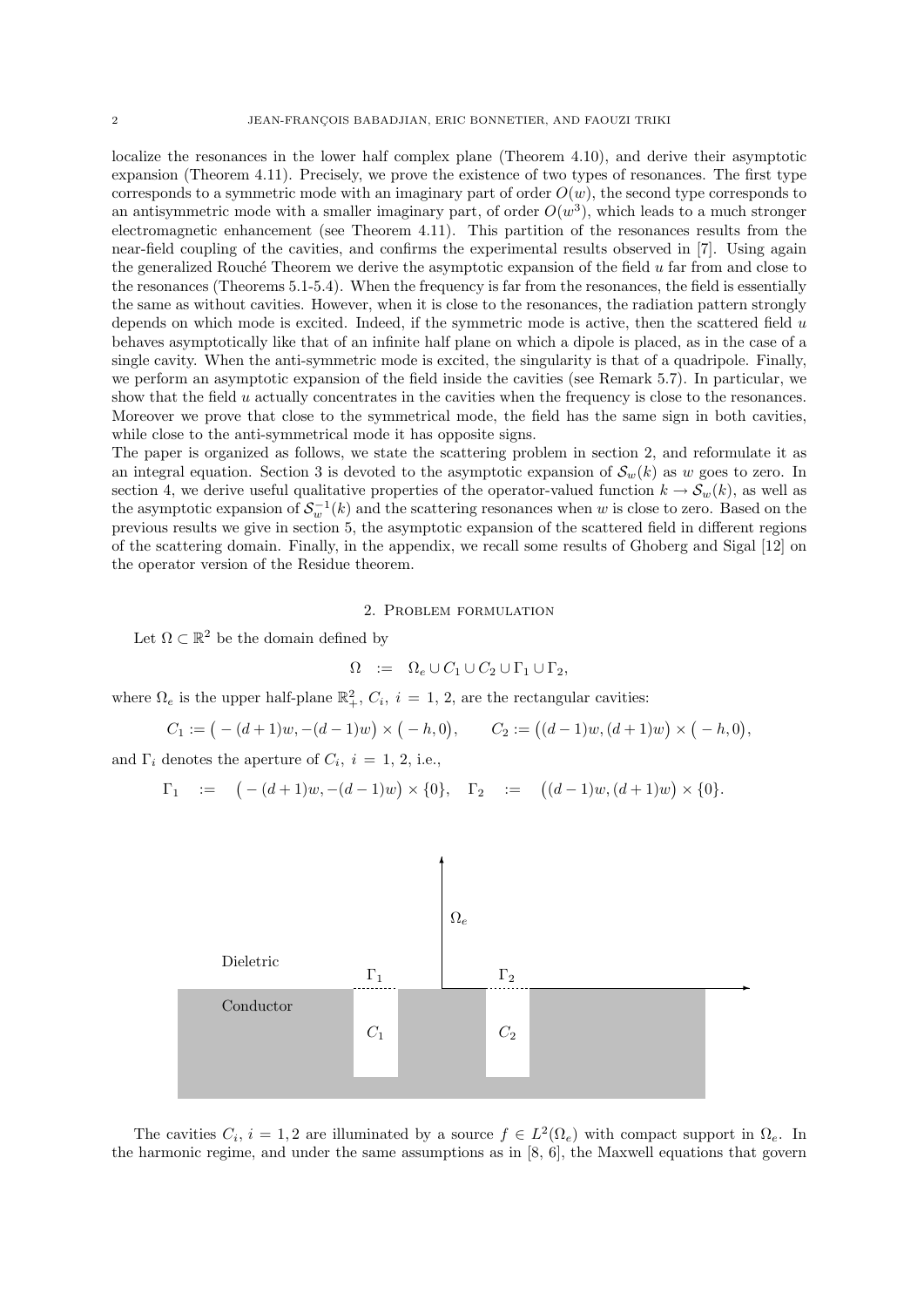the propagation of electromagnetic fields in the scattering domain  $\Omega$  reduce to the following Helmholtz equation

$$
\begin{cases}\n\Delta u + k^2 u = f \quad \text{in } \Omega, \\
\frac{\partial u}{\partial \nu} = 0 \quad \text{on } \partial \Omega, \\
\lim_{|x| \to +\infty} \sqrt{|x|} \left( \frac{\partial u}{\partial r}(x) - ik u(x) \right) = 0,\n\end{cases}
$$
\n(2.1)

where  $u(x)$  represents the component of the magnetic field in the transverse magnetic polarization. It is known that the problem (2.1) has a unique solution whenever Im(k)  $\geq 0$  [2]. The mapping  $R(k)$ :  $f \rightarrow u$  defines an operator-valued function which is holomorphic in  $\text{Im}(k) \geq 0$ . It has a meromorphic extension to the whole complex plane, except for a countable number of poles: These values of k are the resonant frequencies. In other words, they are the values k for which  $(2.1)$  has nontrivial solutions when  $f = 0$ . The space of such non-trivial solutions, called characteristic functions, has finite dimension. When the pole  $k_j$  is simple, the solution operator  $R(k)$  can be factorized in the form

$$
R(k) = \frac{R_{-1,j}}{k - k_j} + R_{0,j}(k),
$$

where  $R_{-1,j}$  is a finite rank operator, and where  $R_{0,j}(k)$  is an operator-valued function which is holomorphic near  $k_j$  [14]. The confinement of the electromagnetic fields around the cavities occurs at frequencies  $k \in \mathbb{R}_+$  close to  $\text{Re}(k_j)$ , if the imaginary part  $\text{Im}(k_j)$  is small enough. In this case  $\frac{\|R_{-1,j}\|}{|\text{Im}(k_j)|}$  represents the factor of enhancement of the fields. Experimental results (see [5] and references therein) show that when the width of the cavities is smaller than the wavelength, the resonant frequencies are close to the real axis. In [8], the resonnant frequencies to a simple cavity have been studied, as the cavity width  $w \to 0$ . Precisely, it is proven there that  $\text{Im}(k_j) = O(w)$  as  $w \to 0$ . The imaginary part of the resonant frequencies also represents the lifetime of the confinement phenomena (see section 2.1 in [8]), which plays an important role in applications.

Recently, it was shown in [7] that a system of two deep identical cavities at subwavelength distance could produce resonant frequencies much closer to the real axis than those created by a simple cavity. Thus the optical excitation of such resonances can lead to a larger factor of concentration of the electromagnetic fields near the cavities. In this work, we analyse how the interplay between the fields in two cavities may cause such phenomena.

2.1. **Fractional Sobolev spaces.** Let  $s \in \mathbb{R}$ , we denote by  $H^s(\mathbb{R})$  the space of tempered distributions  $u \in \mathcal{S}'(\mathbb{R})$  with Fourier transform  $\widehat{u} \in L^2_{loc}(\mathbb{R})$ , and

$$
||u||_{H^s(\mathbb{R})}^2 := \int_{\mathbb{R}} (1+|\xi|^2)^s |\widehat{u}(\xi)|^2 d\xi < +\infty.
$$

Let I be a bounded and open interval in  $\mathbb{R}$ . The sobolev space  $H^s(I)$  is defined by

$$
H^s(I) := \{ u \in (\mathcal{C}_c^{\infty}(I))' : u = U|_I \text{ for some } U \in H^s(\mathbb{R}) \}.
$$

It is endowed with the norm

$$
||u||_{H^s(I)} = \inf \{ ||U||_{H^s(\mathbb{R})} : U \in H^s(\mathbb{R}), \quad U|_I = u \}.
$$

It follows that  $H^s(I)$  (resp.  $H^s(\mathbb{R})$ ) equipped with the norm  $\|\cdot\|_{H^s(I)}$  (resp.  $\|\cdot\|_{H^s(\mathbb{R})}$ ) is a Hilbert space. We also denote by  $\widetilde{H}^s(I)$  the closure of  $\mathcal{C}_c^{\infty}(I)$  in  $H^s(\mathbb{R})$  so that  $H^{-s}(I) = [\widetilde{H}^s(I)]'$  and  $\widetilde{H}^{-s}(I) =$  $[H<sup>s</sup>(I)]'$  (see [17, Theorem 3.30 (i)]). Moreover, by [17, Theorem 3.29 (ii)] we have that

$$
\widetilde{H}^s(I) = \{ u \in H^s(\mathbb{R}) : \operatorname{Supp} u \subset \overline{I} \},
$$

and when  $s \geq 0$ , [17, Theorem 3.3] asserts that

$$
\widetilde{H}^s(I) = \{ u \in L^2(I) : \tilde{u} \in H^s(\mathbb{R}) \},
$$

where  $\tilde{u}$  denotes the extension of u by zero outside I.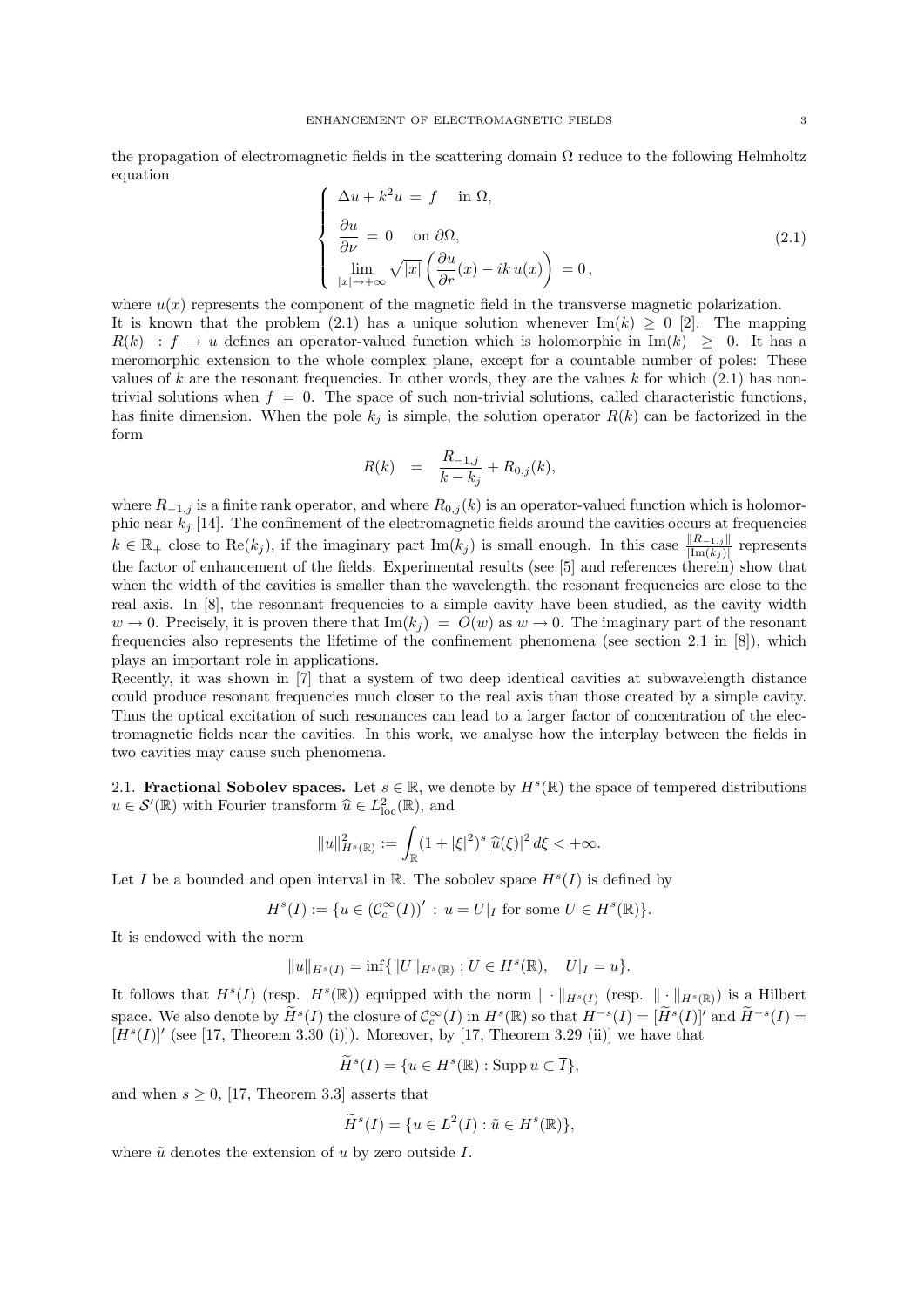In the sequel we will mostly be concerned with the cases  $s = \pm 1/2$ ; in particular, it is proved (see [17, Theorem 3.30 (ii)]) that  $H^{1/2}(I)$  can be identified to the space of functions  $u \in L^2(I)$  satisfying

$$
\int_I \int_I \frac{|u(x) - u(y)|^2}{|x - y|^2} dx dy < +\infty.
$$

If  $\phi \in H^{-1/2}(I)$  and  $f \in H^{1/2}(I)$ , we will denote by  $\langle \phi, f \rangle$  the duality product between  $H^{-1/2}(I)$  and  $H^{1/2}(I)$ . Similarly for vector valued functions, the duality product between  $[\widetilde{H}^{-1/2}(I)]^2$  and  $[H^{1/2}(I)]^2$ will be denoted by  $\langle \phi, f \rangle := \langle \phi_1, f_1 \rangle + \langle \phi_2, f_2 \rangle$  whenever  $\phi = (\phi_1, \phi_2) \in [\tilde{H}^{-1/2}(I)]^2$  and  $f = (f_1, f_2) \in$  $[H^{1/2}(I)]^2$ .

2.2. The Green functions. Fix a source point  $y \in \Omega_e$ , and consider  $G_e$  the Green function of the Helmholtz operator in  $\Omega_e$  with a homogeneous Neumann boundary condition and a Sommerfeld radiation condition at infinity, i.e.,

$$
\Delta G_e(\cdot; y) + k^2 G_e(\cdot; y) = \delta_y(\cdot) \quad \text{in } \Omega_e,
$$
  
\n
$$
\frac{\partial G_e}{\partial \nu}(\cdot; y) = 0 \quad \text{on } \partial \Omega_e,
$$
  
\n
$$
\lim_{|x| \to +\infty} \sqrt{|x|} \left( \frac{\partial G_e}{\partial r}(x; y) - ik G_e(x; y) \right) = 0.
$$
\n(2.2)

It is known that

 $\sqrt{ }$  $\int$ 

 $\overline{\mathcal{L}}$ 

$$
G_e(x; y) = -\frac{i}{4} H_0^{(1)}(k|x-y|) - \frac{i}{4} H_0^{(1)}(k|x-\tilde{y}|),
$$
\n(2.3)

where  $\tilde{y} = (y_1, y_2)$  is the symmetric of  $y = (y_1, y_2)$  with respect to the  $y_1$ -axis, and  $H_0^{(1)}$  stands for the Hankel function of first kind and zero order. We introduce the function  $u_e(x) \in H^1_{loc}(\Omega_e)$  solution to

$$
\begin{cases}\n\Delta u_e + k^2 u_e = f \quad \text{in } \Omega_e, \\
\frac{\partial u_e}{\partial \nu} = 0 \quad \text{on } \partial \Omega_e, \\
\lim_{|x| \to +\infty} \sqrt{|x|} \left( \frac{\partial u_e}{\partial r}(x) - ik u_e(x) \right) = 0,\n\end{cases}
$$

which may be represented as

$$
u_e(x) = \int_{\Omega_e} G_e(x; y) f(y) dy.
$$
 (2.4)

Let  $G_i$   $(i = 1, 2)$  be the Green function of the Helmholtz operator in the cavity  $C_i$ , with a homogeneous Neumann boundary condition, i.e.,

$$
\begin{cases}\n\Delta G_i(\cdot; y) + k^2 G_i(\cdot; y) = \delta_y(\cdot) & \text{in } C_i, \\
\frac{\partial G_i}{\partial \nu}(\cdot; y) = 0 & \text{on } \partial C_i.\n\end{cases}
$$
\n(2.5)

For  $k^2 \neq \left(\frac{m\pi}{2w}\right)^2 + \left(\frac{n\pi}{h}\right)^2$ , the Green functions  $G_1$  and  $G_2$  have the following spectral decomposition

$$
G_1(x;y) = \frac{2}{wh} \sum_{m,n=0}^{+\infty} \frac{\cos\left(\frac{m\pi}{2}\left(\frac{x_1}{w}+d+1\right)\right)\cos\left(\frac{m\pi}{2}\left(\frac{y_1}{w}+d+1\right)\right)\cos\left(n\pi\left(\frac{x_2}{h}+1\right)\right)\cos\left(n\pi\left(\frac{y_2}{h}+1\right)\right)}{k^2-\left(\frac{m\pi}{2w}\right)^2-\left(\frac{n\pi}{h}\right)^2}.
$$

and

$$
G_2(x;y) = \frac{2}{wh} \sum_{m,n=0}^{+\infty} \frac{\cos\left(\frac{m\pi}{2}\left(\frac{x_1}{w}-d+1\right)\right)\cos\left(\frac{m\pi}{2}\left(\frac{y_1}{w}-d+1\right)\right)\cos\left(n\pi\left(\frac{x_2}{h}+1\right)\right)\cos\left(n\pi\left(\frac{y_2}{h}+1\right)\right)}{k^2-\left(\frac{m\pi}{2w}\right)^2-\left(\frac{n\pi}{h}\right)^2}.
$$

**Remark 2.1.** Since u and  $G_i$ ,  $i = 1, 2$  depend on w and k, we sometimes write  $u(x; w)$  and  $G_i(x; y; w, k)$ ,  $i =$ 1, 2 respectively in place of  $u(x)$  and  $G_i(x; y)$ ,  $i = 1, 2$  to emphasize the dependence on these parameters.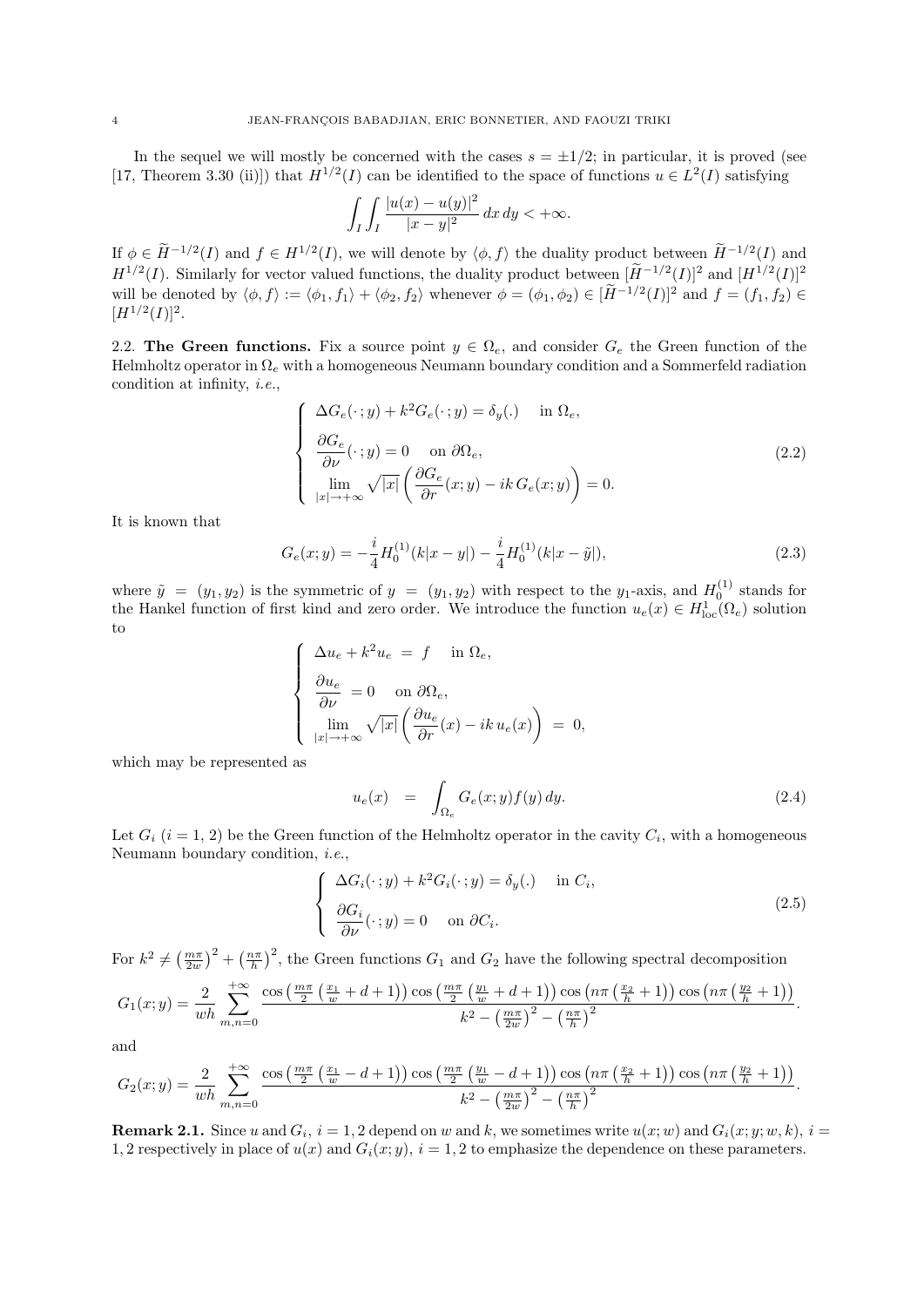2.3. Integral representation. In this section, we derive an integral representation of  $u(x)$  that is equivalent to the problem (2.1). Multiplying equation (2.1) by  $G_e(x; y)$ , integrating over  $\Omega_e$  and using the Green formula in  $\Omega_e$  implies that for every  $y \in \Omega_e$ 

$$
u_e(y) = \int_{\Omega_e} f(x) G_e(x; y) dx = \int_{\Omega_e} \left[ \Delta u(x) + k^2 u(x) \right] G_e(x; y) dx
$$
\n
$$
= \int \left[ \Delta G_e(x; y) + k^2 G_e(x; y) \right] u(x) dx
$$
\n(2.6)

$$
= \int_{\Omega_e} \left[ \Delta G_e(x; y) + k^2 G_e(x; y) \right] u(x) dx
$$
  
+ 
$$
\int_{\partial \Omega_e} \left[ \frac{\partial u}{\partial \nu}(x) G_e(x; y) - \frac{\partial G_e}{\partial \nu}(x; y) u(x) \right] d\sigma(x)
$$
  
= 
$$
u(y) - \int_{\Gamma_1 \cup \Gamma_2} \frac{\partial u}{\partial x_2}(x_1, 0) G_e(x_1, 0; y) dx_1,
$$
 (2.7)

where we used equations  $(2.2)$  and  $(2.1)$  in the last equality.

Similarly, multiplying (2.1) by  $G_i(x; y)$ , integrating over  $C_i$  and applying the Green formula in  $C_i$ together with equation (2.5), and noting that f is supported in  $\Omega_e$ , leads to

$$
0 = u(y) + \int_{\Gamma_i} \frac{\partial u}{\partial x_2}(x_1, 0) G_i(x_1, 0; y) dx_1 \quad \text{for every } y \in C_i.
$$
 (2.8)

Since  $u \in H^1_{loc}(\Omega)$  and  $\Delta u = f - k^2 u \in L^2_{loc}(\Omega)$ , it follows by elliptic regularity that  $u \in H^2_{loc}(\Omega)$ . Sobolev imbedding implies that u is a continuous function on  $\Gamma_i$ ,  $i = 1, 2$ . Hence, letting y tend to  $\Gamma_1 \cup \Gamma_2$  in (2.7), letting y tend to  $\Gamma_i$  in (2.8), and taking the difference, we infer that for every  $y_1 \in \Gamma_1$ 

$$
\int_{\Gamma_1} \frac{\partial u}{\partial x_2}(x_1,0) \left[G_1 + G_e\right](x_1,0;y_1,0) dx_1 + \int_{\Gamma_2} \frac{\partial u}{\partial x_2}(x_1,0) G_e(x_1,0;y_1,0) dx_1 = -u_e(y_1,0),
$$
\n(2.9)

and that for every  $y_1 \in \Gamma_2$ 

$$
\int_{\Gamma_2} \frac{\partial u}{\partial x_2}(x_1,0) \left[ G_2 + G_e \right](x_1,0;y_1,0) dx_1 + \int_{\Gamma_1} \frac{\partial u}{\partial x_2}(x_1,0) G_e(x_1,0;y_1,0) dx_1 = -u_e(y_1,0).
$$
\n(2.10)

Next, we rescale both previous equations. To this end, we set

$$
\Gamma \quad := \quad (-1,1),
$$

and for  $x \in \Gamma$ 

$$
\begin{cases}\n\phi_1(x) &:= \frac{\partial u}{\partial x_2}(wx - wd, 0), \\
\phi_2(x) &:= \frac{\partial u}{\partial x_2}(wx + wd, 0),\n\end{cases}\n\text{ and }\n\begin{cases}\ng_1(x) &:= -\frac{1}{w}u_e(wx - wd, 0), \\
g_2(x) &:= -\frac{1}{w}u_e(wx + wd, 0).\n\end{cases}
$$

From (2.9) and (2.10), we deduce that for every  $y \in \Gamma$ 

$$
\int_{\Gamma} \left\{ \left[ G_1 + G_e \right] (wx - wd, 0; wy - wd, 0) \phi_1(x) + G_e(wx + wd, 0; wy - wd, 0) \phi_2(x) \right\} dx = g_1(y) \tag{2.11}
$$
 and

$$
\int_{\Gamma} \left\{ \left[ G_2 + G_e \right] (wx + wd, 0; wy + wd, 0) \phi_2(x) + G_e(wx - wd, 0; wy + wd, 0) \phi_1(x) \right\} dx = g_2(y). \tag{2.12}
$$

Let us define the  $2 \times 2$  matrix-valued kernel

$$
s_w(x, y, k) := \begin{pmatrix} [G_1 + G_e](wx - wd, 0; wy - wd, 0) & G_e(wx + wd, 0; wy - wd, 0) \\ G_e(wx - wd, 0; wy + wd, 0) & [G_2 + G_e](wx + wd, 0; wy + wd, 0) \end{pmatrix}.
$$
 (2.13)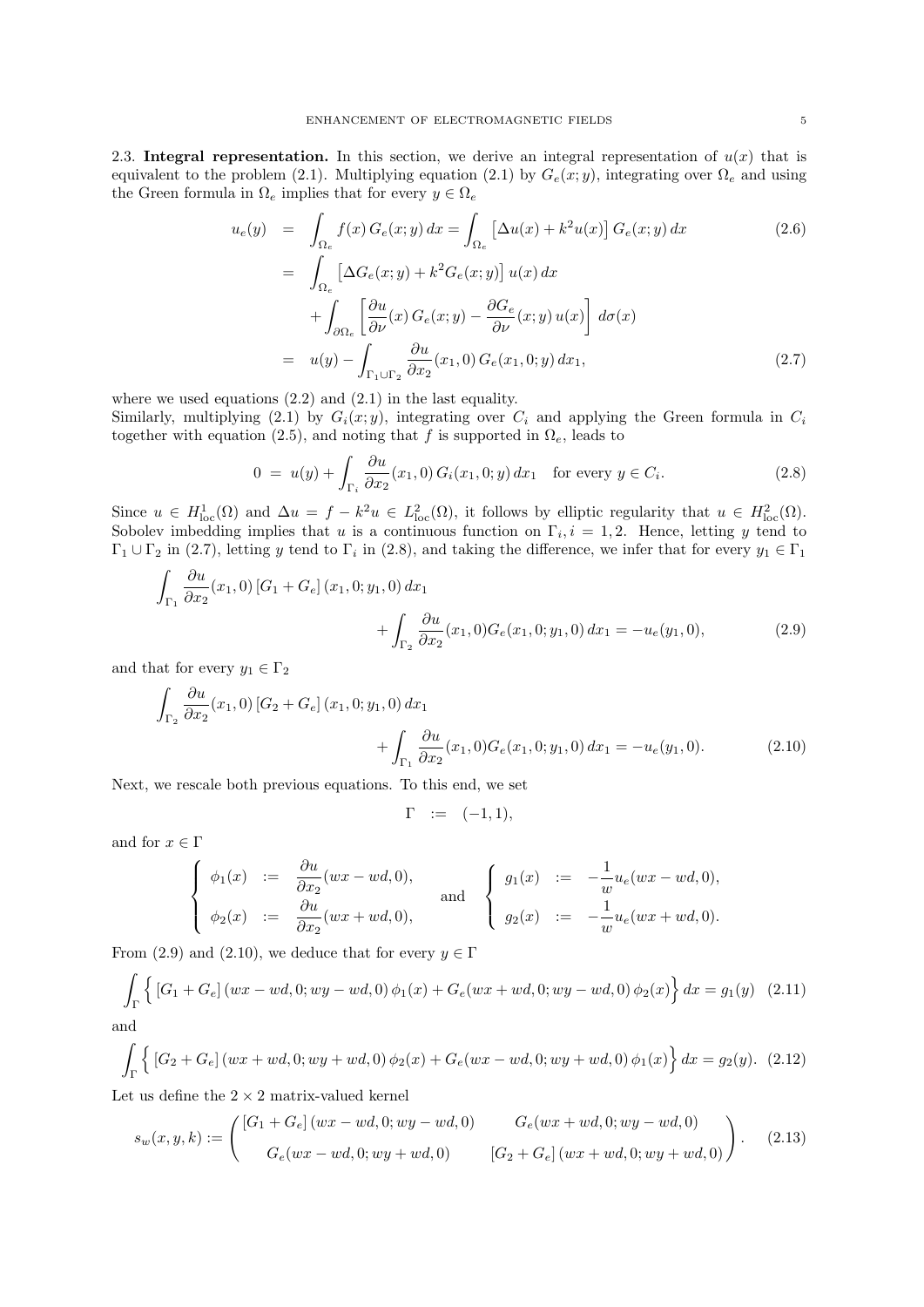Since  $u \in H^1_{loc}(\Omega)$  and  $\Delta u \in L^2_{loc}(\Omega)$ , it follows that  $\frac{\partial u}{\partial x_2}|_{\Gamma_i} \in [H^{1/2}(\Gamma_i)]' = \widetilde{H}^{-1/2}(\Gamma_i)$  and thus  $\phi_1$  and  $\phi_2 \in \widetilde{H}^{-1/2}(\Gamma).$ 

Consequently, it is natural to define the integral operator  $\mathcal{S}_w(k): [\tilde{H}^{-1/2}(\Gamma)]^2 \to [H^{1/2}(\Gamma)]^2$  by

$$
\mathcal{S}_w(k)\phi(x) := \int_{\Gamma} s_w(x, y, k) \phi(y) dy, \quad \text{for every } \phi = (\phi_1, \phi_2) \in [\widetilde{H}^{-1/2}(\Gamma)]^2.
$$
 (2.14)

### 3. ASYMPTOTIC EXPANSION

In this section we derive an asymptotic expansion of the kernel  $s_w$  and of the associated integral operator  $\mathcal{S}_w(k)$ . This can be achieved thanks to the explicit expression (2.13) of  $s_w$  using standard tools of pseudodifferential analysis (see [20]). In the sequel, we fix  $w_0 > 0$  and set  $r_0 := \frac{\pi}{(2w_0)}$ . In the complex plane,  $D_r(a) := \{z \in \mathbb{C} : |z - a| < r\}$  denotes the disc centered at a and of of radius  $r > 0$ . If  $a = 0$ , we write  $D_r := D_r(0)$  and  $D_r^+ := (\mathbb{C} \setminus \mathbb{R}_-) \cap D_r$ .

**Lemma 3.1.** For every  $(w, k) \in (0, w_0) \times D_{r_0}^+$  the kernel  $s_w$  has the following asymptotic expansion:

$$
s_w(x, y, k) = \theta_w(k) + s(x, y) + s_1(x, y)w + \sum_{n=2}^{+\infty} s_n(x, y, k)w^n + \sum_{n=2}^{+\infty} t_n(x, y, k)w^n \ln w,
$$
 (3.1)

where

$$
\theta_w(k) := \begin{pmatrix} \frac{\alpha(k)}{w} + \delta_2 + \frac{1}{\pi} (\ln k + \ln w) & \delta + \frac{1}{\pi} (\ln k + \ln w) \\ \delta + \frac{1}{\pi} (\ln k + \ln w) & \frac{\alpha(k)}{w} + \delta_2 + \frac{1}{\pi} (\ln k + \ln w) \end{pmatrix},
$$
(3.2)

is a constant  $2 \times 2$  matrix,  $\alpha(k)$  is a complex function defined in (3.11),

$$
s(x,y) := \frac{1}{\pi} \ln \left[ 4|x-y| \left| \sin \left( \frac{\pi}{4} (x-y) \right) \right| \right] \sin \left( \frac{\pi}{4} (x+y+2) \right) \Big| \Big] \mathbf{I}
$$
  
+ 
$$
\left( \frac{\delta_1}{\pi} \ln |x-y-2d| \right) \delta_1
$$
 (3.3)

is a matrix valued kernel independent of k,  $\delta_i$ ,  $i = 1,2$  are constants to be fixed later (Remark(4.6)) satisfying  $\delta_1 + \delta_2 = \delta$ ,  $i = 1, 2$  where  $\delta$  is the universal constant defined in (3.8).

$$
s_1(x,y) := -\frac{1}{h} \left( \frac{2}{3} - \frac{|x-y| + x + y + 2}{4} + \frac{(x-y)^2 + (x+y+2)^2}{8} \right) \mathbf{I}.
$$

Moreover, for every  $n \geq 1$ , there exists functions  $f_n$ ,  $g_n$  and  $h_n$  defined in (3.7) and (3.15) such that

$$
s_{2n}(x, y, k) := \left( f_{2n}(x - y, k) + h_{2n}(x - y, k) + h_{2n}(x + y + 2, k) \right) \mathbf{I}
$$

$$
+ \left( \begin{array}{cc} 0 & f_{2n}(x - y + 2d, k) \\ f_{2n}(x - y - 2d, k) & 0 \end{array} \right), \tag{3.4}
$$

$$
s_{2n+1}(x, y, k) := \left( h_{2n+1}(x - y, k) + h_{2n+1}(x + y + 2, k) \right) \mathbf{I},
$$

and

$$
t_{2n}(x,y,k) := \begin{pmatrix} g_{2n}(x-y,k) & g_{2n}(x-y+2d,k) \\ g_{2n}(x-y-2d,k) & g_{2n}(x-y,k) \end{pmatrix}, \quad t_{2n+1}(x,y,k) = \begin{pmatrix} 0 & 0 \\ 0 & 0 \end{pmatrix}.
$$

Finally, there exists a constant  $C_1 > 0$  (that only depends on  $w_0$ ) such that for every  $k \in D_{r_0}^+$ ,

$$
\left\|s_1w + \sum_{n=2}^{+\infty} s_n(\cdot, \cdot, k)w^n + \sum_{n=2}^{+\infty} t_n(\cdot, \cdot, k)w^n \ln w \right\|_{\mathcal{C}^{0,1}(\overline{\Gamma}\times\overline{\Gamma})} \leq C_1w. \tag{3.5}
$$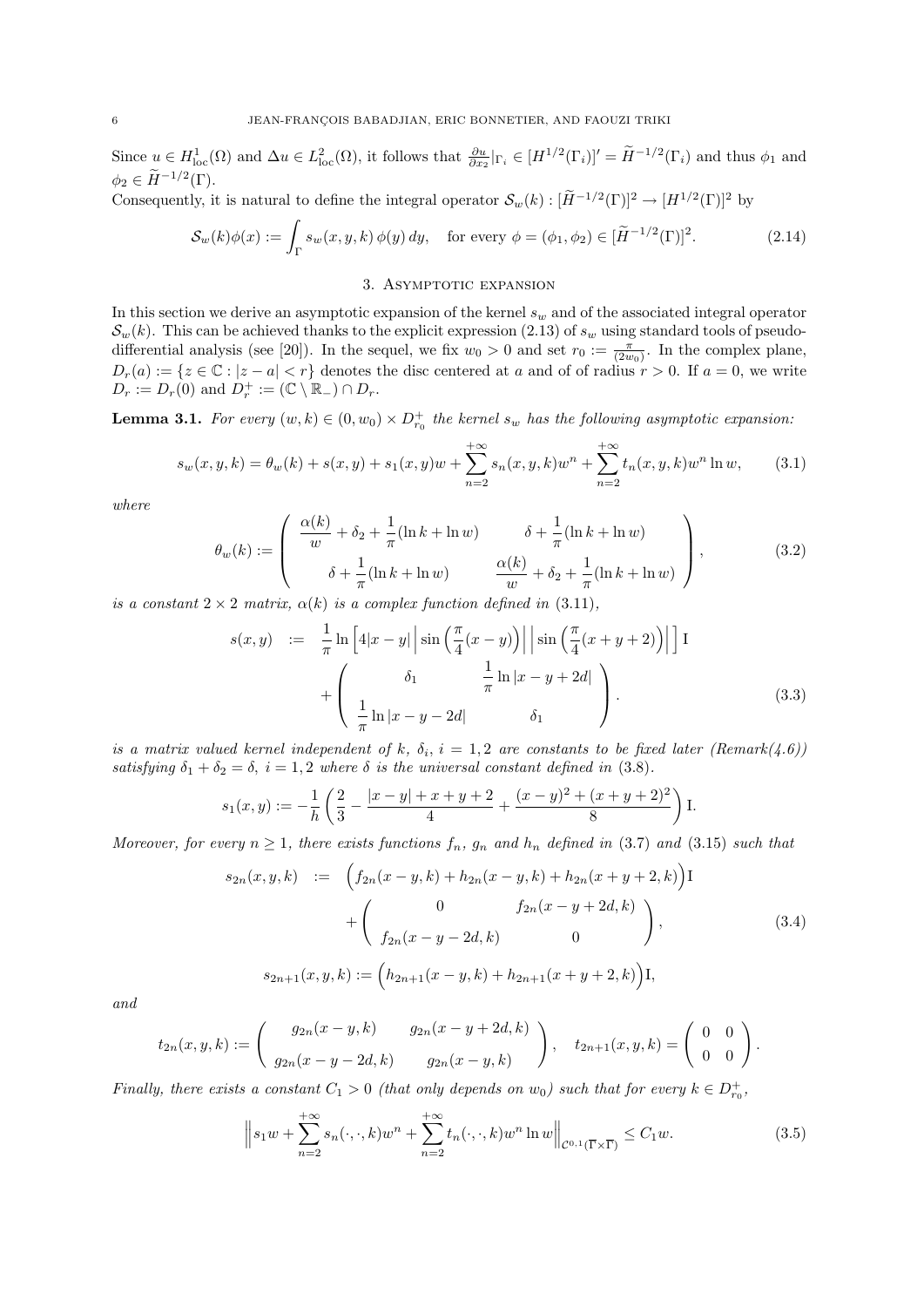Proof. We consider the asymptotic expansion of the Hankel function near zero (see [1, page 360]),

$$
H_0^{(1)}(z) = \left\{ 1 + \frac{2i}{\pi} \left[ \ln\left(\frac{z}{2}\right) + \gamma \right] \right\} \left( \sum_{n=0}^{+\infty} \frac{(-z^2/4)^n}{(n!)^2} \right) - \frac{2i}{\pi} \sum_{n=1}^{+\infty} \left( \sum_{m=1}^n \frac{1}{m} \right) \frac{(-z^2/4)^n}{(n!)^2},
$$

where  $\gamma$  is the Euler constant. For every  $t \in \mathbb{R}$ , we thus obtain

$$
-\frac{i}{2}H_0^{(1)}(kw|t|) = \delta + \frac{1}{\pi}(\ln w + \ln k) + \frac{1}{\pi}\ln|t| + \sum_{n=1}^{+\infty} f_{2n}(t,k)w^{2n} + \sum_{n=1}^{+\infty} g_{2n}(t,k)w^{2n}\ln w \tag{3.6}
$$

where, for each  $n \in \mathbb{N}^*$ ,

$$
\begin{cases}\nf_{2n}(t,k) := \frac{(-1/4)^n}{\pi(n!)^2} \left( -\sum_{m=1}^n \frac{1}{m} + \pi \delta + \ln|t| + \ln k \right) k^{2n} t^{2n}, \\
g_{2n}(t,k) := \frac{(-1/4)^n}{\pi(n!)^2} k^{2n} t^{2n},\n\end{cases} \tag{3.7}
$$

and where

$$
\delta := -\frac{i}{2} + \frac{1}{\pi} (\gamma - \ln 2). \tag{3.8}
$$

Note that  $g_{2n}(\cdot, k) \in C^{\infty}(\mathbb{R})$  for any  $k \in \mathbb{C}$ , while  $g_{2n}(t, \cdot)$  is analytic in  $\mathbb{C}$ . On the other hand, since the function  $t \mapsto t^2 \ln |t|$  is of class  $C^{1,\nu}(\mathbb{R})$  for any  $\nu \in [0,1)$  (see [8]), it follows that  $f_{2n}(\cdot, k) \in$  $\mathcal{C}^{2n-1,\nu}(\mathbb{R})\cap\mathcal{C}^{\infty}(\mathbb{R}\setminus\{0\})$  and that  $f_{2n}(t,\cdot)$  is analytic in  $\mathbb{C}\setminus\mathbb{R}_+$ . Moreover, there exists a constant  $C > 0$  (depending only on  $w_0$ ) such that for every  $(w, k) \in (0, w_0) \times D_{r_0}^+$ ,

$$
\sum_{n=1}^{+\infty} \|f_{2n}(\cdot,k)\|_{\mathcal{C}^{0,1}([-4,4])} w^{2n-2} \leq C \quad \text{and} \quad \sum_{n=1}^{+\infty} \|g_{2n}(\cdot,k)\|_{\mathcal{C}^{0,1}([-4,4])} w^{2n-2} \leq C.
$$

Consequently, the limits

$$
f(t,k,w) := \sum_{n=1}^{+\infty} f_{2n}(t,k)w^{2n} \text{ and } g(t,k,w) := \sum_{n=1}^{+\infty} g_{2n}(t,k)w^{2n} \ln w
$$
 (3.9)

exist and furthermore

$$
||f(\cdot,k,w)||_{\mathcal{C}^{0,1}([-4,4])} \leq Cw^2 \quad \text{and} \quad ||g(\cdot,k,w)||_{\mathcal{C}^{0,1}([-4,4])} \leq Cw^2 \ln w. \tag{3.10}
$$

Note that provided  $w \in (0, w_0)$ , the first series in (3.9) (as well as its first derivative with respect to t) converges uniformly as a function of  $(t, k) \in [-4, 4] \times D_{r_0}^+$ . Consequently,  $f(\cdot, k, w) \in C^{1,\nu}([-4, 4]) \cap$  $\mathcal{C}^{\infty}([-4,4] \setminus \{0\})$  for any  $k \in D_{r_0}^+$ , and the function  $f(t,\cdot,w)$  is analytic in  $D_{r_0}^+$  for every  $t \in [-4,4]$ . Arguing similarly for the second series in (3.9), we can show that  $g(\cdot, k, w) \in C^{\infty}([-4, 4])$  for any  $k \in D_{r_0}^+$ , and that  $g(t, \cdot, w)$  is analytic in  $D_{r_0}^+$  for every  $t \in [-4, 4]$ . As consequence, we infer from the definition of  $G_e$ , that

$$
G_e(wx - wd, 0; wy - wd, 0) = G_e(wx + wd, 0; wy + wd, 0) = -\frac{i}{2}H_0^{(1)}(kw|x - y|)
$$
  
=  $\delta + \frac{1}{\pi}(\ln w + \ln k) + \frac{1}{\pi}\ln|x - y|$   
 $+ \sum_{n=1}^{+\infty} f_{2n}(x - y, k)w^{2n} + \sum_{n=1}^{+\infty} g_{2n}(x - y, k)w^{2n} \ln w,$ 

and that

$$
G_e(wx \pm wd, 0; wy \mp wd, 0) = -\frac{i}{2}H_0^{(1)}(kw|x - y \pm 2d|)
$$
  
=  $\delta + \frac{1}{\pi}(\ln w + \ln k) + \frac{1}{\pi}\ln|x - y \pm 2d|$   
 $+ \sum_{n=1}^{+\infty} f_{2n}(x - y \pm 2d, k)w^{2n} + \sum_{n=1}^{+\infty} g_{2n}(x - y \pm 2d, k)w^{2n}\ln w.$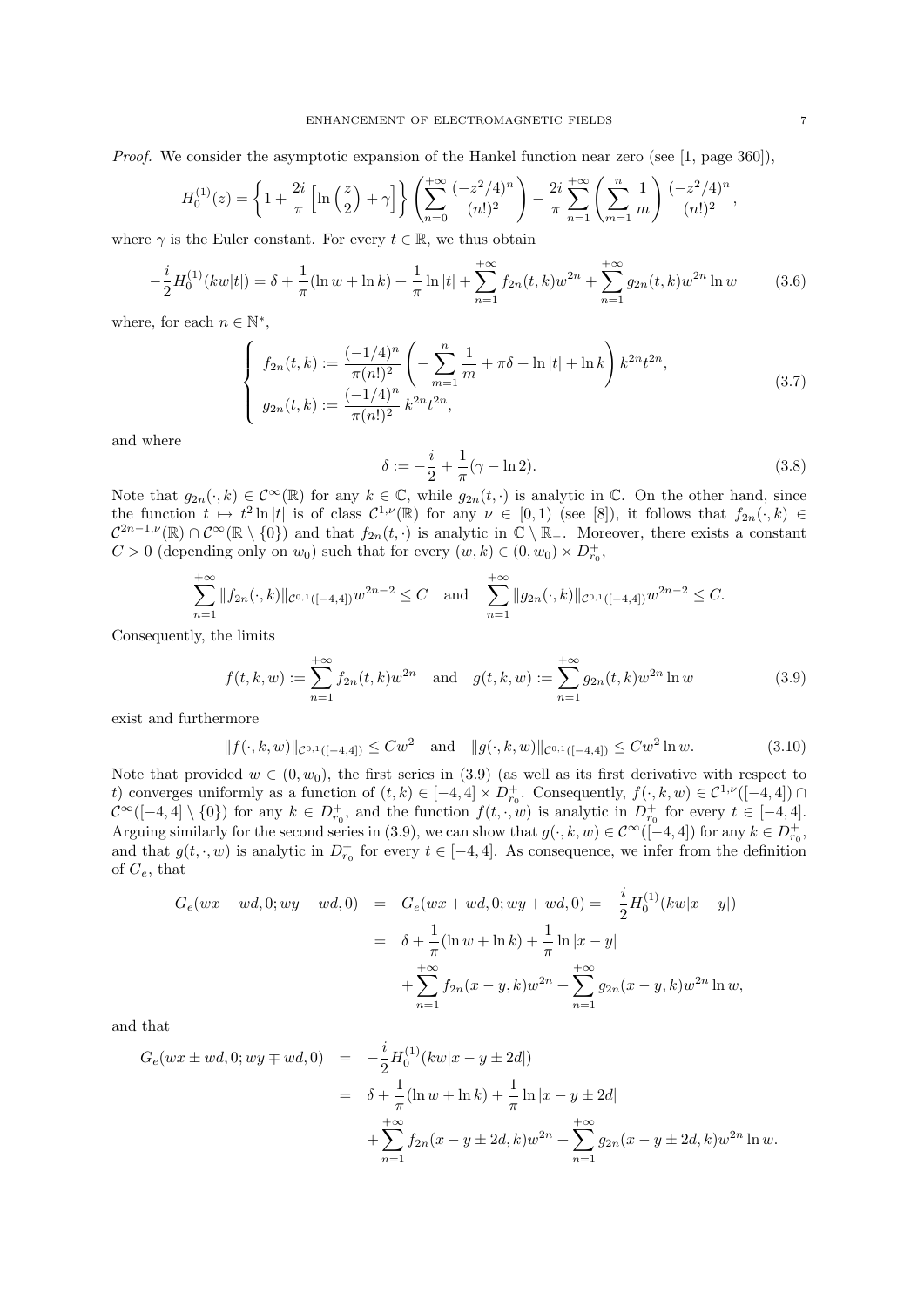We now turn our attention to the Green functions inside the cavities. From the expression of  $G_1$ and  $G_2$ , we have

$$
G_1(wx - wd, 0; wy - wd, 0) = G_2(wx + wd, 0; wy + wd, 0)
$$
  
= 
$$
\frac{2}{wh} \sum_{m,n=0}^{+\infty} \frac{\cos(\frac{m\pi}{2}(x+1))\cos(\frac{m\pi}{2}(y+1))}{k^2 - (\frac{m\pi}{2}^2) - (\frac{n\pi}{h})^2}.
$$

We define

$$
\mathcal{R}_m(w,k) := \frac{2}{h} \sum_{n=0}^{+\infty} \frac{1}{k^2 - \left(\frac{m\pi}{2w}\right)^2 - \left(\frac{n\pi}{h}\right)^2}.
$$

When  $m = 0$ , we observe that  $\mathcal{R}_0(w, k) = \alpha(k)$ , where

$$
\alpha(k) := \frac{1}{k} \left( \frac{1}{kh} + \cot(kh) \right),\tag{3.11}
$$

while for  $m \in \mathbb{N}^*$ ,  $\mathcal{R}_m(w, k)$  has the following asymptotic expansion as  $w/m$  tends to zero:

$$
\mathcal{R}_m(w,k) = -\frac{2}{\pi} \frac{w}{m} - \frac{4}{\pi^2 h} \frac{w^2}{m^2} - \sum_{n=3}^{+\infty} p_n(k) \frac{w^n}{m^n},\tag{3.12}
$$

where  $p_n(k)$  are suitable nonnegative constants which depend on k in an analytic manner. Actually, one has

$$
\mathcal{R}_{m}(w,k) = -\frac{1}{k^{2}h} \sum_{n=1}^{+\infty} \left(\frac{2wk}{m\pi}\right)^{2n} -\frac{2w}{m\pi} \left\{1 + \sum_{n=1}^{+\infty} \frac{1}{n!} \left[\prod_{j=0}^{n-1} \left(\frac{1}{2} + j\right)\right] \left(\frac{2wk}{m\pi}\right)^{2n}\right\} \left\{\frac{2}{1 - e^{-2h\sqrt{\left(\frac{m\pi}{2w}\right)^{2} - k^{2}}}} - 1\right\},
$$

which indeed can be expanded as a series of  $\frac{w}{m}$ . Thus, from (3.12), there exists a constant  $C' > 0$  (that only depends on  $w_0$ ) such that

$$
\sum_{n=2}^{+\infty} p_n(k) \frac{w^n}{m^n} \le C' \sum_{n=2}^{+\infty} \left(\frac{2wk}{m\pi}\right)^n.
$$
 (3.13)

Note that the previous series converges when  $m \in \mathbb{N}^*$ ,  $w < w_0$  and  $k \in D_{r_0}$  (recall that  $r_0 = \pi/(2w_0)$ ). Using  $(3.12)$  and the definition of  $G_1$  and  $G_2$ , we immediately deduce that

$$
G_1(wx - wd, 0; wy - wd, 0) = G_2(wx + wd, 0; wy + wd, 0)
$$
  
= 
$$
\frac{\alpha(k)}{w} - \frac{1}{\pi} \sum_{m=1}^{+\infty} \frac{\cos(\frac{m\pi}{2}(x - y)) + \cos(\frac{m\pi}{2}(x + y + 2))}{m}
$$

$$
-\frac{2}{\pi^2 h} w \sum_{m=1}^{+\infty} \frac{\cos(\frac{m\pi}{2}(x - y)) + \cos(\frac{m\pi}{2}(x + y + 2))}{m^2}
$$

$$
-\sum_{n=2}^{+\infty} p_n(k) w^n \left( \sum_{m=1}^{+\infty} \frac{\cos(\frac{m\pi}{2}(x - y)) + \cos(\frac{m\pi}{2}(x + y + 2))}{m^{n+1}} \right).
$$

As a consequence,

$$
G_1(wx - wd, 0; wy - wd, 0) = G_2(wx + wd, 0; wy + wd, 0)
$$
  
= 
$$
\frac{\alpha(k)}{w} + \frac{1}{\pi} \ln\left[4\left|\sin\left(\frac{\pi}{4}(x - y)\right)\right|\right] \sin\left(\frac{\pi}{4}(x + y + 2)\right)\right]
$$

$$
-\frac{w}{h}\left(\frac{2}{3} - \frac{|x - y| + x + y + 2}{4} + \frac{(x - y)^2 + (x + y + 2)^2}{8}\right)
$$

$$
+\sum_{n=2}^{+\infty} [h_n(x - y, k) + h_n(x + y + 2, k)]w^n,
$$
(3.14)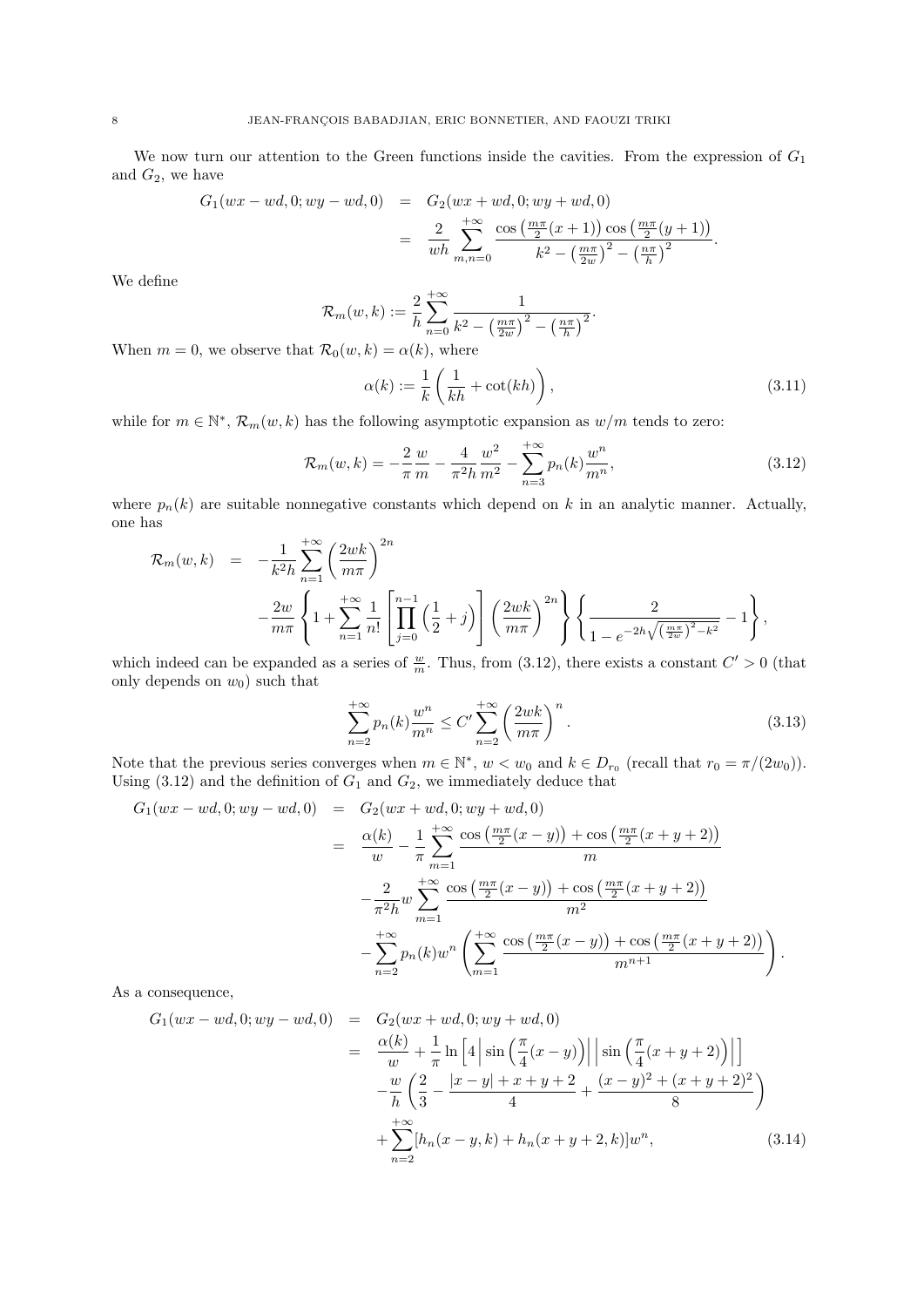where we defined

$$
h_n(t,k) := -\sum_{m=1}^{+\infty} p_n(k) \frac{\cos\left(\frac{m\pi t}{2}\right)}{m^{n+1}}.
$$
\n(3.15)

From [8], we know that for each  $k \in \mathbb{C}$ , the function  $h_2(\cdot, k) \in C^{1,\nu}(\mathbb{R}) \cap C^{\infty}(\mathbb{R} \setminus \{0\})$  for any  $\nu \in [0, 1)$ , and thus by iteration, the functions  $h_n(\cdot, k) \in C^{n-1,\nu}(\mathbb{R}) \cap C^{\infty}(\mathbb{R} \setminus \{0\})$  for every  $n \geq 2$ . Moreover the function  $h_n(t, \cdot)$  is analytic on  $\mathbb C$  for every  $t \in \mathbb R$ . Using (3.13), we observe that for  $w < w_0$  and  $k \in D_{r_0}$ , then

$$
\sum_{n=2}^{+\infty} \|h_n(\cdot,k)\|_{\mathcal{C}^{0,1}([-4,4])} w^{n-2} \le \frac{1}{w^2} \sum_{m=1}^{+\infty} \sum_{n=2}^{+\infty} p_n(k) \frac{w^n}{m^n} \le \frac{C'}{w^2} \sum_{m=1}^{+\infty} \sum_{n=2}^{+\infty} \left(\frac{2wk}{m\pi}\right)^n
$$
  

$$
\le \frac{C'\pi^2}{6w^2} \sum_{n=2}^{+\infty} \left(\frac{2wk}{\pi}\right)^n \le C'',
$$

for some constant  $C'' > 0$  depending only on  $w_0$ . Hence we deduce that the limit

$$
h(t,k,w) := \sum_{n=2}^{+\infty} h_n(t,k)w^n,
$$
\n(3.16)

exists and that

$$
||h(\cdot,k,w)||_{\mathcal{C}^{0,1}([-4,4])} \le C''w^2. \tag{3.17}
$$

Since the series (3.16) is uniformly converging as a function of  $(t, k) \in [-4, 4] \times D_{r_0}$ , it follows that  $h(\cdot, k, w) \in C^{1,\nu}([-4, 4]) \cap C^{\infty}([-4, 4] \setminus \{0\})$  for every  $k \in D_{r_0}$  and  $h(t, \cdot, w)$  is analytic in  $D_{r_0}$  for every  $t \in [-4, 4].$ 

We define  $\theta_w(k)$ , s,  $s_1$ ,  $s_n$  and  $t_n$  (for  $n \geq 2$ ) as in the statement of Lemma 3.1, and let

$$
\rho_w(x, y, k) := s_1(x, y)w + \sum_{n=2}^{+\infty} s_n(x, y, k)w^n + \sum_{n=2}^{+\infty} t_n(x, y, k)w^n \ln w.
$$
\n(3.18)

Thanks to (3.9) and (3.16), we deduce that for every  $w \in (0, w_0)$ , both previous series are uniformly converging in  $\overline{\Gamma} \times \overline{\Gamma} \times D_{r_0}^+$  as functions of  $(x, y, k)$ . Consequently  $\rho_w(\cdot, \cdot, k) \in C^{0,1}(\overline{\Gamma} \times \overline{\Gamma})$  for every  $k \in D_{r_0}^+$  and  $\rho_w(x, y, \cdot)$  is analytic in  $D_{r_0}^+$  for every  $(x, y) \in \overline{\Gamma} \times \overline{\Gamma}$ . Finally,  $s_w$  expands as announced in  $(3.1)$ , and from  $(3.10)$  and  $(3.17)$  we immediately deduce  $(3.5)$ .

For every  $\phi \in [\mathcal{C}_c^{\infty}(\Gamma)]^2$ , define the following integral operators

$$
\begin{cases}\n\Theta_w(k)\phi(x) &:= \theta_w(k)\int_{\Gamma}\phi(y)\,dy, \\
\mathcal{S}\phi(x) &:= \int_{\Gamma}s(x,y)\,\phi(y)\,dy, \\
\mathcal{S}_1\phi(x) &:= \int_{\Gamma}s_1(x,y)\,\phi(y)\,dy, \\
\mathcal{S}_n(k)\phi(x) &:= \int_{\Gamma}s_n(x,y,k)\,\phi(y)\,dy, \\
\mathcal{T}_n(k)\phi(x) &:= \int_{\Gamma}t_n(x,y,k)\,\phi(y)\,dy.\n\end{cases}
$$

We now deduce from Lemma 3.1 an asymptotic expansion of the integral operator  $\mathcal{S}_{w}(k)$ .

**Lemma 3.2.** For every  $(w, k) \in (0, w_0) \times D_{r_0}^+$ , the operator  $\mathcal{S}_w(k)$  admits the following asymptotic expansion:

$$
S_w(k) = \mathbf{\Theta}_w(k) + S + S_1 w + \sum_{n=2}^{+\infty} S_n(k) w^n + \sum_{n=2}^{+\infty} T_n(k) w^n \ln w,
$$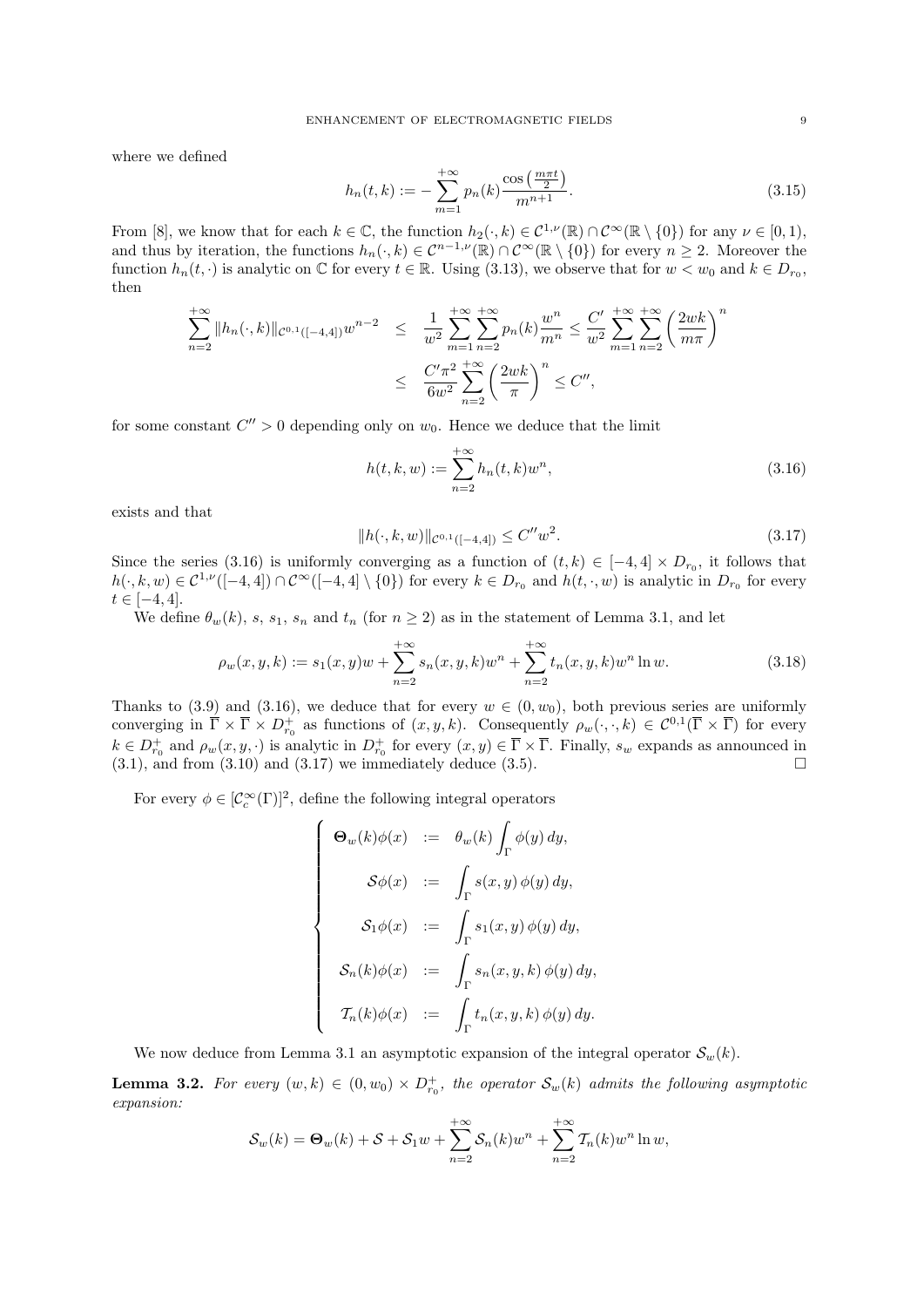where  $S_1$ ,  $S_n(k)$  and  $\mathcal{T}_n(k)$  are compact from  $[\widetilde{H}^{-1/2}(\Gamma)]^2$  to  $[H^{1/2}(\Gamma)]^2$  and

$$
\left\| \mathcal{S}_1 w + \sum_{n=2}^{+\infty} \mathcal{S}_n(k) w^n + \sum_{n=2}^{+\infty} \mathcal{T}_n(k) w^n \ln w \right\| \le C_2 w,
$$
\n(3.19)

for some constant  $C_2 > 0$  depending only on  $w_0$ .

Proof. Let  $\chi \in C_c^{\infty}(\mathbb{R};[0,1])$  be a cut-off function satisfying  $\chi(t) = 1$  for every  $t \in \Gamma$ . For any integer  $n \geq 2$  and every  $(x, y) \in \mathbb{R} \times \mathbb{R}$ , define

$$
\begin{cases} \tilde{s}_n(x, y, k) := \chi(x)\chi(y)s_n(x, y, k), \\ \tilde{t}_n(x, y, k) := \chi(x)\chi(y)t_n(x, y, k). \end{cases}
$$

Denoting by  $\sigma_n$  and  $\tau_n$  the symbols of  $\tilde{s}_n$  and  $\tilde{t}_n$  respectively, on can check that  $\sigma_n$  and  $\tau_n$  belong to the class of symbols  $S_{1,0}^{-n}$  and thus (see [20, Chapter II]), it follows that the associated integral operators  $\tilde{S}_n(k)$  and  $\tilde{\mathcal{T}}_n(k)$  defined, for every  $\phi \in [\mathcal{C}_c^{\infty}(\mathbb{R})]^2$ , by

$$
\tilde{\mathcal{S}}_n(k)\phi(x) := \int_{\mathbb{R}} \tilde{s}_n(x, y, k) \, \phi(y) \, dy \quad \text{ and } \quad \tilde{\mathcal{T}}_n(k)\phi(x) := \int_{\mathbb{R}} \tilde{t}_n(x, y, k) \, \phi(y) \, dy
$$

are bounded from  $[H^{-1/2}(\mathbb{R})]^2$  to  $[H^{n-1/2}(\mathbb{R})]^2$ . As a consequence, the operators  $\mathcal{S}_n(k)$  and  $\mathcal{T}_n(k)$ defined above are bounded from  $[\tilde{H}^{-1/2}(\Gamma)]^2$  to  $[H^{n-1/2}(\Gamma)]^2$ , and using the compact imbedding of  $H^{n-1/2}(\Gamma)$  into  $H^{1/2}(\Gamma)$  for  $n \geq 2$ , it follows that they are actually compact from  $[\widetilde{H}^{-1/2}(\Gamma)]^2$  to  $[H^{1/2}(\Gamma)]^2$ . From [8] we also know that the integral operator  $S_1$  is compact from  $[\widetilde{H}^{-1/2}(\Gamma)]^2$  to  $[H^{1/2}(\Gamma)]^2$ . Moreover, thanks to (3.1) and the Dominated Convergence Theorem, the operator  $\mathcal{S}_w(k)$ has the expected asymptotic expansion for  $(w, k) \in (0, w_0) \times D_{r_0}^+$ . Finally, according to (3.5), the operator

$$
\mathcal{R}_{w}(k) := \mathcal{S}_{1}w + \sum_{n=2}^{+\infty} \mathcal{S}_{n}(k)w^{n} + \sum_{n=2}^{+\infty} \mathcal{T}_{n}(k)w^{n} \ln w,
$$

is an integral operator with kernel  $\rho_w(x, y, k)$  given by (3.18), and we have  $\|\mathcal{R}_w(k)\| \leq C_2w$  where  $C_2 > 0$  is a constant depending on  $w_0$  and  $C_1$ .

4. ASYMPTOTIC OF  $\mathcal{S}_{w}^{-1}(k)$  and of the resonances

Let  $\widetilde{S}$ :  $[\widetilde{H}^{-1/2}(\Gamma)]^2 \to [H^{1/2}(\Gamma)]^2$  be the integral operator associated to the kernel

$$
\frac{1}{\pi} \ln \left[ |x - y| \left| \sin \left( \frac{\pi}{4} (x - y) \right) \right| \right] \sin \left( \frac{\pi}{4} (x + y + 2) \right) \right] \bigg] \text{ I.}
$$

The following result is proved in [8](see Lemma 5.1).

**Lemma 4.1.** The operator  $\widetilde{S}$  is invertible from  $[\widetilde{H}^{-1/2}(\Gamma)]^2$  to  $[H^{1/2}(\Gamma)]^2$ .

Theorem 3.2 implies that for every  $(w, k) \in (0, w_0) \times D_{r_0}^+$ , we have  $\mathcal{S}_w(k) = \mathbf{\Theta}_w(k) + \mathcal{S} + \mathcal{R}_w(k)$ where

$$
\mathbf{\Theta}_{w}(k) = \theta_{w}(k) \left( \begin{array}{c} \langle \cdot, e_1 \rangle \\ \langle \cdot, e_2 \rangle \end{array} \right),
$$

the matrix  $\theta_w(k)$  is defined in (3.2), and  $e_1 = (1, 0), e_2 = (0, 1)$ .

**Theorem 4.2.** The operator valued function  $k \mapsto S_w(k)$  is finitely meromorphic and of Fredholm type  $in \ \mathbb{C} \setminus \mathbb{R}_-$ , its poles are  $\{\pm \left( \left( \frac{n\pi}{h} \right)^2 + \left( \frac{m\pi}{2w} \right)^2 \right)^{\frac{1}{2}} : n, m \in \mathbb{N} \}$ . The operator  $\mathcal{S}_w(k)$  is invertible from  $[\widetilde{H}^{-1/2}(\Gamma)]^2$  to  $[H^{1/2}(\Gamma)]^2$  for  $\text{Im}(k) \geq 0$ . Moreover the operator valued function  $k \mapsto \mathcal{S}_w^{-1}(k)$  is finitely meromorphic in  $\mathbb{C} \setminus \mathbb{R}_-$  and its poles are exactly the resonances of the open cavities.

*Proof.* By the expression (2.13) of the kernel  $s_w$ , it is clear that the poles of  $\mathcal{S}_w(k)$  are exactly  $\{\pm \left( \left( \frac{n\pi}{h} \right)^2 + \frac{1}{n} \right) \}$  $(\frac{m\pi}{2w})^2^{\frac{1}{2}}$ :  $n, m \in \mathbb{N}$ . Expanding the operator  $\mathcal{S}_w(k)$  as a Laurent series around each of these poles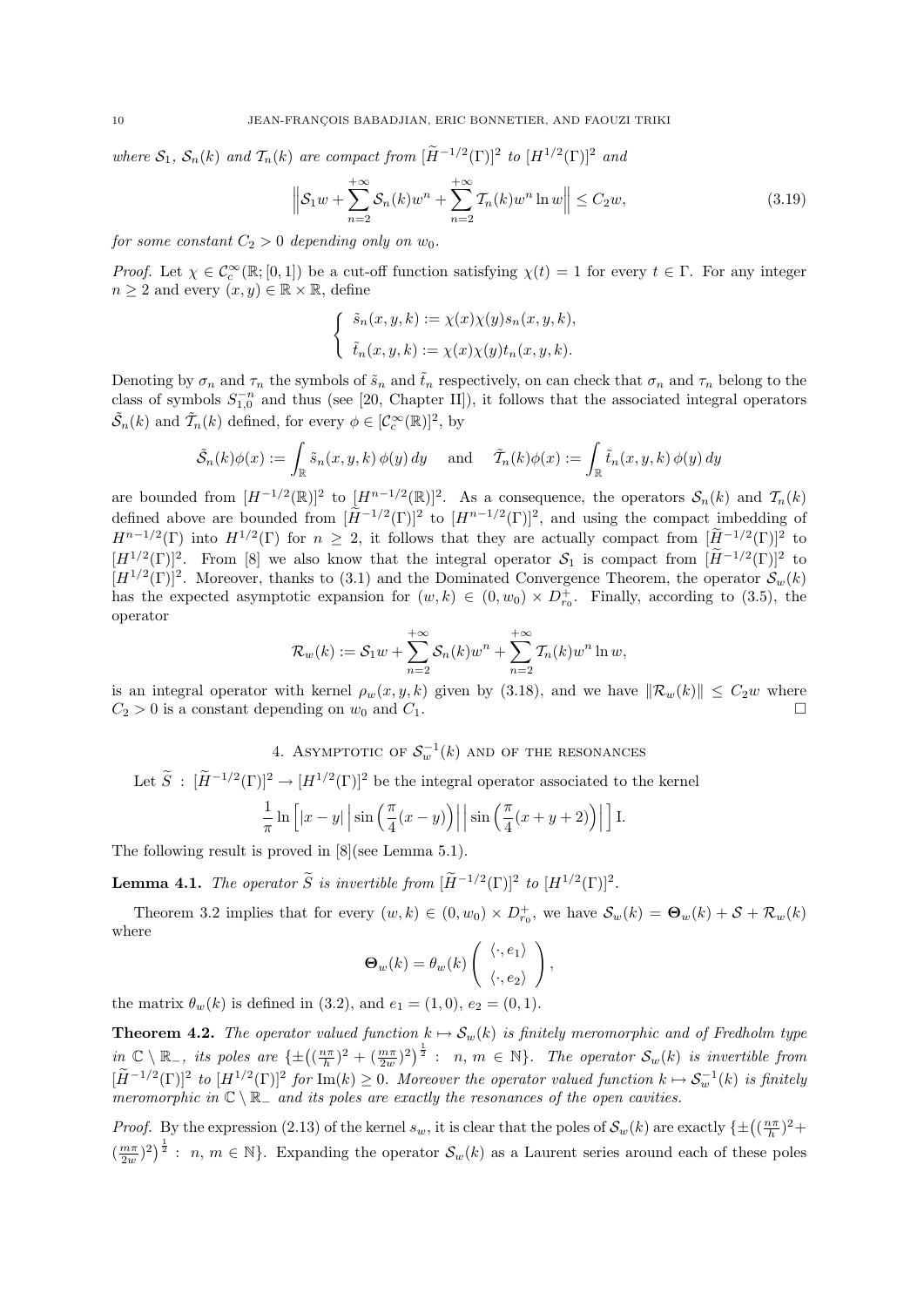implies that the range of the operator that consists in the multiplication by <sup>1</sup>  $k \pm \left( (\frac{n\pi}{h})^2 + (\frac{m\pi}{2w})^2 \right)^{\frac{1}{2}}$ is of dimension two. The range of that operator is actually the vector space spanned by the function

$$
\cos\left(\frac{m\pi}{2}(x+1)\right)(e_1+e_2), \quad x \in \Gamma.
$$

 $\ell m\pi$ 

This implies that  $\mathcal{S}_w(k)$  is finitely meromorphic in  $\mathbb{C} \setminus \mathbb{R}_-$ .

Now, according to Lemma 3.2, the only term independent of  $k$  in the previous Laurent series, is the operator

$$
\mathcal{A}_0 := \left( \begin{array}{cc} \delta_2 + \frac{\ln w}{\pi} & \delta + \frac{\ln w}{\pi} \\ \delta + \frac{\ln w}{\pi} & \delta_2 + \frac{\ln w}{\pi} \end{array} \right) \left( \begin{array}{c} \langle., e_1 \rangle \\ \langle., e_2 \rangle \end{array} \right) + \mathcal{S} + \mathcal{S}_1 w.
$$

We remark that the following kernel

$$
\begin{pmatrix}\n\delta_1 + \ln(4) & \frac{1}{\pi} \ln|x - y + 2d| \\
\frac{1}{\pi} \ln|x - y - 2d| & \delta_1 + \ln(4)\n\end{pmatrix}
$$

belongs to  $C^{\infty}(\overline{\Gamma} \times \overline{\Gamma})$  and so the corresponding integral operator is compact from  $[\tilde{H}^{-1/2}(\Gamma)]^2$  to  $[H^{1/2}(\Gamma)]^2$ . It follows that S is a compact perturbation of  $\tilde{S}$  which is invertible from  $[\tilde{H}^{-1/2}(\Gamma)]^2$ to  $[H^{1/2}(\Gamma)]^2$  (Lemma 4.1). Since  $S_1$  is compact (Lemma 3.2) the operator  $\mathcal{A}_0$  is also a compact perturbation of  $\tilde{S}$  and so it is a Fredholm operator of index zero. Consequently, the operator valued function  $k \mapsto \mathcal{S}_w(k)$  is of Fredholm type of index zero as well (see the appendix). The invertibility of the operator  $\mathcal{S}_w(k)$  for Im(k)  $\geq 0$  is a consequence of the fact that the equation (2.1) admits a unique solution for such frequencies  $k$ . Finally, we deduce from the Steinberg Theorem (Theorem 6.3) that the operator valued function  $k \mapsto \mathcal{S}_{w}^{-1}(k)$  is finitely meromorphic in  $\mathbb{C} \setminus \mathbb{R}_{-}$  and its poles are exactly the resonances of the open cavities.  $\hfill \square$ 

Let  $\hat{S}$ :  $[\tilde{H}^{-1/2}(\Gamma)]^2 \to [H^{1/2}(\Gamma)]^2$  be the integral operator with kernel

$$
\frac{1}{\pi}\ln\left[4|x-y|\left|\sin\left(\frac{\pi}{4}(x-y)\right)\right|\right|\sin\left(\frac{\pi}{4}(x+y+2)\right)\right]\right]1+\left(\begin{array}{cc}0 & \frac{1}{\pi}\ln|x-y+2d| \\ \frac{1}{\pi}\ln|x-y-2d| & 0\end{array}\right).
$$

Let  $\widetilde{H}_{0}^{-1/2}(\Gamma)$  denotes the space of functions  $\varphi$  in  $\widetilde{H}^{-1/2}(\Gamma)$  satisfying  $\int_{\Gamma} \varphi(x) dx = 0$ .

**Lemma 4.3.**  $\widehat{S}$  is Fredholm of index zero on  $[\widetilde{H}^{-1/2}(\Gamma)]^2$ . In addition,  $\widehat{S}$  is coercive on  $[\widetilde{H}_0^{-1/2}(\Gamma)]^2$ , i.e.,

$$
-\langle \varphi, \widehat{S}\varphi \rangle \ge C \|\varphi\|_{[\widetilde{H}^{-1/2}(\Gamma)]^2}^2, \qquad \forall \varphi \in [\widetilde{H}_0^{-1/2}(\Gamma)]^2,\tag{4.1}
$$

where  $C > 0$  is a fixed constant.

*Proof.* The operator  $\hat{S}$  is a compact perturbation of  $\tilde{S}$  and so is Fredholm of index zero on  $[\tilde{H}^{-1/2}(\Gamma)]^2$ . Let  $\varphi = (\varphi_1, \varphi_2) \in [\tilde{H}^{-1/2}(\Gamma)]^2$  and define

$$
\varphi_{1,w}(x) := \frac{1}{w} \varphi_1(\frac{x}{w} + d) \qquad x \in \Gamma_1,
$$
  

$$
\varphi_{2,w}(x) := \frac{1}{w} \varphi_2(\frac{x}{w} - d) \qquad x \in \Gamma_2.
$$

We consider the solution  $v$  to the following Helmholtz equation

 $\sqrt{ }$ 

 $\begin{array}{c} \hline \end{array}$ 

$$
\Delta v + k^2 v = 0 \quad \text{in } \Omega_e \cup C_1 \cup C_2,
$$
  
\n
$$
\partial_{x_2} v|_+ = \partial_{x_2} v|_- = \varphi_{1,w} \text{ on } \Gamma_1
$$
  
\n
$$
\partial_{x_2} v|_+ = \partial_{x_2} v|_- = \varphi_{2,w} \text{ on } \Gamma_2,
$$
  
\n
$$
\frac{\partial v}{\partial \nu} = 0 \quad \text{on } \partial \Omega,
$$
  
\n
$$
\lim_{|x| \to +\infty} \sqrt{|x|} \left( \frac{\partial v}{\partial r} (x) - ik v(x) \right) = 0.
$$
\n(4.2)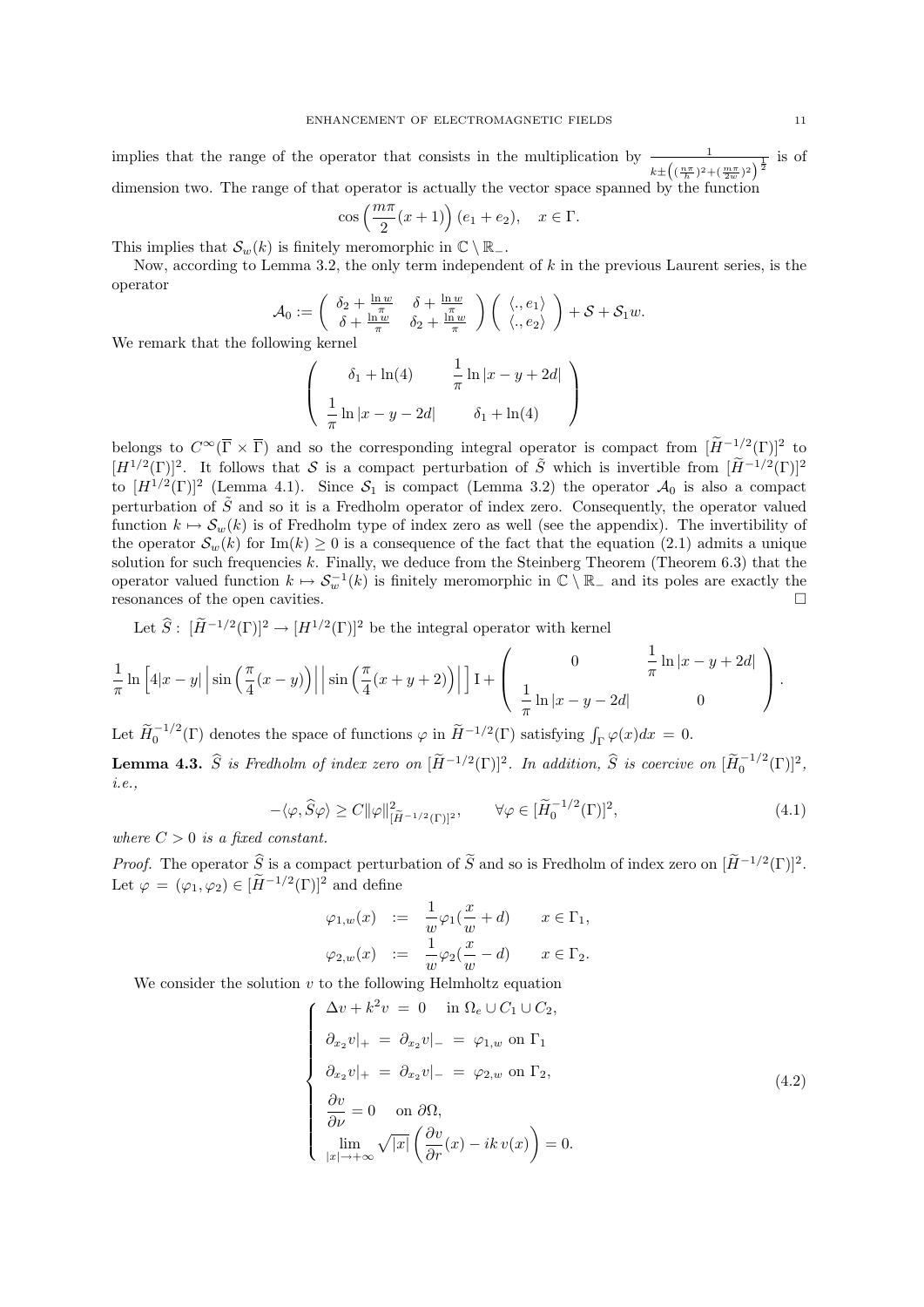Multiplying v in the equation (4.2) by  $G_e(x, y)$  and integrating by parts we obtain

$$
v(x) = \sum_{i=1}^{2} \int_{\Gamma_i} G_e(x, y) \varphi_{i,w}(y) d\sigma(y), \quad x \in \Omega_e.
$$
 (4.3)

The Green formula inside the cavities yields

$$
v(x) = -\int_{\Gamma_i} G_i(x, y)\varphi_{i,w}(y)d\sigma(y), \quad x \in C_i, \qquad i = 1, 2. \tag{4.4}
$$

Taking the difference between the traces of the equations (4.3) and (4.4) on both sides of  $\Gamma_i$ , we obtain

$$
[v(x)] = \sum_{i=1}^{2} \int_{\Gamma_i} (G_e(x, y) + \delta_{ij} G_i(x, y)) \varphi_{i,w}(y) d\sigma(y), \quad x \in \Gamma_j, \ j = 1, 2,
$$
 (4.5)

where  $[v(x)] = v_{+} - v_{-}$  and  $\delta_{ij}$  is th Kronecker's delta. Now, we fix  $k = i = \sqrt{-1}$ . Due to the explicit expression of  $G_e$  (equation (2.3)) one can easily check that when  $k = i$ , the function  $v(x)$  belongs to  $H^1(\Omega_e)$ . Thus, multiplying the equation (4.2) by  $\overline{v}$  and integrating over  $\Omega_e$  leads to

$$
\int_{\Omega_e} |\nabla v(x)|^2 dx + \int_{\Omega_e} |v(x)|^2 dx = -\sum_{i=1}^2 \int_{\Gamma_i} \varphi_{i,w}(x) \overline{v}|_+(x) d\sigma(x).
$$
\n(4.6)

Similarly, multiplying the equation (4.2) by  $\bar{v}$  and integrating over  $C_i$  implies

$$
\int_{C_i} |\nabla v(x)|^2 dx + \int_{C_i} |v(x)|^2 dx = \int_{\Gamma_i} \varphi_{i,w}(x) \overline{v}|_{-}(x) d\sigma(x).
$$
\n(4.7)

Adding the equations  $(4.6)$  and  $(4.7)$  we obtain

$$
\int_{\Omega} |\nabla v(x)|^2 dx + \int_{\Omega} |v(x)|^2 dx = -\sum_{i=1}^2 \int_{\Gamma_i} \varphi_{i,w}(x) \overline{[v(x)]} d\sigma(x).
$$
 (4.8)

Replacing  $[v(x)]$  by its expression in (4.5) and rescaling the right hand term in the last equation with respect to w, we find

$$
\int_{\Omega} |\nabla v(x)|^2 dx + \int_{\Omega} |v(x)|^2 dx = -\langle \varphi, \mathcal{S}_w(i)\varphi \rangle.
$$

On the other hand we have (see [17])

$$
C\|\varphi\|_{[\widetilde{H}^{-1/2}(\Gamma)]^2}^2 \ = \ C\|\partial_{x_2}v\|_{H^{-1/2}(\partial\Omega_e)}^2 \leq \int_{\Omega_e} |\nabla v(x)|^2 dx + \int_{\Omega_e} |v(x)|^2 dx,
$$

where  $C > 0$  is a constant independent of w. Combining the last two equalities yield

$$
-\langle \varphi, \mathcal{S}_w(i)\varphi \rangle \ge C \|\varphi\|_{[\widetilde{H}^{-1/2}(\Gamma)]^2}^2.
$$
\n(4.9)

Since  $\varphi \in [\widetilde{H}_0^{-1/2}(\Gamma)]^2$ , Lemma 3.2 implies

$$
S_w(i)\varphi \to \widehat{S}\varphi, \quad \text{as} \quad w \to 0.
$$

Taking the limit of the equation  $(4.9)$  as w tends to zero we obtain the desired result.

# **Lemma 4.4.** Let  $T : [\widetilde{H}^{-1/2}(\Gamma)]^2 \times \mathbb{R}^2 \to [H^{1/2}(\Gamma)]^2 \times \mathbb{R}^2$  be the integral operator defined by

$$
T(\psi, a) \quad := \quad (\widehat{S}\psi - a, \int_{\Gamma} \psi(x) dx).
$$

Then, T is invertible.

*Proof.* Since  $\widehat{S}$  is Fredholm of index zero T is also a Fredholm operator with zero index. Thus, we only need to prove injectivity. In fact, if  $\hat{S}\psi - a = 0$  and  $\int_{\Gamma} \psi(x) dx = 0$ , then  $\langle \psi, \hat{S}\psi \rangle = 0$ . The inequality (4.1) implies that  $\psi = 0$  and consequently  $a = 0$ . Thus T is invertible.

 $\Box$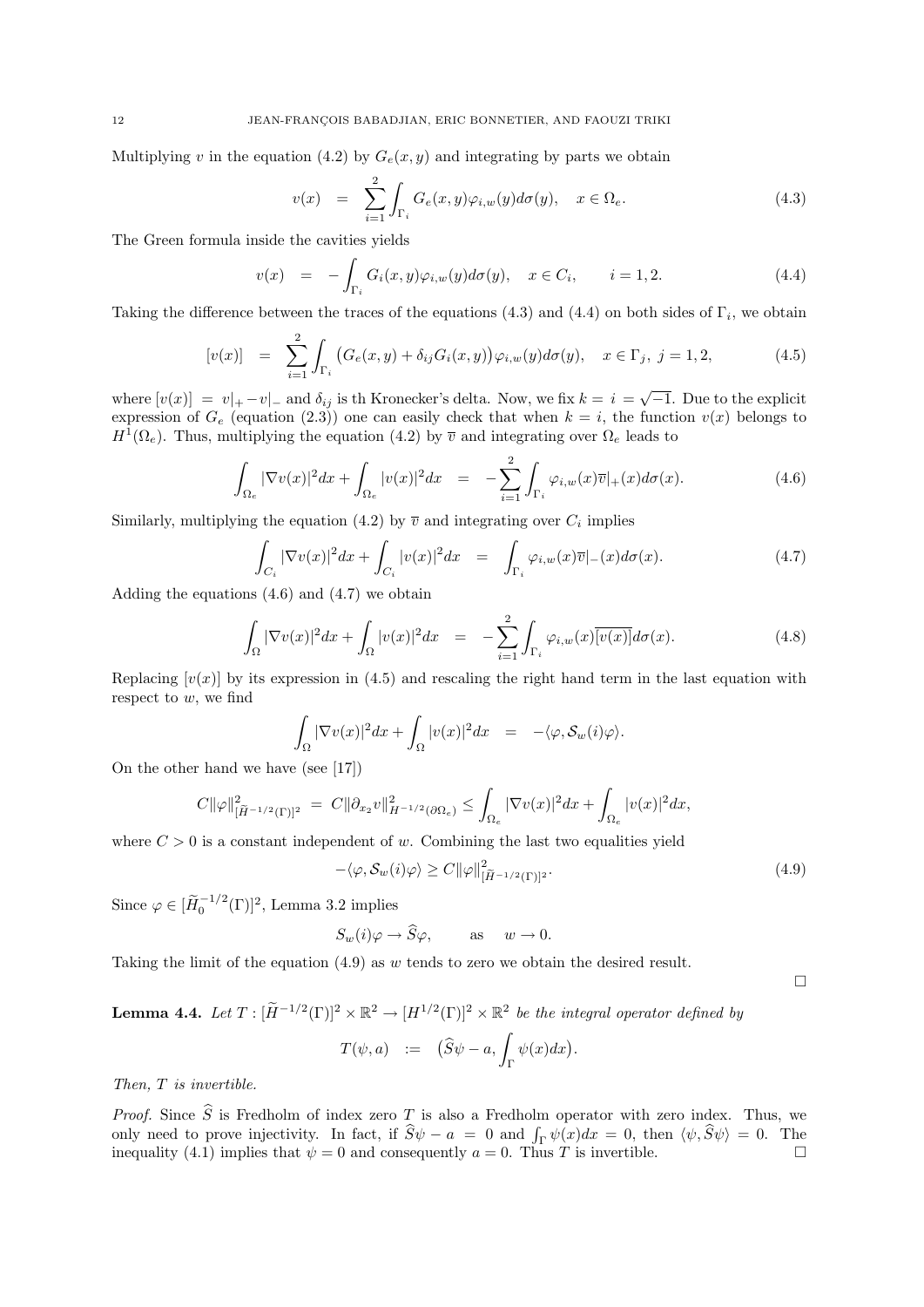Let  $\psi_e = (\psi_1, \psi_2)$  and  $a_e = (a_1, a_2)$  be the unique solution to the following system

$$
T(\psi_e, a_e) = (0, e_1),
$$

Let  $\tilde{\psi}_e = (\psi_2(-x), \psi_1(-x))$  and  $\tilde{a}_e = (a_2, a_1)$ . By taking into account the symmetries of the kernel of  $\widehat{S}$  we obtain

$$
T(\tilde{\psi}_e, \tilde{a}_e) = (0, e_2).
$$

**Theorem 4.5.** Let  $\delta_1$  be a fixed real constant such that  $\delta_1 \neq -a_1 \pm a_2$ . Then, S is invertible from  $[H^{-1/2}(\Gamma)]^2$  to  $[H^{1/2}(\Gamma)]^2$ .

*Proof.* It follows from the definition of  $\hat{S}$  that  $S = \delta_1 \begin{pmatrix} \langle ., e_1 \rangle \\ \langle ., e_2 \rangle \end{pmatrix}$  $\langle ., e_2 \rangle$  $+ \hat{S}$ . Lemma 4.4 implies that S is of Fredholm type with index zero. Thus, we only need to prove injectivity. Assume that  $\mathcal{S}\varphi = 0$  with  $\varphi \in [\widetilde{H}^{-1/2}(\Gamma)]^2$ . Let

$$
\varphi_0\,:=\,\varphi-\langle\varphi,e_1\rangle\psi_e-\langle\varphi,e_2\rangle\tilde\psi_e.
$$

Then,  $\varphi_0$  belongs to  $[\widetilde{H}_0^{-1/2}(\Gamma)]^2$  and satisfies

$$
\widehat{S}\varphi_0 = -\left(\begin{array}{cc} \delta_1 + a_1 & a_2 \\ a_2 & \delta_1 + a_1 \end{array}\right) \int_{\Gamma} \varphi(x) dx.
$$

Consequently  $\langle \varphi_0, \widehat{S}\varphi_0 \rangle = 0$ . We deduce from Lemma 4.3 that  $\varphi_0 = 0$  and hence  $\varphi$  is also zero.

 $\Box$ 

**Remark 4.6.** We assume throughout the paper that  $\delta_1 \in \mathbb{R}$  is fixed such that  $\delta_1 \neq -a_1 \pm a_2$ . The constant  $\delta_2$  is immediately determined by the relation  $\delta_1 + \delta_2 = \delta$ , where  $\delta$  is defined by (3.8). Notice that the constants  $\delta_i$ ,  $i = 1, 2$  are independent of w.

Define

$$
\mathcal{L}_w(k) := \mathcal{S} + \mathcal{R}_w(k). \tag{4.10}
$$

By (3.19) and Theorem 4.5, the operator  $\mathcal{L}_w(k)$  is invertible from  $[\tilde{H}^{-1/2}(\Gamma)]^2$  to  $[H^{1/2}(\Gamma)]^2$  for w small enough (depending only on  $w_0$ ), and it admits the following asymptotic expansion

$$
\mathcal{L}_w^{-1}(k) = S^{-1} \sum_{m=0}^{+\infty} \left( -\mathcal{R}_w(k)S^{-1} \right)^m
$$
  
\n
$$
= S^{-1} - S^{-1}S_1S^{-1}w - S^{-1}T_2(k)S^{-1}w^2 \ln w + \left[ S^{-1}S_1^2S^{-2} - S^{-1}S_2(k)S^{-1} \right]w^2
$$
  
\n
$$
+ 2S^{-1}S_1T_2(k)S^{-2}w^3 \ln w + \left[ 2S^{-1}S_1S_2(k)S^{-2} - S^{-1}S_1^3S^{-3} - S^{-1}S_3(k)S^{-1} \right]w^3
$$
  
\n
$$
+ \sum_{\substack{n \geq 4 \\ m \geq 0}} \mathcal{L}_{mn}(k)w^n (\ln w)^m,
$$
\n(4.11)

where each  $\mathcal{L}_{mn}(k)$  is a compact operator from  $[H^{1/2}(\Gamma)]^2$  to  $[\tilde{H}^{-1/2}(\Gamma)]^2$ , holomorphic with respect to  $k \in D_{r_0}^+$ . Moreover, since  $\rho_w(x, y, \cdot)$  defined by (3.18), is analytic in  $D_{r_0}^+$  for every  $(x, y) \in \overline{\Gamma} \times \overline{\Gamma}$ , it follows that the kernel of  $\mathcal{L}_w(k)$  is analytic with respect to  $k \in D_{r_0}^+$ , and that the operator valued function  $k \mapsto \mathcal{L}_w(k)$  is holomorphic in the domain  $D_{r_0}^+$ . As a consequence of the Steinberg Theorem (Theorem 6.3), we deduce that  $k \mapsto \mathcal{L}_w^{-1}(k)$  is holomorphic as well in the same domain  $D_{r_0}^+$ .

**Remark 4.7.** Let  $\phi$  and  $\psi \in [\widetilde{H}^{-1/2}(\Gamma)]^2$  be such that  $\mathcal{L}_w(k)\phi = e_1$  and  $\mathcal{L}_w(k)\psi = e_2$ . Using the expression of the kernel of  $\mathcal{L}_w(k)$  together with the fact that for each  $n \geq 1$  the function  $h_n(\cdot, k)$  in (3.15) is 4-periodic, we infer that  $\phi_1(x) = \psi_2(-x)$  and consequently

$$
\langle \mathcal{L}_w^{-1}(k)e_1, e_1 \rangle = \langle \phi, e_1 \rangle = \langle \phi_1, 1 \rangle = \langle \psi_2, 1 \rangle = \langle \psi, e_2 \rangle = \langle \mathcal{L}_w^{-1}(k)e_2, e_2 \rangle.
$$

Moreover, since  $\mathcal{L}_w(k)$  is a self adjoint operator from  $[\tilde{H}^{-1/2}(\Gamma)]^2$  to  $[H^{1/2}(\Gamma)]^2$ , it follows that

$$
\langle \mathcal{L}_w^{-1}(k)e_1, e_2 \rangle = \langle \mathcal{L}_w^{-1}(k)e_2, e_1 \rangle.
$$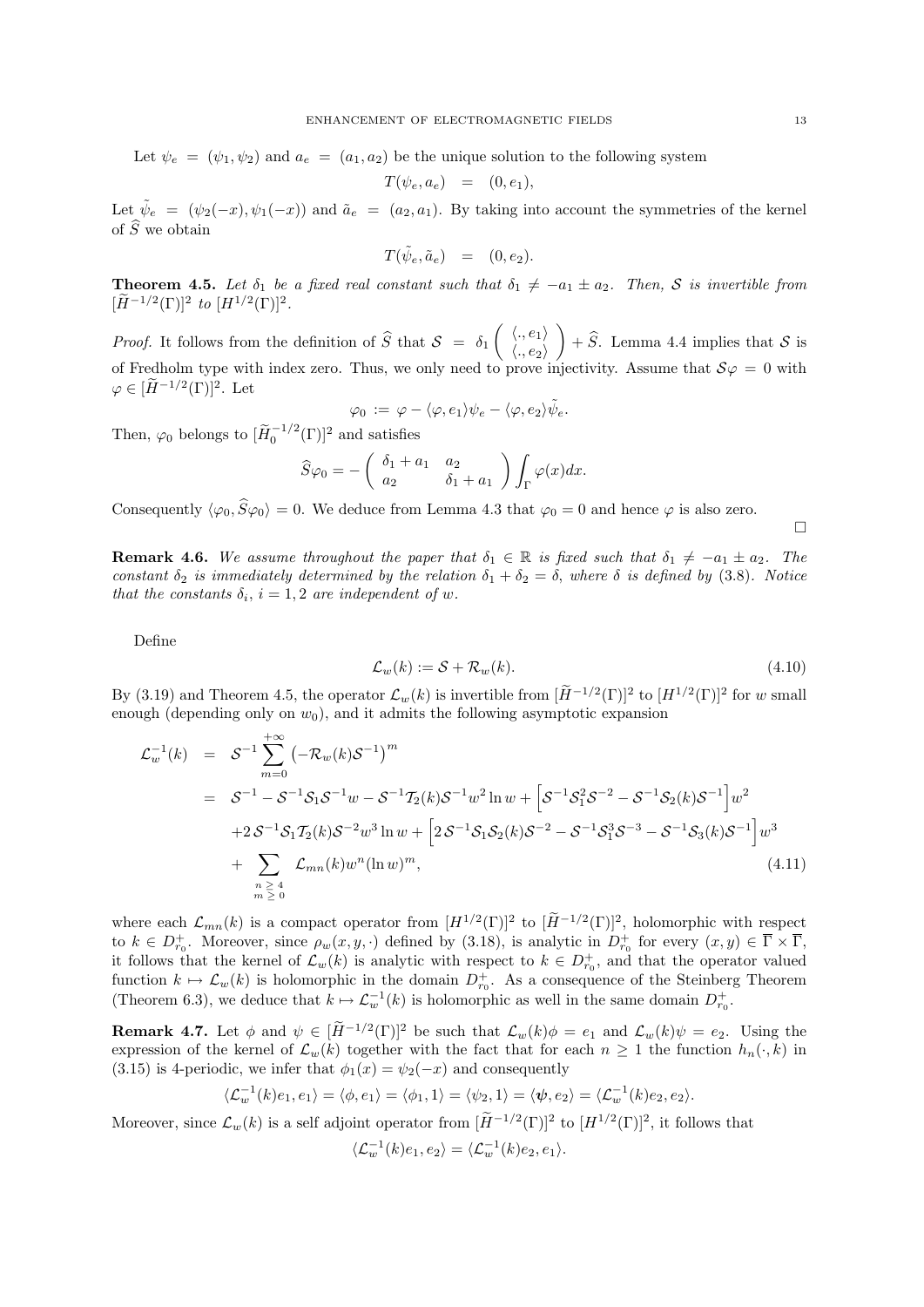Remark 4.8. We define the matrix

$$
Q_w(k) := \begin{pmatrix} \langle e_1, \mathcal{L}_w^{-1}(k)e_1 \rangle & \langle e_1, \mathcal{L}_w^{-1}(k)e_2 \rangle \\ \langle e_1, \mathcal{L}_w^{-1}(k)e_2 \rangle & \langle e_1, \mathcal{L}_w^{-1}(k)e_1 \rangle \end{pmatrix} . \tag{4.12}
$$

By the previous argument, the mapping  $k \mapsto Q_w(k)$  is holomorphic, and using the asymptotic expansion (4.11) of  $\mathcal{L}_w^{-1}(k)$ , one can also expand  $Q_w(k)$  as

$$
Q_w(k) = Q_0 - Q_1 w - Q_{12}(k)w^2 \ln w + Q_2(k)w^2 + Q_{13}(k)w^3 \ln w + Q_3(k)w^3 + \sum_{\substack{n \geq 4 \\ m \geq 0}} Q_{mn}(k)w^n (\ln w)^m,
$$

where

$$
Q_0 = \begin{pmatrix} \langle e_1, \mathcal{S}^{-1}e_1 \rangle & \langle e_1, \mathcal{S}^{-1}e_2 \rangle \\ \langle e_1, \mathcal{S}^{-1}e_2 \rangle & \langle e_1, \mathcal{S}^{-1}e_1 \rangle \end{pmatrix}, \quad Q_1 = \begin{pmatrix} \langle e_1, \mathcal{S}^{-1}\mathcal{S}_1\mathcal{S}^{-1}e_1 \rangle & \langle e_1, \mathcal{S}^{-1}\mathcal{S}_1\mathcal{S}^{-1}e_2 \rangle \\ \langle e_1, \mathcal{S}^{-1}\mathcal{S}_1\mathcal{S}^{-1}e_2 \rangle & \langle e_1, \mathcal{S}^{-1}\mathcal{S}_1\mathcal{S}^{-1}e_1 \rangle \end{pmatrix}
$$

and  $Q_{12}(k)$ ,  $Q_2(k)$ ,  $Q_{13}(k)$ ,  $Q_3(k)$  and  $Q_{mn}(k)$  (for  $n \geq 4$ ,  $m \geq 0$ ) are  $2 \times 2$  matrices which are holomorphic with respect to k.

Let  $\varphi_i := \mathcal{S}^{-1} e_i$ ,  $i = 1, 2$ . A straight-forward computation implies that

$$
\begin{pmatrix}\n\langle \psi_e, \mathcal{S}\varphi_i \rangle \\
\langle \tilde{\psi}_e, \mathcal{S}\varphi_i \rangle\n\end{pmatrix} = \begin{pmatrix}\n\delta_1 + a_1 & a_2 \\
a_2 & \delta_1 + a_1\n\end{pmatrix} \int_{\Gamma} \varphi_i(x) dx = e_i \qquad i = 1, 2.
$$

Note that thanks to Remark 4.6, the matrix on the right hand-side is invertible and we have

$$
\langle e_1 + e_2, \varphi_i \rangle = \int_{\Gamma} \varphi_i(x) dx = \lambda_0 \begin{pmatrix} \delta_1 + a_1 & -a_2 \\ -a_2 & \delta_1 + a_1 \end{pmatrix} e_i \qquad i = 1, 2,
$$

where  $\lambda_0 = ((\delta_1 + a_1)^2 - a_2^2)^{-1}$ . It follows that

$$
\det Q_0 = \lambda_0 \neq 0,
$$

and thus, the matrix  $Q_0$  is invertible. In the sequel, we also consider the following quantities

$$
q_0^{\pm} := \langle e_1, \mathcal{S}^{-1}(e_1 \pm e_2) \rangle, \quad q_1^{\pm} := \langle e_1, \mathcal{S}^{-1}\mathcal{S}_1\mathcal{S}^{-1}(e_1 \pm e_2) \rangle,
$$
  
\n
$$
q_1^{\pm}(k) := \langle e_1, \mathcal{S}^{-1}T_2(k)\mathcal{S}^{-1}(e_1 \pm e_2) \rangle,
$$
  
\n
$$
q_2^{\pm}(k) := \langle e_1, (\mathcal{S}^{-1}\mathcal{S}_1^2\mathcal{S}^{-2} - \mathcal{S}^{-1}\mathcal{S}_2(k)\mathcal{S}^{-1})(e_1 \pm e_2) \rangle,
$$
  
\n
$$
q_1^{\pm}(k) := 2 \langle e_1, \mathcal{S}^{-1}\mathcal{S}_1T_2(k)\mathcal{S}^{-2}(e_1 \pm e_2) \rangle,
$$

and

$$
q_3^{\pm}(k) := \langle e_1, (2S^{-1}S_1S_2(k)S^{-2} - S^{-1}S_1^3S^{-3} - S^{-1}S_3(k)S^{-1})(e_1 \pm e_2) \rangle.
$$

Note that according to the definition of the kernels of the operators  $S$ ,  $S_1$ ,  $S_n(k)$  and  $\mathcal{T}_n(k)$  for  $n \geq 2$ , all the above quantities are real numbers except for  $q_2^{\pm}(k)$  and  $q_3^{\pm}(k)$  (see (3.4) and (3.7)).

We now derive an explicit expression for the inverse of  $\mathcal{S}_w(k)$ .

**Theorem 4.9.** For  $w \in (0, w_0)$  small enough and  $k \in D_{r_0}^+$ ,

$$
\mathcal{S}_w^{-1}(k) = \mathcal{L}_w^{-1}(k) - \mathcal{L}_w^{-1}(k)\theta_w(k)F_w^{-1}(k)\left(\begin{array}{c} \langle \cdot, \mathcal{L}_w^{-1}(k)e_1 \rangle \\ \langle \cdot, \mathcal{L}_w^{-1}(k)e_2 \rangle \end{array}\right),\tag{4.13}
$$

where  $F_w(k) := 1 + \theta_w(k) Q_w(k)$ ,  $\theta_w(k)$  is given by (3.2), and  $Q_w(k)$  is defined in (4.12). Moreover, the resonances of the open cavities coincide with the poles of the matrix valued function  $k \mapsto F_w^{-1}(k)$ .

Proof. Let  $\phi \in [\tilde{H}^{-1/2}(\Gamma)]^2$  and  $g \in [H^{1/2}(\Gamma)]^2$  be such that  $\mathcal{S}_w(k)\phi = (\mathbf{\Theta}_w(k)+\mathcal{L}_w(k))\phi = g$ . Applying the operator  $\mathcal{L}_w^{-1}(k)$  on the left we obtain that

$$
\phi = \mathcal{L}_w^{-1}(k)g - \mathcal{L}_w^{-1}(k)\theta_w(k)\left(\begin{array}{c} \langle \phi, e_1 \rangle \\ \langle \phi, e_2 \rangle \end{array}\right). \tag{4.14}
$$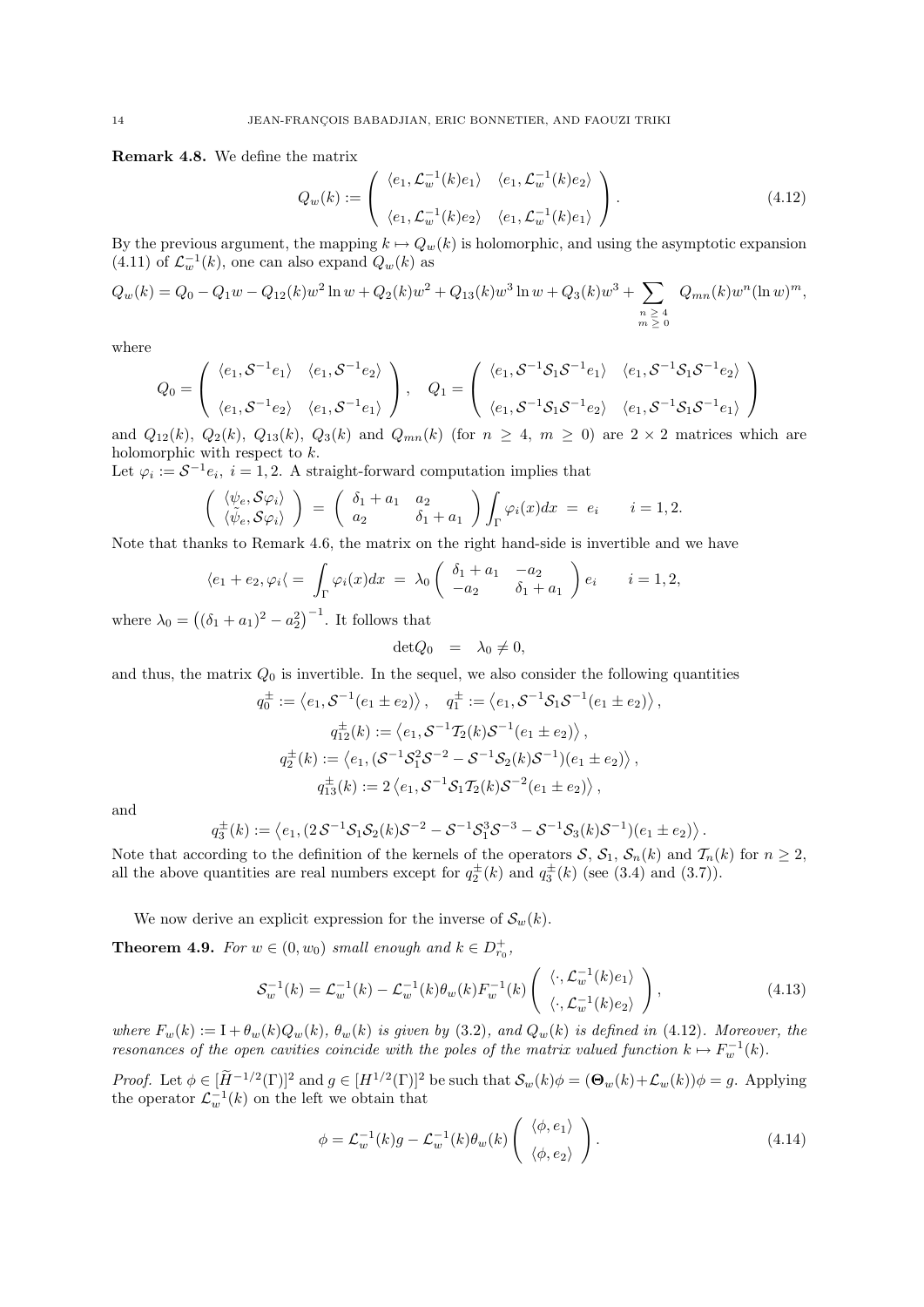

FIGURE 1. The function  $k \mapsto \alpha(k)$ 

Taking the scalar product of (4.14) with  $e_i \in [H^{1/2}(\Gamma)]^2$   $(i = 1 \text{ and } 2)$  and using the fact that  $\mathcal{L}_w^{-1}(k)$ is a symmetric operator, we find

$$
\left\langle \theta_w(k) \left( \begin{array}{c} \langle \phi, e_1 \rangle \\ \langle \phi, e_2 \rangle \end{array} \right), \mathcal{L}_w^{-1}(k) e_i \right\rangle + \left\langle \phi, e_i \right\rangle = \left\langle g, \mathcal{L}_w^{-1}(k) e_i \right\rangle.
$$

Decomposing the matrix  $\theta_w(k)$  on the basis  $\{e_i \otimes e_j\}_{i,j=1,2}$  we obtain the following system

$$
\left(I + \theta_w(k)Q_w(k)\right) \begin{pmatrix} \langle \phi, e_1 \rangle \\ \langle \phi, e_2 \rangle \end{pmatrix} = F_w(k) \begin{pmatrix} \langle \phi, e_1 \rangle \\ \langle \phi, e_2 \rangle \end{pmatrix} = \begin{pmatrix} \langle g, \mathcal{L}_w^{-1}(k)e_1 \rangle \\ \langle g, \mathcal{L}_w^{-1}(k)e_2 \rangle \end{pmatrix}.
$$

This system is invertible provided that det  $F_w(k) \neq 0$ , in which case we deduce

$$
\begin{pmatrix} \langle \phi, e_1 \rangle \\ \langle \phi, e_2 \rangle \end{pmatrix} = F_w^{-1}(k) \begin{pmatrix} \langle g, \mathcal{L}_w^{-1}(k)e_1 \rangle \\ \langle g, \mathcal{L}_w^{-1}(k)e_2 \rangle \end{pmatrix},
$$
(4.15)

and the anounced expression (4.13) follows from (4.14) and (4.15). Finally, since the operator valued function  $k \mapsto \mathcal{L}_{w}^{-1}(k)$  is holomorphic in  $D_{r_0}^+$ , it follows directly from (4.13) that the poles of  $\mathcal{S}_{w}^{-1}(k)$ coincide with those of the matrix valued function  $k \mapsto \theta_w(k) F_w^{-1}(k)$ .

The poles of  $\theta_w(k)$  are the set real values  $\left\{\frac{n\pi}{h}\right\}_{n\in\mathbb{N}}$  and can not be the resonances of the open cavities. Since for a real frequency  $k$ , the problem  $(2.1)$  is well-posed. By a simple calculation one can verify that  $\{\frac{n\pi}{h}\}_{n\in\mathbb{N}}$  are indeed not poles of  $\theta_w(k)F_w^{-1}(k)$ . Consequently, the resonances of the open cavities are the poles of  $F_w^{-1}$  $w^{-1}(k)$ .

Let  $\mathcal{Z} := \{k_\ell\}_{\ell \in \mathbb{N}}$  be the set of zeros of the function  $\alpha$  defined in (3.11), satisfying  $k_\ell < k_{\ell+1}$  for all  $\ell \in \mathbb{N}$ . Let  $\mathcal{P} := {\ell \pi/h}_{\ell \in \mathbb{N}^*}$  denote the poles of  $\alpha$ . It is easily seen that each zero has multiplicity one. Moreover, since for each  $\ell \in \mathbb{N}$ ,  $k_{\ell}$  is an isolated point, there exists  $r_{\ell} > 0$  such that

$$
(\mathcal{Z}\cup \mathcal{P})\cap D_{r_{\ell}}(k_{\ell})=\{k_{\ell}\}.
$$

We also introduce the integer  $\ell_0 := \max\{ \ell \in \mathbb{N} : |k_{\ell}| < r_0 \}.$ 

We now prove the existence of two resonances close to each  $k_{\ell}$ , for every  $\ell \in \mathbb{N}$ .

**Theorem 4.10.** Let  $w \in (0, w_0)$  and  $k_\ell \in D_{r_0}^+$  be a fixed zero of the function  $\alpha$ . Then, there exist two resonances of the open cavities  $k_{\ell,w}^+$  and  $k_{\ell,w}^-$  inside the disk  $D_{r_\ell}(k_\ell)$  which are respectively the zeros of the functions

$$
\lambda_w^+(k) := 1 + \left[ \frac{\alpha(k)}{w} + \frac{2}{\pi} (\ln k + \ln w) + 2\delta - \delta_1 \right] \langle e_1, \mathcal{L}_w^{-1}(k)(e_1 + e_2) \rangle, \tag{4.16}
$$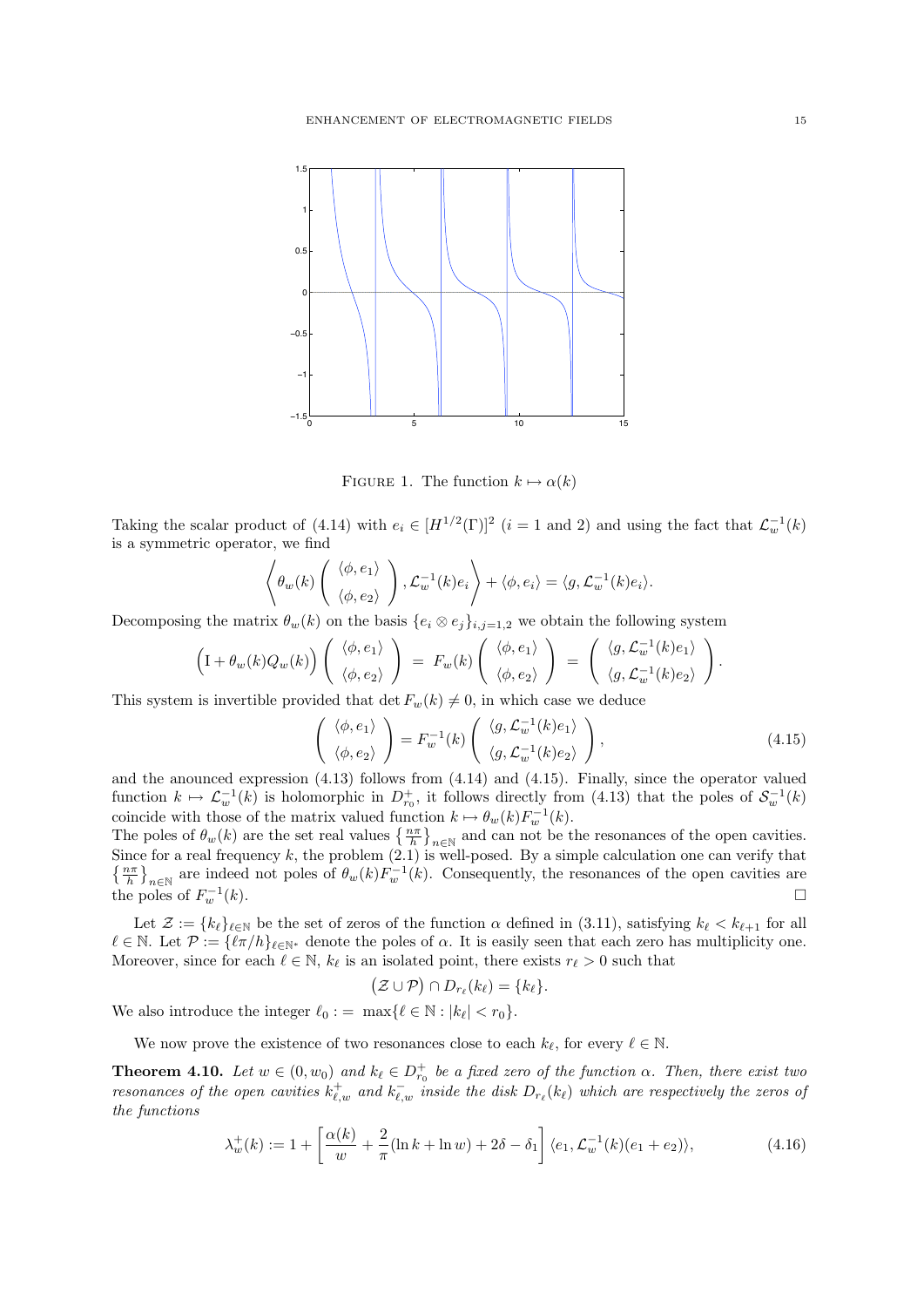and

$$
\lambda_w^-(k) := 1 + \left(\frac{\alpha(k)}{w} - \delta_1\right) \langle e_1, \mathcal{L}_w^{-1}(k)(e_1 - e_2) \rangle. \tag{4.17}
$$

Proof. Fix  $\ell \in \mathbb{N}$ . From the definition of  $F_w(k)$ ,  $\theta_w(k)$  and  $Q_w(k)$ , we infer that for every  $k \in \partial D_{r_\ell}(k_\ell)$ ,

$$
F_w(k) = \frac{1}{w} \Big[ \alpha(k)Q_0 + \Sigma_w(k) \Big],
$$
  

$$
\frac{dF_w(k)}{dk} = \frac{1}{w} \Big[ \alpha'(k)Q_0 + \Sigma'_w(k) \Big],
$$

and

$$
F_w^{-1}(k) = \frac{w}{\alpha(k)} Q_0^{-1} \left[ \mathbf{I} + \Upsilon_w(k) \right],
$$

where  $\Sigma_w(k)$  and  $\Upsilon_w(k)$  are  $2 \times 2$  matrices which are holomorphic on  $\partial D_{r_\ell}(k_\ell)$  and such that

$$
\sup_{\epsilon \partial D_{r_{\ell}}(k_{\ell})} |\Sigma_{w}(k)| \to 0, \quad \sup_{k \in \partial D_{r_{\ell}}(k_{\ell})} |\Sigma_{w}'(k)| \to 0 \quad \text{and} \quad \sup_{k \in \partial D_{r_{\ell}}(k_{\ell})} |\Upsilon_{w}(k)| \to 0
$$

as  $w \to 0$ . Therefore, we see that

 $\mathbf{k}$ 

$$
F_w^{-1}(k)\frac{dF_w(k)}{dk}\xrightarrow[w\to 0]{}\frac{\alpha'(k)}{\alpha(k)}\mathbf{I}
$$

uniformly with respect to  $k \in \partial D_{r_{\ell}}(k_{\ell}),$  and thus

$$
\lim_{w \to 0} \text{tr} \int_{\partial D_{r_{\ell}}(k_{\ell})} F_w^{-1}(k) \frac{dF_w(k)}{dk} dk = 2 \int_{\partial D_{r_{\ell}}(k_{\ell})} \frac{\alpha'(k)}{\alpha(k)} dk.
$$

On the other hand, by our choice of the radius  $r_\ell$ , we know that the function  $\alpha$  admits exactly one zero and no pole inside the disk  $D_{r_{\ell}}(k_{\ell})$ . Applying the Residue Theorem (see e.g. [19]) we deduce that

$$
\frac{1}{2i\pi}\int_{\partial D_{r_\ell}(k_\ell)}\frac{\alpha'(k)}{\alpha(k)}\,dk=1,
$$

and thus for w small enough (depending on  $\ell$ ) one has

$$
\frac{1}{2i\pi} \operatorname{tr} \int_{\partial D_{r_\ell}(k_\ell)} F_w^{-1}(k) \frac{dF_w(k)}{dk} dk = 2.
$$

Thus the operator  $\mathcal{S}_w(k)$  admits two characteristic values  $k_{\ell,w}^+$  and  $k_{\ell,w}^-$  in  $D_{r_\ell}(k_\ell)$ . A simple computation shows that the eigenvalues of  $F_w(k)$  are given by the functions  $\lambda_w^{\pm}(k)$  defined in (4.16) and (4.17), and associated eigenvectors are  $\frac{e_1 \pm e_2}{\sqrt{2}}$  $\frac{2e_2}{2}$ . Thus, one can write

$$
F_w^{-1}(k) = \frac{(e_1 + e_2) \otimes (e_1 + e_2)}{2\lambda_w^+(k)} + \frac{(e_1 - e_2) \otimes (e_1 - e_2)}{2\lambda_w^-(k)},
$$
(4.18)

and consequently, the poles of  $F_w^{-1}(k)$  in  $D_{r_\ell}(k_\ell)$  are exactly the zeros of  $\lambda_w^{\pm}(k)$  in  $D_{r_\ell}(k_\ell)$ .

We next establish an asymptotic expansion of the resonances of the open cavities as their width  $w$ tends to zero.

**Theorem 4.11.** For every  $\ell \in \mathbb{N}$ , the resonances  $k_{\ell,w}^{\pm}$  have the following asymptotic expansion:

$$
k_{\ell,w}^+ = k_{\ell} - \frac{2w \ln w}{\pi \alpha'(k_{\ell})} - \frac{1}{\alpha'(k_{\ell})} \left[ \frac{1}{q_0^+} + 2 \left( \frac{\ln k_{\ell}}{\pi} + \delta - \frac{\delta_1}{2} \right) \right] w + o(w),
$$
  
\n
$$
k_{\ell,w}^- = k_{\ell} - \frac{1 - \delta_1 q_0^-}{q_0^- \alpha'(k_{\ell})} w - \frac{1}{(q_0^-)^2 \alpha'(k_{\ell})} \left[ \frac{(1 - \delta_1 q_0^-)^2 \alpha''(k_{\ell})}{2 \alpha'(k_{\ell})^2} + q_1^- \right] w^2 + \frac{q_{12}^- (k_{\ell})}{(q_0^-)^2 \alpha'(k_{\ell})} w^3 \ln w
$$
  
\n
$$
+ \frac{1}{(q_0^-)^2 \alpha'(k_{\ell})} \left[ q_2^- (k_{\ell}) - \frac{(q_1^-)^2}{q_0^-} - \frac{q_1^- (1 - \delta_1 q_0^-) \alpha''(k_{\ell})}{q_0^- \alpha'(k_{\ell})^2} - \frac{(1 - \delta_1 q_0^-)^3}{2q_0^- \alpha'(k_{\ell})^3} \left( \frac{\alpha''(k_{\ell})^2}{\alpha'(k_{\ell})} - \frac{\alpha^{(3)}(k_{\ell})}{3} \right) \right] w^3 + o(w^3).
$$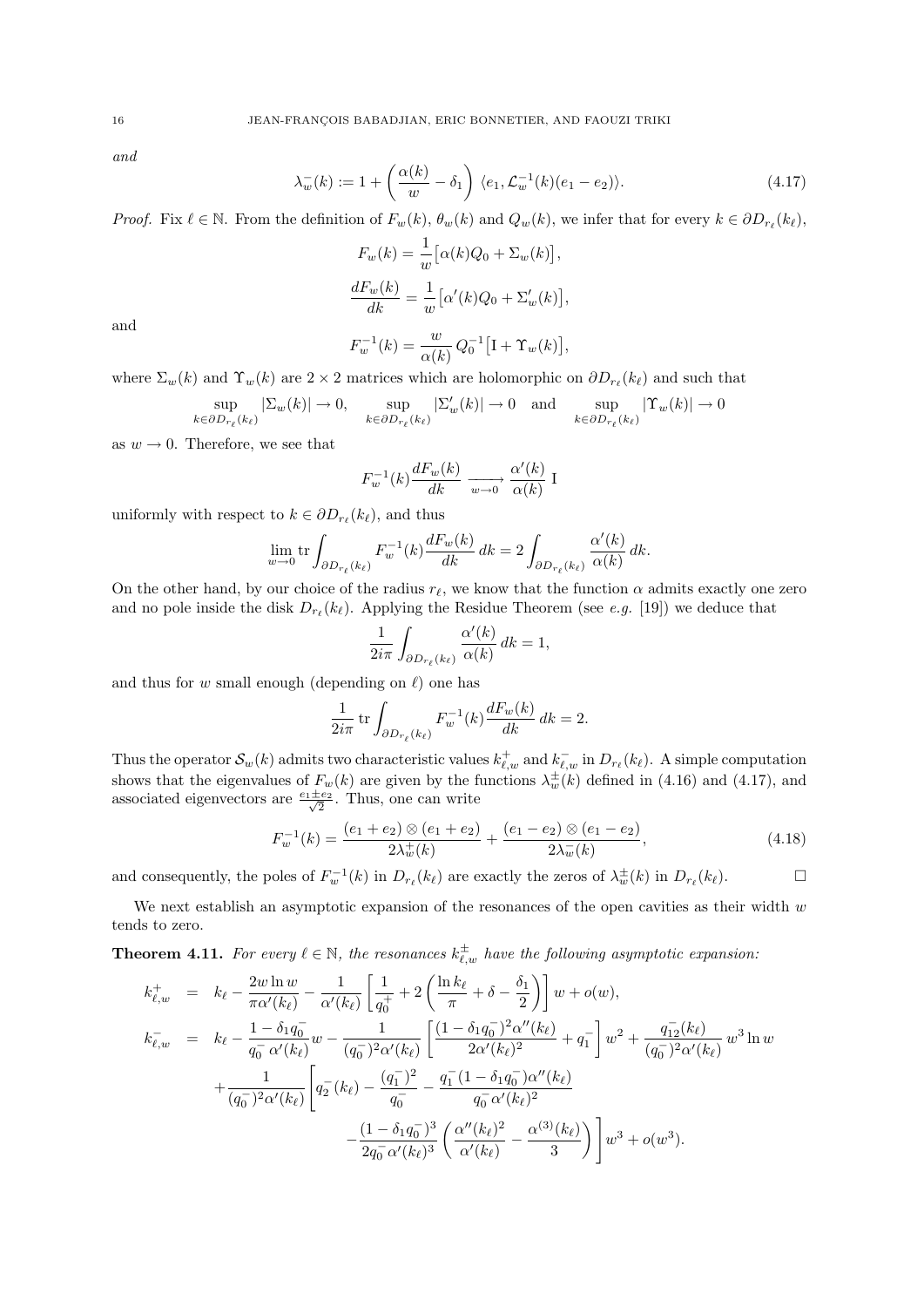In particular, we have

Im(
$$
k_{\ell,w}^+
$$
) =  $\frac{w}{\alpha'(k_{\ell})} + o(w)$ ,  
\nIm( $k_{\ell,w}^-$ ) =  $\frac{\text{Im}(q_2^-(k_{\ell}))}{(q_0^-)^2 \alpha'(k_{\ell})} w^3 + o(w^3)$ .

*Proof.* Fix  $\ell \in \mathbb{N}$ . Since  $k_{\ell,w}^{\pm}$  is a simple zero of the function  $\lambda_w^{\pm}(k)$  in  $D_{r_{\ell}}(k_{\ell})$ , we deduce from the Residue Theorem that

$$
k_{\ell,w}^{\pm} - k_{\ell} = \frac{1}{2i\pi} \int_{\partial D_{r_{\ell}}(k_{\ell})} \frac{\frac{d\lambda_w^{\pm}}{dk}(k)}{\lambda_w^{\pm}(k)} (k - k_{\ell}) dk.
$$

We now derive an asymptotic expansion of the functions  $\frac{d\lambda_w^{\pm}}{dk}(k)/\lambda_w^{\pm}(k)$  in terms of w. We start with  $\lambda_w^+(k)$ . From (4.16) and (4.11) we have that for every  $k \in \partial D_{r_\ell}(k_\ell)$ ,

$$
\frac{d\lambda_w^+}{dk}(k) = \frac{\alpha'(k)}{w} \left\{ q_0^+ + \left[ \frac{2q_0^+}{k\pi\alpha'(k)} - q_1^+ \right] w + \varepsilon_{w,1}^+(k) \right\}
$$

and

$$
\frac{1}{\lambda_w^+(k)} = \frac{w}{\alpha(k)q_0^+} \left\{ 1 - \frac{2w\ln w}{\pi \alpha(k)} - \left[ \frac{2}{\alpha(k)} \left( \frac{\ln k}{\pi} + \delta - \frac{\delta_1}{2} \right) + \frac{1}{q_0^+} \left( \frac{1}{\alpha(k)} - q_1^+ \right) \right] w + \varepsilon_{w,2}^+(k) \right\},
$$

for some functions  $\varepsilon_{w,1}^+(k)$  and  $\varepsilon_{w,2}^+(k)$  holomorphic on  $\partial D_{r_\ell}(k_\ell)$ , such that

$$
\sup_{k \in \partial D_{r_{\ell}}(k_{\ell})} w^{-1} |\varepsilon_{w,1}^{+}(k)| \xrightarrow[w \to 0]{} 0 \quad \text{and} \quad \sup_{k \in \partial D_{r_{\ell}}(k_{\ell})} w^{-1} |\varepsilon_{w,2}^{+}(k)| \xrightarrow[w \to 0]{} 0.
$$

Hence, we obtain that

$$
\frac{\frac{d\lambda_w^+}{dk}(k)}{\lambda_w^+(k)} = \frac{\alpha'(k)}{\alpha(k)} \left\{ 1 - \frac{2w\ln w}{\pi\alpha(k)} + \left[ \frac{2}{\pi k\alpha'(k)} - \frac{2}{\alpha(k)} \left( \frac{\ln k}{\pi} + \delta - \frac{\delta_1}{2} \right) - \frac{1}{\alpha(k)q_0^+} \right] w + \eta_w^+(k) \right\},\tag{4.19}
$$

where  $\eta_w^+(k)$  is a holomorphic function on  $\partial D_{r_\ell}(k_\ell)$  such that

$$
\sup_{k \in \partial D_{r_{\ell}}(k_{\ell})} w^{-1} |\eta_w^+(k)| \xrightarrow[w \to 0]{} 0.
$$

Since  $k_{\ell}$  is a simple zero of the function  $\alpha$ , we deduce from the Residue Theorem that for every holomorphic function  $f$  in  $D_{r_{\ell}}(k_{\ell}),$ 

$$
\frac{1}{2i\pi} \int_{\partial D_{r_{\ell}}(k_{\ell})} (k - k_{\ell}) \frac{\alpha'(k)}{\alpha(k)} f(k) dk = 0,
$$
\n(4.20)

and

$$
\frac{1}{2i\pi} \int_{\partial D_{r_{\ell}}(k_{\ell})} (k - k_{\ell}) \frac{\alpha'(k)}{\alpha(k)^2} f(k) dk = \frac{f(k_{\ell})}{\alpha'(k_{\ell})}.
$$
\n(4.21)

Thanks to (4.21) and (4.21) we get the asymptotic expansion of  $k_{\ell,w}^+$  multiplying (4.19) by  $k - k_{\ell}$  and integrating over  $\partial D_{r_\ell}(k_\ell)$ . The imaginary part of  $k_{\ell,w}^+$  is obtained using the expression (3.8) of  $\delta$ .

We now treat the other resonance  $k_{\ell,w}^-$ . We will observe a posteriori that the imaginary part of  $k_{\ell,w}^$ scales (at least) like w<sup>3</sup>. For this reason, we expand the integrand  $\frac{d\lambda_w^-}{dk}(k)/\lambda_w^-(k)$  up to third order. From (4.17) and (4.11) we have for  $k \in \partial D_{r_{\ell}}(k_{\ell}),$ 

$$
\frac{d\lambda_w^-}{dk}(k) = \frac{\alpha'(k)q_0^-}{w} \left\{ 1 - \frac{q_1^-}{q_0^-} w + \frac{1}{q_0^-} \left[ q_{12}^-(k) + \frac{\alpha(k)}{\alpha'(k)} \frac{dq_{12}^-}{dk}(k) \right] w^2 \ln w + \frac{1}{q_0^-} \left[ q_2^-(k) + \frac{\alpha(k)}{\alpha'(k)} \frac{dq_2^-}{dk}(k) \right] w^2 + \frac{1}{q_0^-} \left[ q_{13}^-(k) + \frac{\alpha(k)}{\alpha'(k)} \frac{dq_{13}^-}{dk}(k) - \frac{\delta_1}{\alpha'(k)} \frac{dq_{12}^-}{dk}(k) \right] w^3 \ln w + \frac{1}{q_0^-} \left[ q_3^-(k) + \frac{\alpha(k)}{\alpha'(k)} \frac{dq_3^-}{dk}(k) - \frac{\delta_1}{\alpha'(k)} \frac{dq_2^-}{dk}(k) \right] w^3 + \varepsilon_{w,1}^-(k) \right\}
$$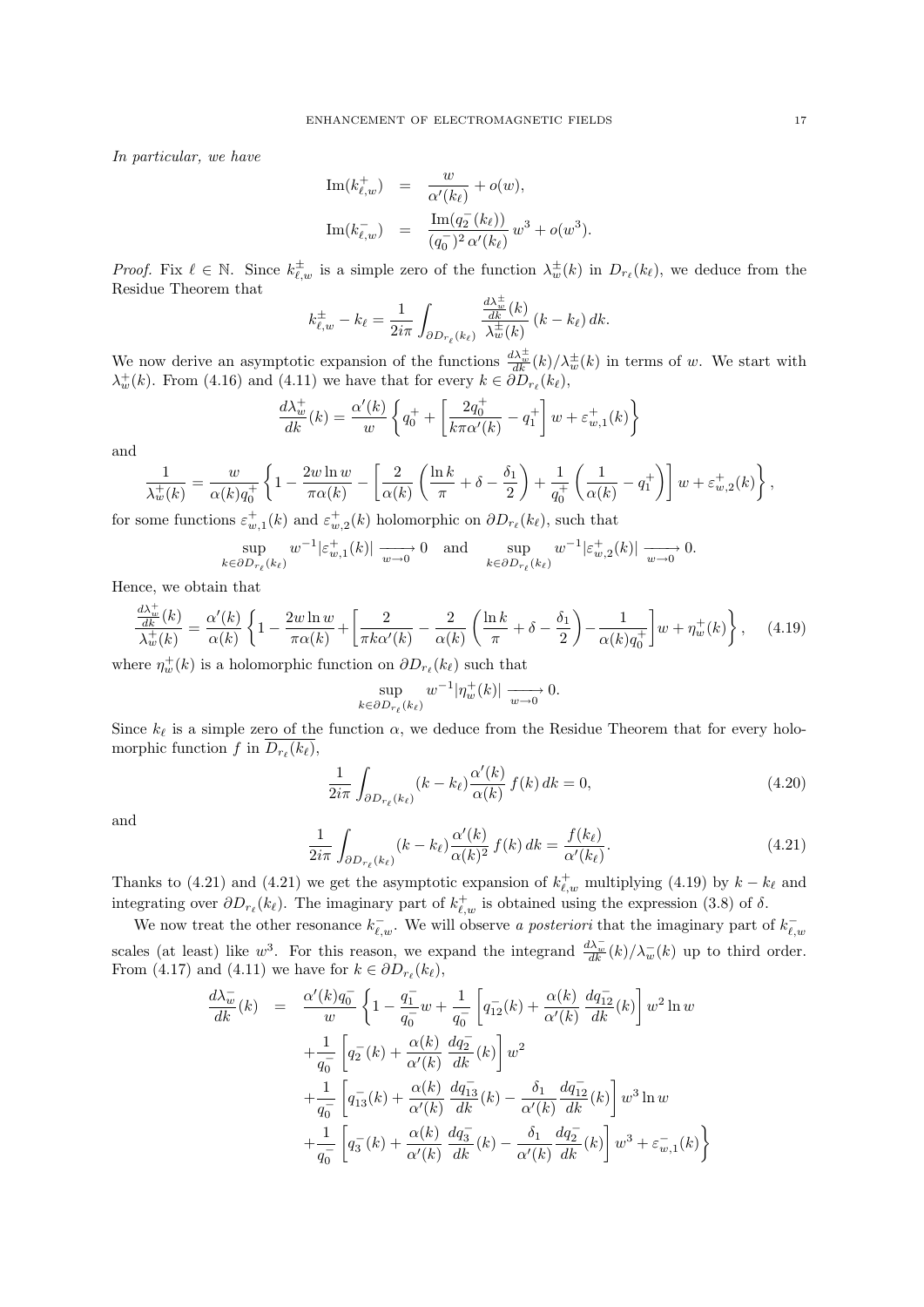and

$$
\frac{1}{\lambda_{w}^{-}(k)} = \frac{w}{\alpha(k)q_{0}^{-}} \left\{ 1 - \frac{1}{q_{0}^{-}} \left( \frac{1 - \delta_{1}q_{0}^{-}}{\alpha(k)} - q_{1}^{-} \right) w - \frac{q_{12}^{-}(k)}{q_{0}^{-}} w^{2} \ln w + \frac{1}{q_{0}^{-}} \left[ \frac{1}{q_{0}^{-}} \left( \frac{1 - \delta_{1}q_{0}^{-}}{\alpha(k)} - q_{1}^{-} \right)^{2} - \left( q_{2}^{-}(k) + \frac{\delta_{1}q_{1}^{-}}{\alpha(k)} \right) \right] w^{2} + \frac{1}{q_{0}^{-}} \left[ \frac{2q_{12}^{-}(k)}{q_{0}^{-}} \left( \frac{1 - \delta_{1}q_{0}^{-}}{\alpha(k)} - q_{1}^{-} \right) - \left( q_{13}^{-}(k) - \frac{\delta_{1}q_{12}^{-}}{\alpha(k)} \right) \right] w^{3} \ln w + \frac{1}{q_{0}^{-}} \left[ \frac{2}{q_{0}^{-}} \left( \frac{1 - \delta_{1}q_{0}^{-}}{\alpha(k)} - q_{1}^{-} \right) \left( q_{2}^{-}(k) + \frac{\delta_{1}q_{1}^{-}}{\alpha(k)} \right) - \frac{1}{(q_{0}^{-})^{2}} \left( \frac{1 - \delta_{1}q_{0}^{-}}{\alpha(k)} - q_{1}^{-} \right)^{3} - \left( q_{3}^{-}(k) - \frac{\delta_{1}q_{2}^{-}}{\alpha(k)} \right) \right] w^{3} + \varepsilon_{w,2}^{-}(k) \right\},
$$

for some holomorphic functions  $\varepsilon_{w,1}^-(k)$  and  $\varepsilon_{w,2}^-(k)$  defined on  $\partial D_{r_\ell}(k_\ell)$ , such that

$$
\sup_{k \in \partial D_{r_{\ell}}(k_{\ell})} w^{-3} |\varepsilon_{w,1}^{-}(k)| \xrightarrow[w \to 0]{} 0 \quad \text{and} \quad \sup_{k \in \partial D_{r_{\ell}}(k_{\ell})} w^{-3} |\varepsilon_{w,2}^{-}(k)| \xrightarrow[w \to 0]{} 0.
$$

Hence, we obtain that

$$
\frac{\frac{d\lambda_{w}^{-}}{dk}(k)}{\lambda_{w}^{-}(k)} = \frac{\alpha'(k)}{\alpha(k)} \left\{ 1 - \frac{1 - \delta_{1}q_{0}^{-}}{q_{0}^{-}\alpha(k)} w + \frac{\alpha(k)}{q_{0}^{-}\alpha'(k)} \frac{dq_{12}^{-}}{dk}(k) w^{2} \ln w + \frac{1}{q_{0}^{+}} \left[ \frac{\alpha(k)}{\alpha'(k)} \frac{dq_{2}^{-}}{dk}(k) - \frac{\delta_{1}q_{1}^{-}}{\alpha(k)} + \frac{1 - \delta_{1}q_{0}^{-}}{q_{0}^{-}\alpha(k)} \left( \frac{1 - \delta_{1}q_{0}^{-}}{\alpha(k)} - q_{1}^{-} \right) \right] w^{2} + \frac{1}{q_{0}^{+}} \left[ \frac{q_{12}^{-}(k)}{q_{0}^{-}\alpha(k)} + \frac{\alpha(k)}{\alpha'(k)} \left( \frac{dq_{13}^{-}}{dk}(k) - \frac{dq_{12}^{-}}{dk}(k) \frac{1}{q_{0}^{-}} \left( \frac{1}{\alpha(k)} - q_{1}^{-} \right) \right) \right] w^{3} \ln w + \frac{1}{q_{0}^{-}} \left[ \frac{\alpha(k)}{\alpha'(k)} \frac{dq_{3}^{-}}{dk}(k) - \frac{\alpha(k)}{\alpha'(k)q_{0}^{-}} \frac{dq_{2}^{-}}{dk}(k) \left( \frac{1}{\alpha(k)} - q_{1}^{-} \right) + \frac{q_{2}^{-}(k)}{\alpha(k)q_{0}^{-}} + \frac{\delta_{1}(q_{1}^{-})^{2}}{q_{0}^{-}\alpha(k)} + \left( \frac{1 - \delta_{1}q_{0}^{-}}{\alpha(k)} - q_{1}^{-} \right) \left( \frac{q_{1}^{-}(1 + \delta_{1}q_{0}^{-})}{(q_{0}^{-})^{2}\alpha(k)} - \frac{(1 - \delta_{1}q_{0}^{-})^{2}}{(q_{0}^{-})^{2}\alpha(k)^{2}} \right) \right] w^{3} + \eta_{w}^{-}(k). \right\}, \tag{4.22}
$$

where again  $\eta_w^-(k)$  is a holomorphic function on  $\partial D_{r_\ell}(k_\ell)$  such that

$$
\sup_{k \in \partial D_{r_{\ell}}(k_{\ell})} w^{-3} |\eta_w^-(k)| \xrightarrow[w \to 0]{} 0.
$$

Note that in this expression, the terms which are factors of  $\frac{\alpha'(k)}{\alpha(k)^3}$  $\frac{\alpha'(k)}{\alpha(k)^3}$  and  $\frac{\alpha'(k)}{\alpha(k)^4}$  $\frac{\alpha(k)}{\alpha(k)^4}$  are independant of k. Since  $k_{\ell}$  is a simple zero of the function  $\alpha$ , we deduce from the Residue Theorem that

$$
\frac{1}{2i\pi} \int_{\partial D_{r_{\ell}}(k_{\ell})} (k - k_{\ell}) \frac{\alpha'(k)}{\alpha(k)^3} dk = -\frac{\alpha''(k_{\ell})}{2\alpha'(k_{\ell})^3},\tag{4.23}
$$

and

$$
\frac{1}{2i\pi} \int_{\partial D_{r_{\ell}}(k_{\ell})} (k - k_{\ell}) \frac{\alpha'(k)}{\alpha(k)^4} dk = \left( \frac{\alpha''(k_{\ell})^2}{2\alpha'(k_{\ell})^5} - \frac{\alpha^{(3)}(k_{\ell})}{6\alpha'(k_{\ell})^4} \right). \tag{4.24}
$$

Thanks to (4.23), (4.24) we get the asymptotic expansion of  $k_{\ell,w}^-$  multiplying (4.22) by  $k - k_{\ell}$  and integrating over  $\partial D_{r_\ell}(k_\ell)$ . The imaginary part of  $k_{\ell,w}^-$  is obtained noticing that the only complex number in the expression of  $k_{\ell,w}^-$  is  $q_2^-(k_\ell)$  (see Remark 4.8).  $\Box$ 

**Remark 4.12.** Using the definition of  $q_2^-(k_\ell)$  in Remark 4.8 together with (3.4), (3.7), (3.15) and the fact that  $S^{-1}$  is symmetric we infer that

Im
$$
(q_2^-(k_\ell)) = -\frac{\langle S^{-1}(e_1 - e_2), S_2(k_\ell)S^{-1}(e_1 - e_2) \rangle}{2}
$$
.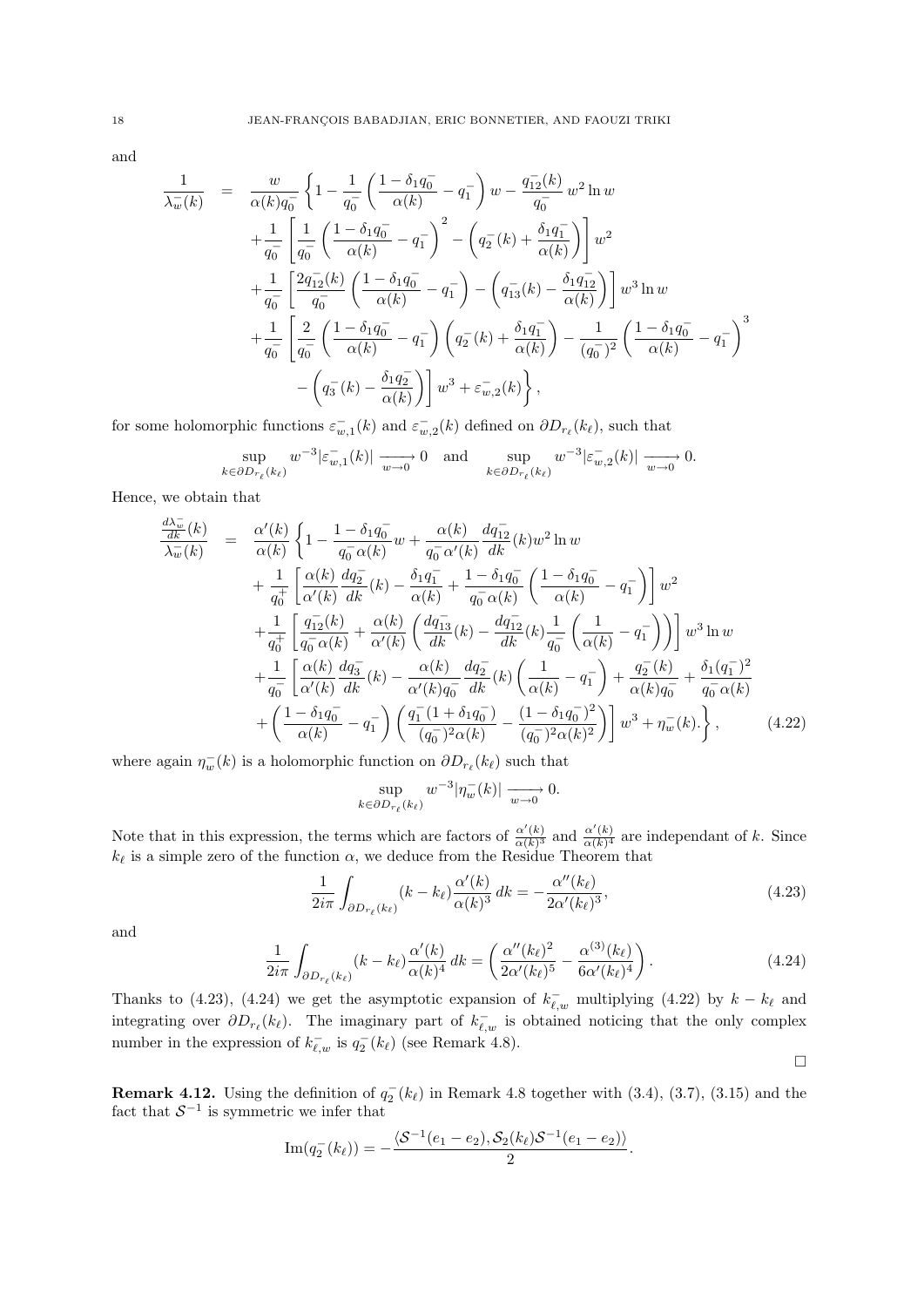Moreover since the imaginary part of  $S_2(k_\ell)$  is an integral operator with kernel

$$
(x,y) \mapsto \frac{k_{\ell}^2}{8} \left( \begin{array}{cc} (x-y)^2 & (x-y+2d)^2 \\ (x-y-2d)^2 & (x-y)^2 \end{array} \right),
$$

we deduce, expanding the squares, that

Im
$$
(q_2^-(k_\ell)) = \frac{k_\ell^2}{8} ((xe_1 + xe_2, S^{-1}(e_1 - e_2)) - 2q_0^- d)^2
$$
.

Since in view of (3.3) the operator S depends on d, it is possible to prove that the mapping  $d \mapsto$  $\langle xe_1+xe_2, \mathcal{S}^{-1}(e_1-e_2)\rangle-2q_0^-d$  is analytic in  $(1, +\infty)$ . Hence  $\text{Im}(q_2^-(k_\ell))$  vanishes for at most countably many isolated points. Thus, either we choose  $d > 1$  so that  $\text{Im}(q_2(\overline{k_\ell})) \neq 0$  or one can perform a higher order asymptotic expansion to get a non zero coefficient that multiplies some power of  $w$ . Indeed, there exists  $n \in \mathbb{N}$   $(n \ge 3)$  such that  $\text{Im}(k_{\ell,w}^-) = c_{\ell}^{(n)}w^n + o(w^n)$  with  $c_{\ell}^{(n)}$  $\mathcal{L}_{\ell}^{(n)} \neq 0$  because, otherwise, the resonance  $k_{\ell,w}^-$  would be purely real. In any case, from the application point of view, what matters is that  $\text{Im}(k_{\ell}^-) \ll \text{Im}(k_{\ell}^+)$  as w tends to zero.

To conclude this section, we examine to behavior of the operator  $\mathcal{S}_{w}^{-1}(k)$  in two different regions of the complex domain  $D_{r_0}^+$ . We first focus in the resonance zone where the contribution of the singular part is large with respect to the regular part. Close the resonances, we give an asymptotic expansion of  $S_w^{-1}(k)$  as a Laurent series, as well as an asymptotic expansion in terms of w.

**Theorem 4.13.** Let  $k \in D_{r_0}^+$  be a frequency close to the resonances. Then there exists a holomorphic  $\mathcal{O}$  operator  $\mathcal{H}_w(k) : [H^{1/2}(\Gamma)]^2 \to [\widetilde{H}^{-1/2}(\Gamma)]^2$  and finite dimensional operators  $\Delta_{\ell,w}^{\pm} : [H^{1/2}(\Gamma)]^2 \to \infty$  $[\tilde{H}^{-1/2}(\Gamma)]^2$  (for  $\ell = 0, \ldots, \ell_0$ ) such that

$$
\mathcal{S}_{w}^{-1}(k) = \sum_{\ell=0}^{\ell_0} \frac{\Delta_{\ell,w}^+}{k - k_{\ell,w}^+} + \sum_{\ell=0}^{\ell_0} \frac{\Delta_{\ell,w}^-}{k - k_{\ell,w}^-} + \mathcal{H}_w(k),\tag{4.25}
$$

where

$$
\Delta_{\ell,w}^{\pm} = -\frac{\langle \cdot, \mathcal{L}_w^{-1}(k_{\ell,w}^{\pm})(e_1 \pm e_2) \rangle}{2 \frac{d \lambda_w^{\pm}}{dk} (k_{\ell,w}^{\pm})} \mathcal{L}_w^{-1}(k_{\ell,w}^{\pm}) \Big[ \theta_w(k_{\ell,w}^{\pm})(e_1 \pm e_2) \Big]. \tag{4.26}
$$

Moreover, the following asymptotic expansions hold:

$$
\Delta_{\ell,w}^{\pm} = \frac{\langle \cdot, \mathcal{S}^{-1}(e_1 \pm e_2) \rangle}{2(q_0^{\pm})^2 \alpha'(k_{\ell})} \, \mathcal{S}^{-1}(e_1 \pm e_2) \, w + \Lambda_{\ell,w}^{\pm},
$$

where  $\Lambda_{\ell,w}^{\pm}$  are compact operators from  $[H^{1/2}(\Gamma)]^2$  to  $[\widetilde{H}^{-1/2}(\Gamma)]^2$ , satisfying

$$
w^{-1} \|\Lambda_{\ell,w}^{\pm}\| \xrightarrow[w \to 0]{} 0.
$$

*Proof.* According to Theorem 4.2, Proposition 4.9 and Theorem 4.10, it is clear that  $S_w^{-1}(k)$  expands as (4.25) close to the resonances, and that for each  $\ell = 0, \ldots, \ell_0$ ,

$$
\mathbf{\Delta}_{\ell,w}^{\pm} = \lim_{k \to k_{\ell,w}^{\pm}} (k - k_{\ell,w}^{\pm}) \mathcal{S}_w^{-1}(k).
$$

Using the expression of  $S_w^{-1}(k)$  in (4.13) and the fact that  $\mathcal{L}_w^{-1}(k)$  and  $\theta_w(k)$  are holomorphic in a neighborhood of  $k_{\ell,w}^{\pm}$ , we infer that

$$
\Delta_{\ell,w}^{\pm} = -\mathcal{L}_w^{-1}(k_{\ell,w}^{\pm})\theta_w(k_{\ell,w}^{\pm})(e_1 \pm e_2) \Big\langle \cdot, \mathcal{L}_w^{-1}(k_{\ell,w}^{\pm})(e_1 \pm e_2) \Big\rangle \lim_{k \to k_{\ell,w}^{\pm}} \frac{(k - k_{\ell,w}^{\pm})}{2\lambda_w^{\pm}(k)} \n= -\frac{\Big\langle \cdot, \mathcal{L}_w^{-1}(k_{\ell,w}^{\pm})(e_1 \pm e_2) \Big\rangle}{2\frac{d\lambda_w^{\pm}}{dk}(k_{\ell,w}^{\pm})} \mathcal{L}_w^{-1}(k_{\ell,w}^{\pm}) \Big[\theta_w(k_{\ell,w}^{\pm})(e_1 \pm e_2) \Big],
$$

where we used expression (4.18) for  $F_w^{-1}(k)$  in the first equality.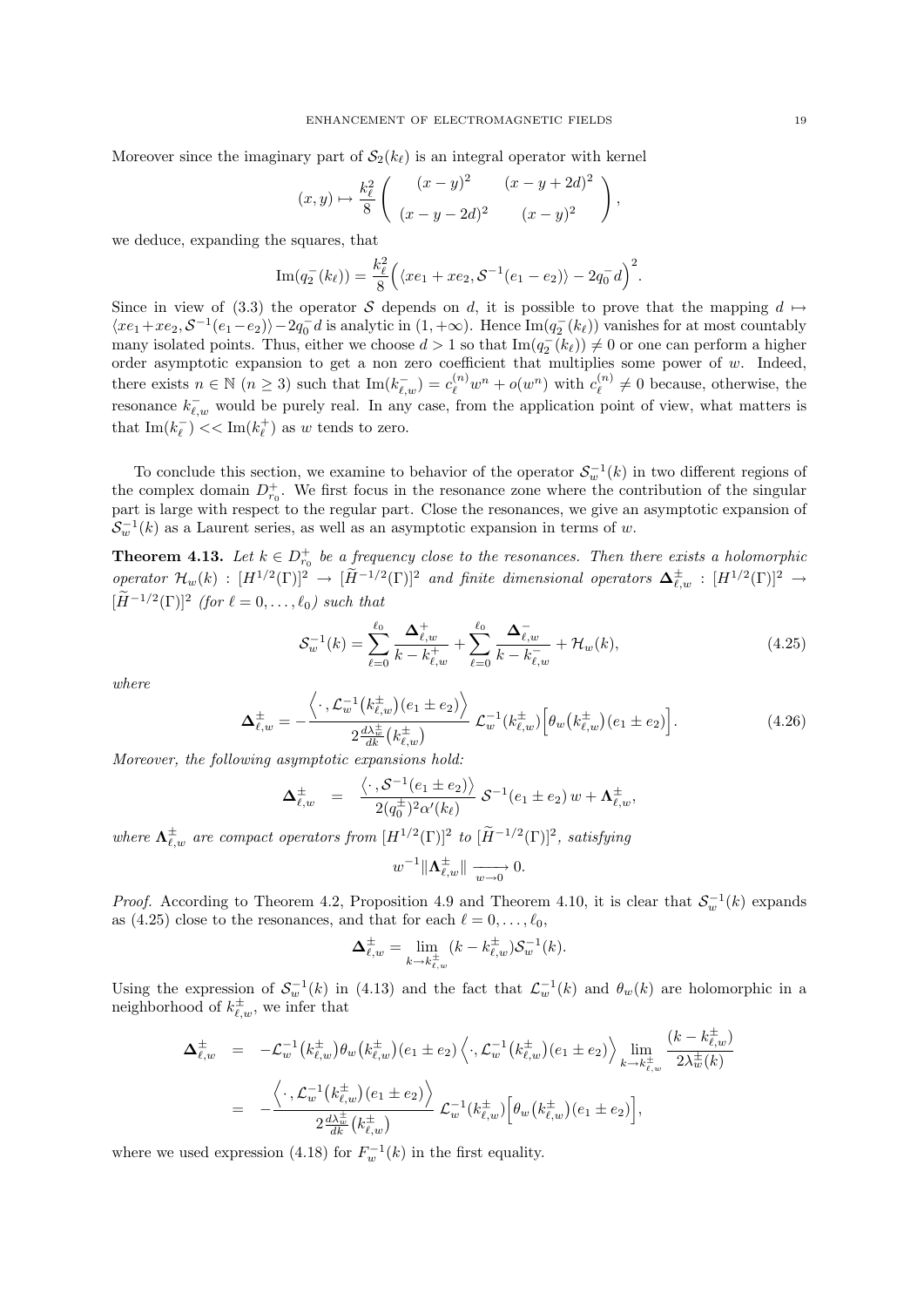We now derive the asymptotic expansion of  $\Delta^-_{\ell,w}$ . According to (4.11) we have that

$$
\mathcal{L}_{w}^{-1}(k_{\ell,w}^{\pm}) = \mathcal{S}^{-1} - \mathcal{S}^{-1}\mathcal{S}_{1}\mathcal{S}^{-1}w + \tilde{\Lambda}_{\ell,w}^{\pm},\tag{4.27}
$$

where  $\tilde{\mathbf{\Lambda}}_{\ell,w}^{\pm}$  is a compact operator from  $[H^{1/2}(\Gamma)]^2$  to  $[\widetilde{H}^{-1/2}(\Gamma)]^2$  such that

$$
w^{-1} \|\tilde{\mathbf{\Lambda}}_{\ell}^{\pm}(w)\| \xrightarrow[w \to 0]{} 0.
$$

From (3.2), we have that

$$
\theta_w(k_{\ell,w}^-)(e_1 - e_2) = \left(\frac{\alpha(k_{\ell,w}^-)}{w} - \delta_1\right)(e_1 - e_2),
$$

and we use the Taylor expansion of  $k \mapsto \alpha(k)$  around  $k_{\ell}$  together with Theorem 4.11 to obtain

$$
\theta_w(k_{\ell,w}^-(e_1 - e_2) = \frac{1}{w} \left\{ -\frac{w}{q_0} + o(w) \right\} (e_1 - e_2).
$$
\n(4.28)

Moreover, from (4.17) and (4.27), we deduce that

$$
\frac{d\lambda_w^-}{dk}(k_{\ell,w}^-) = \frac{\alpha'(k_{\ell,w}^-)q_0^-}{w} \left(1 - \frac{q_1^-}{q_0^-}w + o(w)\right),\tag{4.29}
$$

and using again a Taylor expansion of  $k \mapsto \alpha'(k)$  around  $k_{\ell}$  together with Theorem 4.11 leads to

$$
\frac{d\lambda_w^-}{dk}(k_{\ell,w}^-) = \frac{\alpha'(k_{\ell})q_0^-}{w} \left\{ 1 - \left[ \frac{q_1^-}{q_0^-} + \frac{(1 - \delta_1 q_0^-)a''(k_{\ell})}{q_0^- \alpha'(k_{\ell})^2} \right] w + o(w) \right\}.
$$
\n(4.30)

Hence, gathering (4.27), (4.28), (4.29) and (4.30), we obtain the expected asymptotic of  $\Delta_{\ell,w}^-$ .

We proceed similarly for  $\Delta^+_{\ell,w}$ . Indeed, from (3.2) we have

$$
\theta_w(k_{\ell,w}^+)(e_1+e_2) = \left\{ \frac{\alpha(k_{\ell,w}^+)}{w} + \frac{2}{\pi} \left( \ln k_{\ell,w}^+ + \ln w \right) + 2\delta - \delta_1 \right\} (e_1+e_2),
$$

and thus, using a Taylor expansion of  $k \mapsto \alpha(k)$  and  $k \mapsto \ln k$  around  $k_{\ell}$  together with Theorem 4.11, we see

$$
\theta_w(k_{\ell,w}^+)(e_1+e_2) = \frac{1}{w} \left\{-\frac{w}{q_0^+} + o(w)\right\} (e_1+e_2).
$$
\n(4.31)

Moreover, from (4.16), we deduce

$$
\frac{d\lambda_w^+}{dk}(k_{\ell,w}^+) = \frac{1}{w} \left\{ \alpha'(k_{\ell,w}^+) q_0^+ + \left[ \frac{2q_0^+}{k_{\ell,w}^+ \pi} - q_1^+ \alpha'(k_{\ell,w}^+) \right] w + o(w) \right\},\tag{4.32}
$$

and a Taylor expansion of  $k \mapsto \alpha'(k)$  and  $k \mapsto 1/k$  around  $k_{\ell}$  together with Theorem 4.11 leads to

$$
\frac{d\lambda_w^+}{dk}(k_{\ell,w}^+) = \frac{\alpha'(k_{\ell})q_0^+}{w} \left\{ 1 - \frac{2\alpha''(k_{\ell})}{\pi\alpha'(k_{\ell})^2} w \ln w - \left[ \frac{\alpha''(k_{\ell})}{\alpha'(k_{\ell})^2} \left( \frac{1}{q_0^+} + 2 \left( \frac{\ln k_{\ell}}{\pi} + \delta - \frac{\delta_1}{2} \right) \right) - \frac{2}{\pi k_{\ell}\alpha'(k_{\ell})} + \frac{q_1^+}{q_0^+} \right] w + o(w) \right\}.
$$
 (4.33)

Hence, gathering (4.27), (4.31), (4.32) and (4.33), we obtain the expected asymptotic of  $\Delta^+_{\ell,w}$ .

In the non resonance zone, the contribution of the singular part is negligible. The following result gives an asymptotic expansion of  $S_w^{-1}(k)$  in terms of w in this region  $D_{r_0}^+\setminus\mathcal{Z}$ , *i.e.*, when  $\alpha(k)\neq 0$ .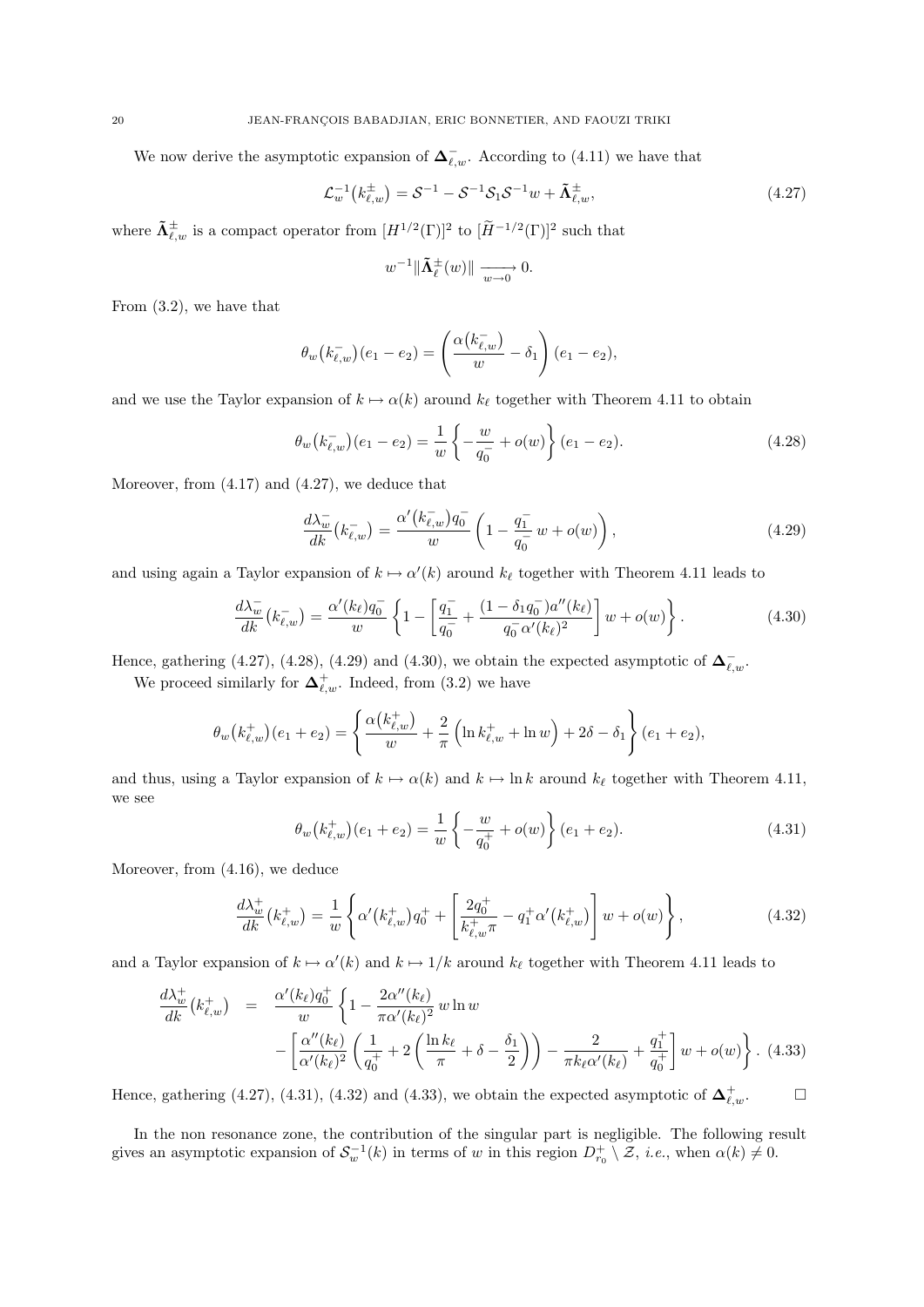**Theorem 4.14.** If  $k \in D_{r_0}^+ \setminus \mathcal{Z}$ , then

$$
\mathcal{S}_{w}^{-1}(k) = \mathcal{S}^{-1} - \frac{\mathcal{S}^{-1}(e_{1} + e_{2})}{2q_{0}^{+}} \langle \cdot, \mathcal{S}^{-1}(e_{1} + e_{2}) \rangle - \frac{\mathcal{S}^{-1}(e_{1} - e_{2})}{2q_{0}^{-}} \langle \cdot, \mathcal{S}^{-1}(e_{1} - e_{2}) \rangle \n+ \left\{ -\mathcal{S}^{-1}\mathcal{S}_{1}\mathcal{S}^{-1} + \left[ \frac{\mathcal{S}^{-1}(e_{1} + e_{2})}{2(q_{0}^{+})^{2}} \left( \frac{1}{\alpha(k)} - q_{1}^{+} \right) + \frac{\mathcal{S}^{-1}\mathcal{S}_{1}\mathcal{S}^{-1}(e_{1} + e_{2})}{2q_{0}^{+}} \right] \langle \cdot, \mathcal{S}^{-1}(e_{1} + e_{2}) \rangle \n+ \left[ \frac{\mathcal{S}^{-1}(e_{1} - e_{2})}{2(q_{0}^{-})^{2}} \left( \frac{1}{\alpha(k)} - q_{1}^{-} \right) + \frac{\mathcal{S}^{-1}\mathcal{S}_{1}\mathcal{S}^{-1}(e_{1} - e_{2})}{2q_{0}^{-}} \right] \langle \cdot, \mathcal{S}^{-1}(e_{1} - e_{2}) \rangle \n+ \frac{\mathcal{S}^{-1}(e_{1} + e_{2})}{2q_{0}^{+}} \langle \cdot, \mathcal{S}^{-1}\mathcal{S}_{1}\mathcal{S}^{-1}(e_{1} + e_{2}) \rangle + \frac{\mathcal{S}^{-1}(e_{1} - e_{2})}{2q_{0}^{-}} \langle \cdot, \mathcal{S}^{-1}\mathcal{S}_{1}\mathcal{S}^{-1}(e_{1} - e_{2}) \rangle \right\} w + \xi_{w}(k),
$$

where  $\xi_w(k)$  is a holomorphic operator from  $[H^{1/2}(\Gamma)]^2$  to  $[\widetilde{H}^{-1/2}(\Gamma)]^2$  such that

$$
w^{-1} \|\xi_w(k)\| \xrightarrow[w \to 0]{} 0 \quad \text{for every } k \in D_{r_0}^+ \setminus \mathcal{Z}.
$$

*Proof.* Fix  $k \in D_{r_0}^+ \setminus \mathcal{Z}$ . We use the expression (4.13) for  $S_w^{-1}(k)$  and (4.18) for  $F_w^{-1}(k)$  to prove that

$$
\mathcal{S}_{w}^{-1}(k) = \mathcal{L}_{w}^{-1}(k) - \frac{\langle \cdot, \mathcal{L}_{w}^{-1}(k)(e_1 - e_2) \rangle}{2\lambda_{w}^{-}(k)} \mathcal{L}_{w}^{-1}(k)\theta_{w}(k)(e_1 - e_2)
$$

$$
- \frac{\langle \cdot, \mathcal{L}_{w}^{-1}(k)(e_1 + e_2) \rangle}{2\lambda_{w}^{+}(k)} \mathcal{L}_{w}^{-1}(k)\theta_{w}(k)(e_1 + e_2).
$$

Since  $\alpha(k) \neq 0$ , we get that

$$
\frac{\langle \cdot, \mathcal{L}_w^{-1}(k)(e_1 - e_2) \rangle}{2\lambda_w^-(k)} = \frac{w}{2\alpha(k)q_0} \left\{ \langle \cdot, \mathcal{S}^{-1}(e_1 - e_2) \rangle + \left[ \frac{1}{q_0} \left( q_1^- - \frac{1 - \delta_1 q_0^-}{\alpha(k)} \right) \langle \cdot, \mathcal{S}^{-1}(e_1 - e_2) \rangle \right] - \langle \cdot, \mathcal{S}^{-1} \mathcal{S}_1 \mathcal{S}^{-1}(e_1 - e_2) \rangle \right\} w + \xi_w^-(k) \right\},
$$

and

$$
\frac{\langle \cdot, \mathcal{L}_w^{-1}(k)(e_1 + e_2) \rangle}{2\lambda_w^+(k)} = \frac{w}{2\alpha(k)q_0^+} \Biggl\{ \langle \cdot, \mathcal{S}^{-1}(e_1 + e_2) \rangle - \frac{2}{\pi \alpha(k)} \langle \cdot, \mathcal{S}^{-1}(e_1 + e_2) \rangle w \ln w - \Biggl[ \left( \frac{1}{q_0^+} \left( \frac{1}{\alpha(k)} - q_1^+ \right) + \frac{2}{\alpha(k)} \left( \frac{\ln k}{\pi} + \delta - \frac{\delta_1}{2} \right) \right) \langle \cdot, \mathcal{S}^{-1}(e_1 + e_2) \rangle + \langle \cdot, \mathcal{S}^{-1} \mathcal{S}_1 \mathcal{S}^{-1}(e_1 + e_2) \rangle \Biggr] w + \xi_w^+(k) \Biggr\}.
$$

where  $\xi_w^{\pm}(k)$  are holomorphic operators from  $[H^{1/2}(\Gamma)]^2$  to  $[\widetilde{H}^{-1/2}(\Gamma)]^2$  such that

 $w^{-1} \|\xi_w^{\pm}(k)\| \xrightarrow[w \to 0]{} 0 \text{ for every } k \in D_{r_0}^+ \setminus \mathcal{Z}.$ 

Formula (3.2) for  $\theta_w(k)$  and the asymptotic expansion (4.11) of  $\mathcal{L}_w^{-1}(k)$  complete the proof of the theorem.

### 5. ASYMPTOTIC OF THE FIELD  $u$

We first derive an asymptotic expansion of the field  $u(x; w)$  far from the resonances, *i.e.*, when  $\alpha(k) \neq 0$ . We distinguish the far field from the near field.

**Theorem 5.1.** Let  $k \in D_{r_0}^+ \setminus \mathcal{Z}$ . Then for every  $y \in \Omega_e$ , one has

$$
u(y) = u_e(y) + \frac{iu_e(0)}{\alpha(k)} H_0^{(1)}(k|y|)w + \rho_w(y),
$$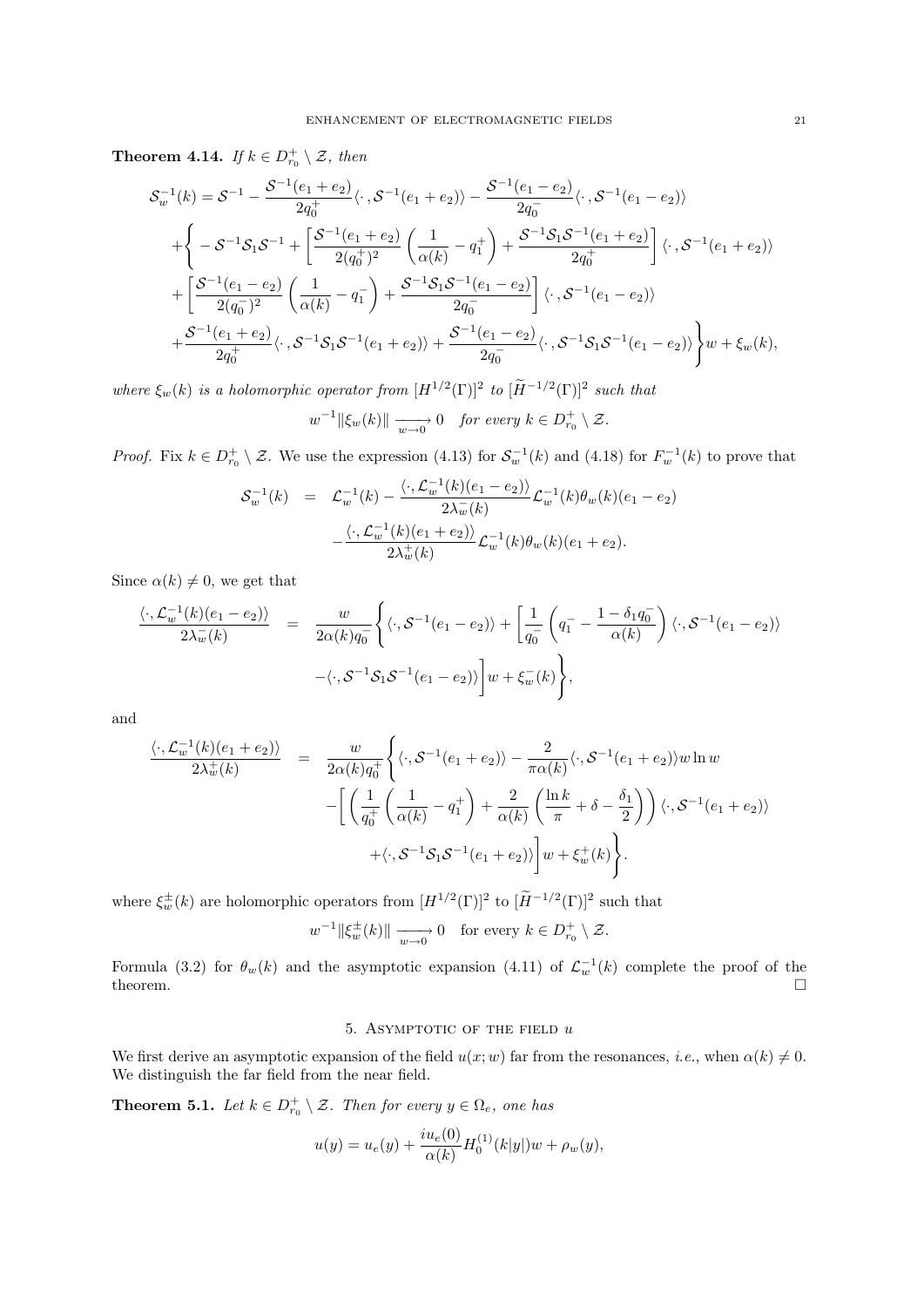for some function  $\rho_w \in H^1_{loc}(\Omega_e)$  such that  $w^{-1}\rho_w \to 0$  in  $H^1_{loc}(\Omega_e)$ . Moreover, if  $y = (wy_1 \pm wd, wy_2)$ for some  $y_1 \in \Gamma$  and  $y_2 > 0$ , then

$$
u(wy_1 \pm wd, wy_2) = u_e(wy_1 \pm wd, wy_2) - \frac{2u_e(0)}{\pi\alpha(k)}w \ln w
$$
  

$$
-\frac{2u_e(0)}{\pi\alpha(k)} \left[\delta + \frac{\ln k}{\pi} + \frac{\ln |(y_1 \pm d, y_2)|}{\pi}\right]w + \overline{\rho}_w(y_1, y_2),
$$

where  $\overline{\rho}_w \in H^1(B_1^+)$  satisfies  $w^{-1} \overline{\rho}_w \to 0$  in  $H^1(B_1^+)$ .

*Proof.* Let  $y \in \Omega_e$  be fixed. One has

$$
G_e(wt, 0; y) = -\frac{i}{2} H_0^{(1)}(k|y - (wt, 0)|)
$$
  

$$
= -\frac{i}{2} H_0^{(1)}(k|y|) - \sum_{n=1}^{+\infty} \eta_n(y) (wt)^n,
$$
 (5.1)

uniformly with respect to  $t \in [-4, 4]$  and the functions  $\eta_n(y)$  are in  $C^{\infty}(\Omega_e)$ . Using  $(2.4)$  we deduce

$$
u_e(wt,0) = \int_{\Omega_e} G_e(wt,0;z) f(z) dz
$$
  
= 
$$
-\frac{i}{2} \int_{\Omega_e} H_0^{(1)}(k|z|) f(z) dz - \sum_{n=1}^{+\infty} \overline{\eta}_n (wt)^n,
$$
 (5.2)

uniformly with respect to  $t \in [-4, 4],$  where the coefficients  $\overline{\eta}_n$  are defined by

$$
\overline{\eta}_n := \int_{\Omega_e} \eta_n(y) f(y) \, dy.
$$

Using  $(2.7)$  together with the integral equations  $(2.9)-(2.10)$ , and after a change of variables we get

$$
u(y) = u_e(y) - \left\langle \left( \begin{array}{c} G_e(w \cdot -wd, 0; y) \\ G_e(w \cdot + wd, 0; y) \end{array} \right), \mathcal{S}_w^{-1}(k) \left( \begin{array}{c} u_e(w \cdot -wd, 0) \\ u_e(w \cdot + wd, 0) \end{array} \right) \right\rangle.
$$
 (5.3)

From Theorem 4.13 we have

$$
S_w^{-1}(k)(e_1 \pm e_2) = \frac{S^{-1}(e_1 \pm e_2)}{q_0^{\pm} \alpha(k)} w + o(w) \quad \text{in } [\widetilde{H}^{-1/2}(\Gamma)]^2,
$$

and thus the integral equations (2.9) and (2.10) imply

$$
\mathcal{S}_{w}^{-1}(k) \left( \begin{array}{c} u_{e}(w - wd, 0) \\ u_{e}(w + wd, 0) \end{array} \right) = -\frac{i}{2} \left( \int_{\Omega_{e}} H_{0}^{(1)}(k|z|) f(z) dz \right) \frac{\mathcal{S}^{-1}(e_{1} + e_{2})}{q_{0}^{+} \alpha(k)} w \n- \overline{\eta}_{1} \mathcal{S}^{-1}(xe_{1} + xe_{2}) w \n+ \overline{\eta}_{1} \frac{\mathcal{S}^{-1}(e_{1} + e_{2})}{2q_{0}^{+}} \langle (xe_{1} + xe_{2}), \mathcal{S}^{-1}(e_{1} + e_{2}) \rangle w \n+ \overline{\eta}_{1} \frac{\mathcal{S}^{-1}(e_{1} - e_{2})}{2q_{0}^{-}} \langle (xe_{1} + xe_{2}), \mathcal{S}^{-1}(e_{1} - e_{2}) \rangle w + o(w) \tag{5.4}
$$

in  $[\tilde{H}^{-1/2}(\Gamma)]^2$ . We now use (5.1) together with (5.4) to deduce

$$
u(y) = u_e(y)
$$
  
+  $\left(-\frac{i}{2}H_0^{(1)}(k|y|) + O(w)\right) \left\{\frac{i}{2}\left(\int_{\Omega_e} H_0^{(1)}(k|z|)f(z) dz\right) \frac{\langle S^{-1}(e_1+e_2), e_1+e_2\rangle}{q_0^+\alpha(k)} w + \overline{\eta}_1 \langle S^{-1}(xe_1+xe_2), e_1+e_2\rangle w - \overline{\eta}_1 \frac{\langle S^{-1}(e_1+e_2), e_1+e_2\rangle}{2q_0^+}\langle (xe_1+xe_2), S^{-1}(e_1+e_2)\rangle w - \overline{\eta}_1 \frac{\langle S^{-1}(e_1-e_2), e_1+e_2\rangle}{2q_0^-}\langle (xe_1+xe_2), S^{-1}(e_1-e_2)\rangle w + o(w) \right\}.$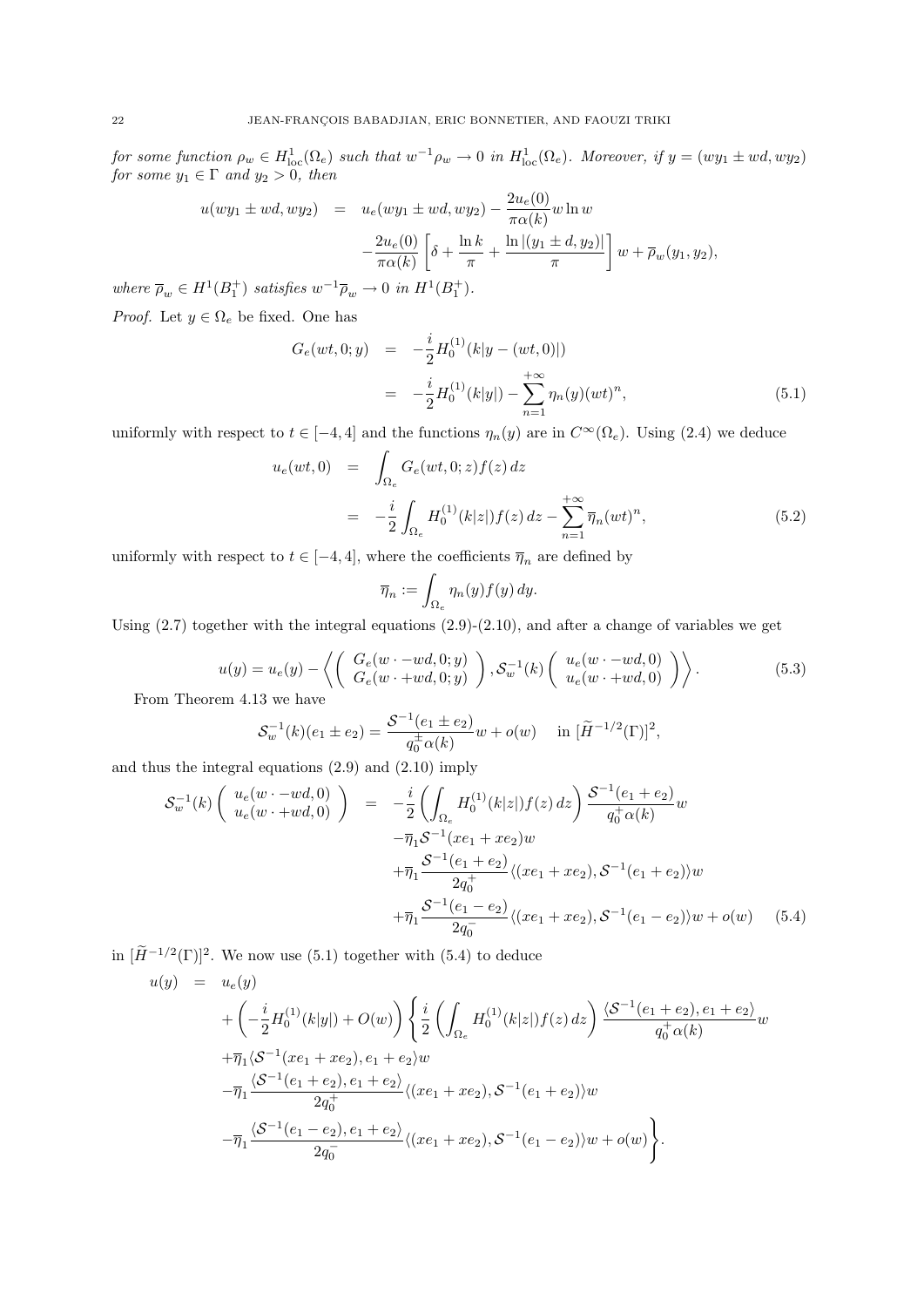The terms  $O(w)$  and  $o(w)$  are uniform in  $C^1_{loc}(\Omega_e)$ . In view of the symmetry of  $S^{-1}$ , we have that  $\langle S^{-1}(e_1 - e_2), e_1 + e_2 \rangle = 0$ , and consequently,

$$
u(y) = u_e(y) + \frac{H_0^{(1)}(k|y|)}{2\alpha(k)} \left( \int_{\Omega_e} H_0^{(1)}(k|z|) f(z) dz \right) w + \rho_w(y), \tag{5.5}
$$

where  $w^{-1}\rho_w(y) \to 0$  in  $H^1_{loc}(\Omega_e)$ .

We now treat the asymptotic of the field  $u$  close to the cavities. By  $(3.6)$ , we know that for each  $y \in \Omega_e$ , we have that

$$
H_0^{(1)}(k|(wy_1 \pm wd, wy_2)|) = \frac{2i}{\pi} \ln w + 2i \left[ \delta + \frac{\ln k}{\pi} + \frac{\ln |(y_1 \pm d, y_2)|}{\pi} \right] + o(w). \tag{5.6}
$$

This estimate holds pointwise and in  $H^1(B_1^+)$  as well. Then, we substitute the Green function  $G_e(w \cdot$  $-wd, 0; y$  by its asymptotic expansion (5.6) in (5.3) to complete the proof.

 $\Box$ 

**Remark 5.2.** When the frequency  $k \in D_{r_0}^+ \setminus \mathcal{Z}$  is far from the resonances, the field u behaves in a similar way to the case of a single cavity, studied in [8]. The asymptotic response is that of two independent cavities without interaction.

**Remark 5.3.** By (5.1), it is clear that  $\eta_1(y) = -\frac{i}{2}D_{x_1}\left[H_0^{(1)}(k|y|\right]$  in the sense of distributions. Moreover, since the Hankel function  $H_0^{(1)}$  has a logarithmic singularity at zero, the map  $y \mapsto H_0^{(1)}(k|y|)$  belongs to  $W^{1,p}_{\text{loc}}(\Omega_e)$  for any  $p \in [1,2)$ . Hence, if f is more regular,  $e.g.$   $f \in W^{1,p'}(\Omega_e)$ , with  $p' = p/(p-1)$ , with compact support in  $\Omega_e$ , then  $u_e$  is more regular as well (in particular  $u_e \in H^3_{loc}(\Omega_e)$ ) and  $\frac{\partial u_e}{\partial x_1}$  is a continuous function. It can be extended by continuity at the origin by setting

$$
\frac{\partial u_e}{\partial x_1}(0) := -\int_{\Omega_e} \eta_1(z) f(z) dz,
$$

We now derive an asymptotic expansion of the field u close to the resonances  $k_{\ell,w}^{\pm}$ , distinguishing again two regions of the plane: the far and the near fields.

**Theorem 5.4.** Let  $k \in D_{r_0}^+$  be a frequency close to the resonances. 1) Far field: for every  $y \in \Omega_e$ ,

$$
u(y) = u_e(y) + \sum_{\ell=0}^{\ell_0} \frac{\kappa_{\ell,w}^+(y)}{k - k_{\ell,w}^+} + \sum_{\ell=0}^{\ell_0} \frac{\kappa_{\ell,w}^-(y)}{k - k_{\ell,w}^-} + U^w(k, y), \tag{5.7}
$$

where  $k \mapsto U^w(k, y)$  is a holomorphic function in  $D_{r_0}^+$  for every  $y \in \Omega_e$ , and  $U^w(k, \cdot) \in H^1_{loc}(\Omega_e)$  for every  $k \in D_{r_0}^+$ . Moreover,

$$
\kappa_{\ell,w}^+(y) = \frac{i u_e(0)}{\alpha'(\kappa_{\ell})} H_0^{(1)}(k_{\ell}|y|) w + \rho_{\ell,w}^+(y),
$$

and

$$
\kappa_{\ell,w}^-(y) = \frac{i}{4\alpha' (k_{\ell})} \frac{\partial u_e}{\partial x_1}(0) D_{x_1} [H_0^{(1)}(k_{\ell}|y|)] \left( \frac{\langle xe_1 + xe_2, \mathcal{S}^{-1}(e_1 - e_2) \rangle}{q_0^-} - 2d \right)^2 w^3 + \rho_{\ell,w}^-(y),
$$

for some  $\rho_{\ell,w}^{\pm}(y) \in H^1_{loc}(\Omega_e)$  such that  $w^{-1} \rho_{\ell,w}^{\pm} \to 0$  and  $w^{-3} \rho_{\ell,w}^{-} \to 0$  in  $H^1_{loc}(\Omega_e)$ . 2) Near field: if further  $y = (wy_1 \pm wd, wy_2)$  for some  $y_1 \in \Gamma$  and  $y_2 > 0$ , the formula (5.7) is still valid and we have

$$
\kappa_{\ell,w}^+(wy_1 \pm wd, wy_2) = -\frac{2u_e(0)}{\pi \alpha'(k_{\ell})} w \ln w \n- \frac{2u_e(0)}{\alpha'(k_{\ell})} \left( \delta + \frac{\ln k_{\ell}}{\pi} + \frac{\ln |(y_1 \pm d, y_2)|}{\pi} \right) w + \overline{\rho}_{\ell,w}^+(y_1, y_2),
$$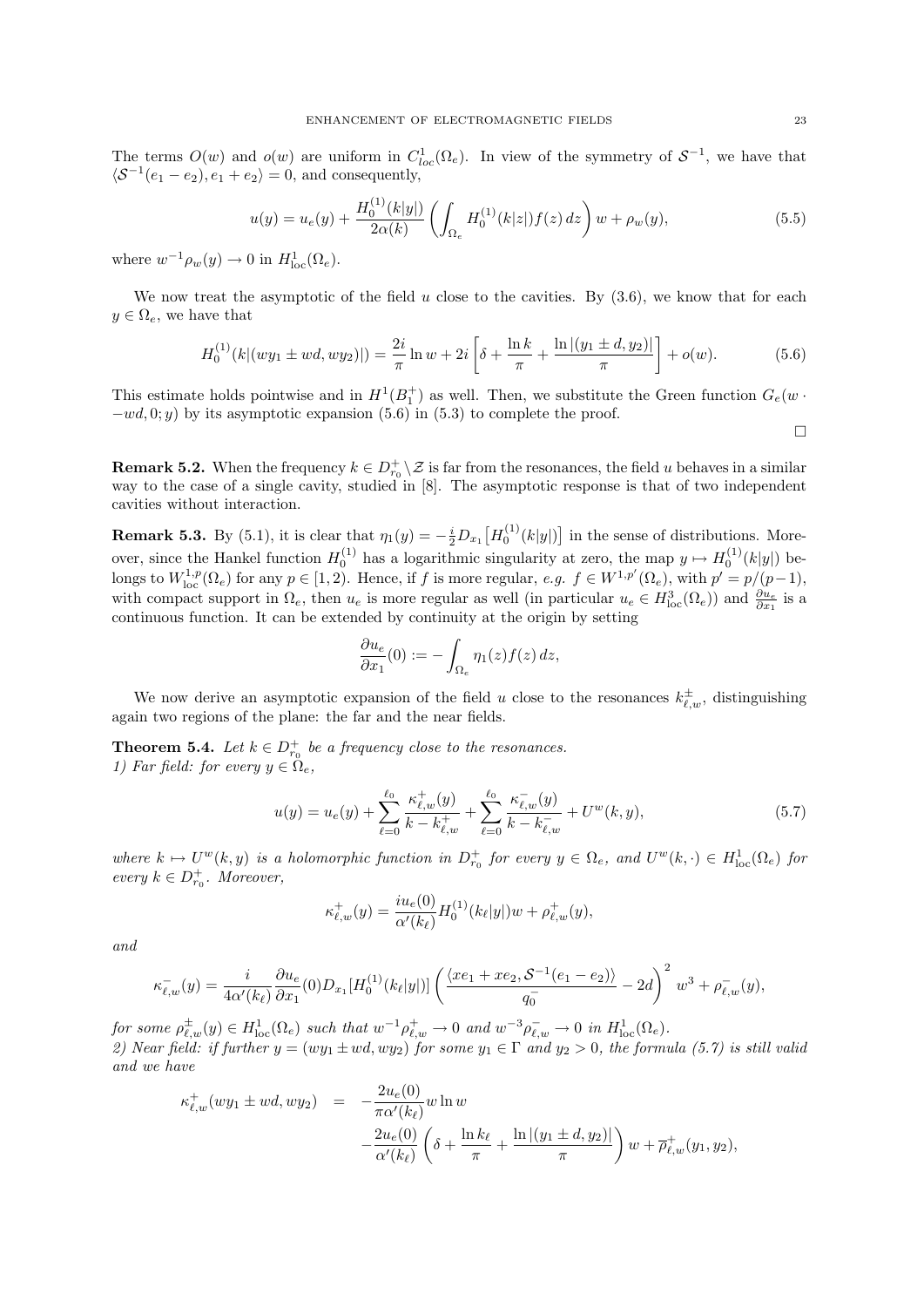$$
\kappa_{\ell,w}^-(wy_1 \pm wd, wy_2) \n= -\frac{\langle \Gamma^{\pm}(\cdot, y_1, y_2), \mathcal{S}^{-1}(e_1 - e_2) \rangle}{2\pi q_0^{\pm} \alpha'(k_{\ell})} \frac{\partial u_e}{\partial x_1}(0) \left(2d - \frac{\langle xe_2 + xe_2, \mathcal{S}^{-1}(e_1 - e_2) \rangle}{q_0^{\pm}}\right) w^2 \n+ \overline{\rho}_{\ell,w}^-(y_1, y_2),
$$

where  $\Gamma^{\pm}$  are defined in (5.8)-(5.9), and  $\overline{\rho}_{\ell,w}^{\pm} \in H^1(B_1^+)$  satisfy  $w^{-1}\overline{\rho}_{\ell,w}^{\pm} \to 0$  and  $w^{-3}\overline{\rho}_{\ell,w}^{\pm} \to 0$  in  $H^1(B_1^+).$ 

Proof. From the integral equation (2.7) and Theorem 4.13, we deduce that expression (5.7) holds with

$$
\kappa_{\ell,w}^{\pm}(y) := \left\langle \left( \begin{array}{c} G_e(w \cdot - wd, 0; y) \\ G_e(w \cdot + wd, 0; y) \end{array} \right), \Delta_{\ell,w}^{\pm} \left( \begin{array}{c} u_e(w \cdot - wd, 0) \\ u_e(w \cdot + wd, 0) \end{array} \right) \right\rangle,
$$
  

$$
U^w(, k, y) := \left\langle \left( \begin{array}{c} G_e(w \cdot -wd, 0; y) \\ G_e(w \cdot + wd, 0; y) \\ G_e(w \cdot + wd, 0; y) \end{array} \right), \mathcal{H}_w(k) \left( \begin{array}{c} u_e(w \cdot -wd, 0) \\ u_e(w \cdot + wd, 0) \\ u_e(w \cdot + wd, 0) \end{array} \right) \right\rangle.
$$

and

$$
U^w(,k,y) := \left\langle \left( \begin{array}{c} G_e(w \cdot -wd, 0; y) \\ G_e(w \cdot +wd, 0; y) \end{array} \right), \mathcal{H}_w(k) \left( \begin{array}{c} u_e(w \cdot -wd, 0) \\ u_e(w \cdot +wd, 0) \end{array} \right) \right\rangle.
$$
  
and (5.2) together with the asymptotic of  $\Delta_{f,w}^+$ , we obtain the expected ex-

From  $(5.1)$ `,w, we obtain the expected expression for  $\kappa_{\ell,w}^+(y)$ . Using the asymptotic expansion of  $H_0^{(1)}(k|(wy_1 \pm wd, wy_2)|)$  in (5.6) we derive the asymptotic of  $\kappa_{\ell,w}^+(wy_1 \pm wd, wy_2)$ .

We now treat  $\kappa_{\ell,w}^-(y)$ . By (5.1) and (5.2), one has for every  $y \in \Omega_E$ ,

$$
\begin{pmatrix}\nG_e(w \cdot -wd, 0; y) \\
G_e(w \cdot +wd, 0; y)\n\end{pmatrix} = -\frac{i}{2} H_0^{(1)}(k|y|)(e_1 + e_2) \n+ \left[ -\eta_1(y)(xe_1 + xe_2) + \eta_1(y)d(e_1 - e_2) \right] w \n+ \left[ 2\eta_2(y)d(xe_1 - xe_2) - \eta_2(y)(x^2e_1 + x^2e_2) - \eta_2(y)d^2(e_1 + e_2) \right] w^2 \n+ o(w^2) \quad \text{in } [H^{1/2}(\Gamma)]^2,
$$

and

$$
\begin{pmatrix}\nu_e(w - wd, 0) \\
u_e(w + wd, 0)\n\end{pmatrix} = -\frac{i}{2} \left( \int_{\Omega_e} H_0^{(1)}(k|z|) f(z) dz \right) (e_1 + e_2) \n+ \left[ -\overline{\eta}_1 (xe_1 + xe_2) + \overline{\eta}_1 d(e_1 - e_2) \right] w \n+ \left[ 2\overline{\eta}_2 d(xe_1 - xe_2) - \overline{\eta}_2 (x^2 e_1 + x^2 e_2) - \overline{\eta}_2 d^2 (e_1 + e_2) \right] w^2 \n+ o(w^2) \quad \text{in } [H^{1/2}(\Gamma)]^2.
$$

Using the symmetric structure of the problem (see Remark 4.7) we infer that

$$
\begin{cases} \langle e_1 + e_2, \mathcal{L}_w^{-1}(k_{\ell,w}^{-}) (e_1 - e_2) \rangle = 0, \\ \langle x e_1 - x e_2, \mathcal{L}_w^{-1}(k_{\ell,w}^{-}) (e_1 - e_2) \rangle = 0, \\ \langle x^2 e_1 + x^2 e_2, \mathcal{L}_w^{-1}(k_{\ell,w}^{-}) (e_1 - e_2) \rangle = 0, \end{cases}
$$

hence by  $(4.26)$ ,

$$
\Delta_{\ell,w}^-(e_1+e_2)=\Delta_{\ell,w}^-(xe_1-xe_2)=\Delta_{\ell,w}^-(x^2e_1+x^2e_2)=0.
$$

Since

$$
\mathcal{L}_{w}^{-1}(k_{\ell,w}^{-})\theta_{w}(k_{\ell,w}^{-})(e_1-e_2) = \left(\frac{\alpha(k_{\ell,w}^{-})}{w}-\delta_1\right)\mathcal{L}_{w}^{-1}(k_{\ell,w}^{-})(e_1-e_2).
$$

Using again (4.26) we obtain

$$
\langle e_1 + e_2, \Delta_{\ell,w}^- (e_1 - e_2) \rangle = \langle x e_1 - x e_2, \Delta_{\ell,w}^- (e_1 - e_2) \rangle
$$
  
=  $\langle x^2 e_1 + x^2 e_2, \Delta_{\ell,w}^- (e_1 - e_2) \rangle = 0,$ 

and

$$
\langle e_1 + e_2, \Delta_{\ell,w} (xe_1 + xe_2) \rangle = \langle xe_1 - xe_2, \Delta_{\ell,w} (xe_1 + xe_2) \rangle = \langle x^2 e_1 + x^2 e_2, \Delta_{\ell,w} (xe_1 + xe_2) \rangle = 0.
$$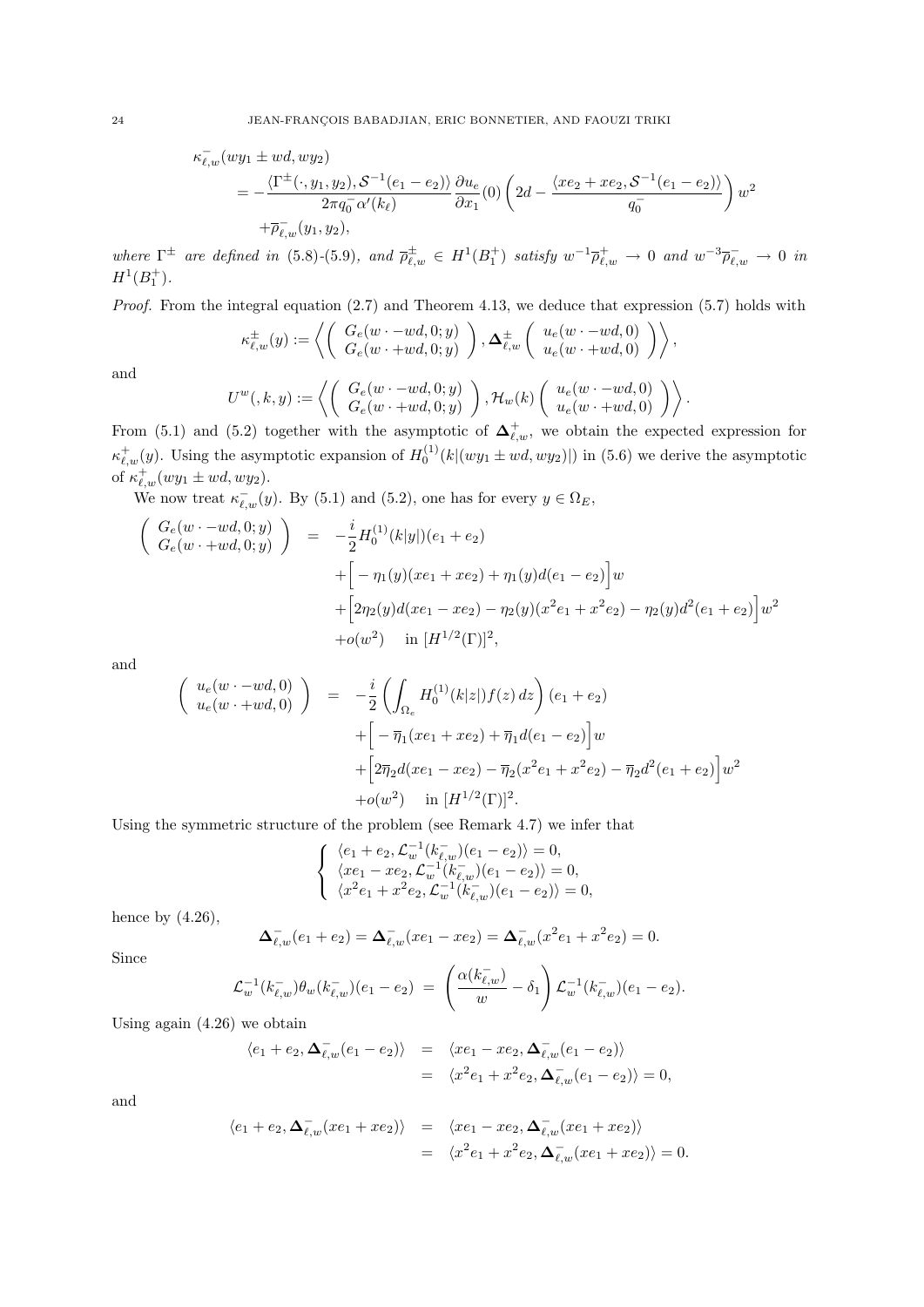Consequently, since  $\Delta_{\ell,w}^-$  is of order w (see Theorem 4.13) we have

$$
\kappa_{\ell,w}^-(y) = \overline{\eta}_1 \eta_1(y) \left\langle -(xe_1 + xe_2) + d(e_1 - e_2), \Delta_{\ell,w}^- \left[ -(xe_1 + xe_2) + d(e_1 - e_2) \right] \right\rangle w^2 + o(w^3)
$$

and we obtain the desired result using the asymptotic expansion of  $\Delta_{\ell,w}^-$  in Theorem 4.13 together with Remark 5.3. Using now the asymptotic expansion

$$
G_e(wt, 0; wy_1 \pm wd, wy_2) = \frac{\ln w}{\pi} + \left[\delta + \frac{\ln k}{\pi} + \frac{\ln |(y_1 \pm d - t, y_2)|}{\pi}\right] + o(w),
$$

and defining

$$
\Gamma^{-}(x_1, y_1, y_2) := \begin{pmatrix} \ln |(y_1 - x_1, y_2)| \\ \ln |(y_1 - x_1 + 2d, y_2)| \end{pmatrix}, \qquad (5.8)
$$

and

$$
\Gamma^+(x_1, y_1, y_2) := \left( \begin{array}{c} \ln |(y_1 - x_1, y_2)| \\ \ln |(y_1 - x_1 - 2d, y_2)| \end{array} \right), \tag{5.9}
$$

we derive the asymptotic of  $\kappa_{\ell,w}^-(wy_1 \pm wd, wy_2)$ .

Finally we argue exactly as in the proof of Theorem 5.1 to get the asymptotics in  $H_{\text{loc}}^1(\Omega_e)$  for the far field, and in  $H^1(B_1^+)$  for the near field.

**Remark 5.5.** Applying the Helmholtz operator  $\Delta + k^2$  to  $\kappa_{\ell,w}^{\pm}$  implies, according to Remark 5.3, that

$$
\begin{cases} (\Delta + k^2) \kappa_{\ell,w}^+ = c_\ell^+ w \delta_0, \\ (\Delta + k^2) \kappa_{\ell,w}^- = c_\ell^- w^3 D_{x_1} \delta_0, \end{cases}
$$

in  $(C_c^{\infty}(\Omega_e))'$ , where  $c_{\ell}^{\pm}$  are the constants defined by

$$
c_{\ell}^{+} := -\frac{2u_{\epsilon}(0)}{\alpha'(k_{\ell})},
$$

and

$$
c_\ell^-:=-\frac{1}{2\alpha'(k_\ell)}\frac{\partial u_e}{\partial x_1}(0)\left(2d-\frac{\langle xe_2+xe_2,\mathcal{S}^{-1}(e_1-e_2)\rangle}{q_0^-}\right)^2.
$$

These equations essentially say that at the frequency  $k_{\ell,w}^+$ , the spatial singularity sensed in the far field is that of a Dirac mass, which is the macroscopic manifestation of a dipole placed on a metallic plane. On the other hand, when the other resonance  $k_{\ell,w}^-$  is excited, the spatial singularity is the derivative in the  $x_1$ -direction of a Dirac mass; this is exactly the asymptotic response of a quadripole placed on the metallic plane.

**Remark 5.6.** The asymptotic of the field close to the resonances shows that the field  $u$  concentrates on the top of the cavities as their width  $w$  shrinks. Indeed, using Theorems 4.11 and 5.4, we infer that when k is close to  $k_{\ell,w}^+$ , then

$$
\frac{\kappa_{\ell,w}^+(wy_1 \pm wd, wy_2)}{k - k_{\ell,w}^+} = \frac{2u_e(0)}{\pi} \ln w + 2u_e(0) \left( \delta + \frac{\ln k_\ell}{\pi} + \frac{\ln |(y_1 \pm d, y_2)|}{\pi} \right) + o(1),
$$

while if k is close to  $k_{\ell,w}^-$ , then

$$
\frac{\kappa_{\ell,w}^-(wy_1 \pm wd, wy_2)}{k - k_{\ell,w}^-} = \frac{4}{\pi w} \frac{\langle \Gamma^{\pm}(\cdot, y_1, y_2), \mathcal{S}^{-1}(e_1 - e_2) \rangle}{\langle 2dq_0^- - \langle xe_2 + xe_2, \mathcal{S}^{-1}(e_1 - e_2) \rangle} \frac{\partial u_e}{\partial x_1}(0) + o(1).
$$

In both cases, we can see that the field blows up as  $w \to 0$ . The concentration pattern scales like ln w close to the resonance  $k_{\ell,w}^+$ , and like  $1/w$  close to the resonance  $k_{\ell,w}^-$ .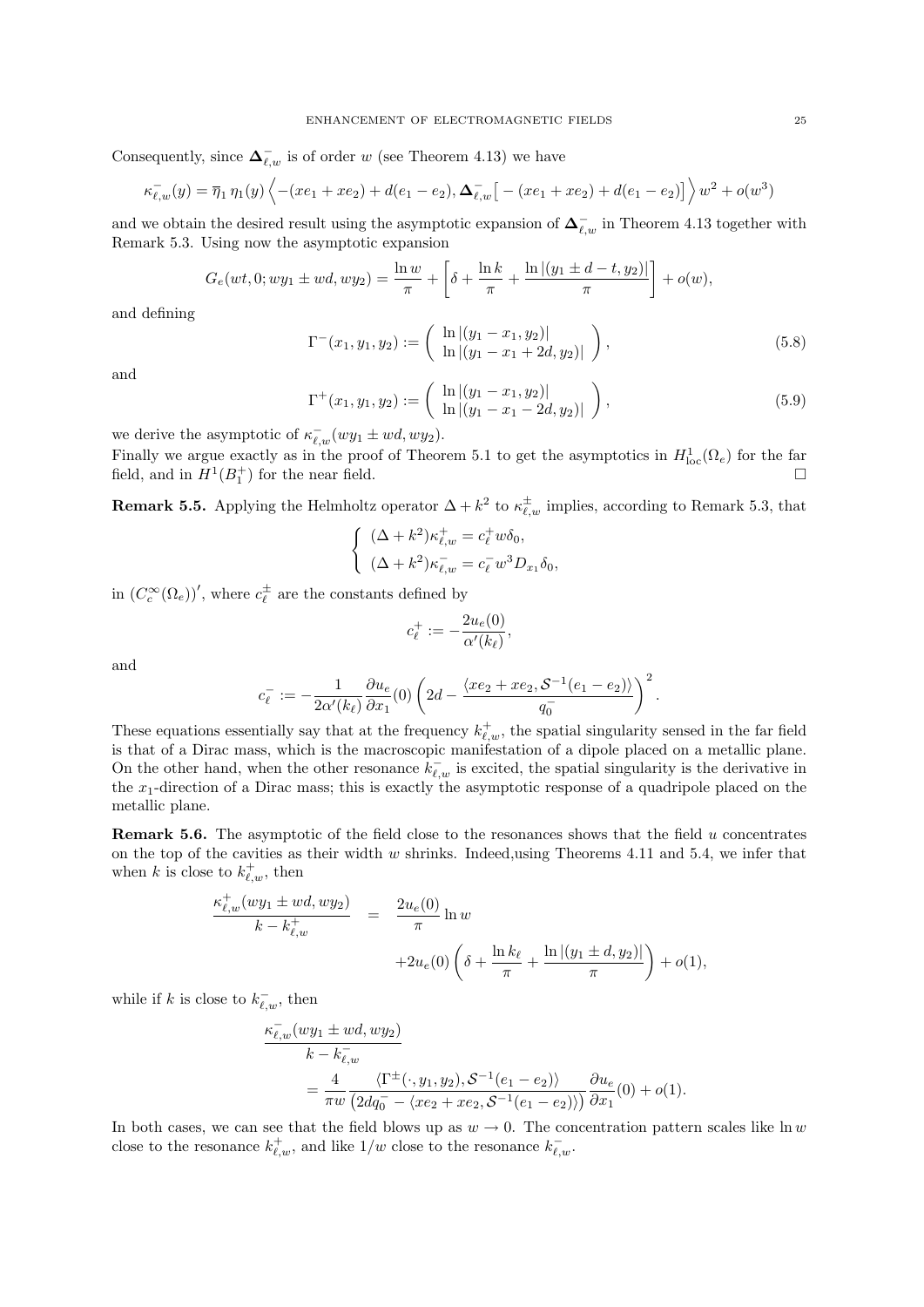**Remark 5.7.** Thanks to the expressions of the Green functions  $G_i$ , it is possible to prove by arguments simlar to those used in the proof of Theorem 5.4 and Remarks 5.5 and 5.6, that close to the resonances, the field  $u$  is asymptotically very large inside each cavity. Indeed, we can use the representation  $(2.8)$ to show (as in the proof of (5.1)) that for every  $y \in C_1 \cup C_2$ ,

$$
u(y) = \sum_{\ell=0}^{\ell_0} \frac{\gamma_{\ell,w}^+(y)}{k - k_{\ell,w}^+} + \sum_{\ell=0}^{\ell_0} \frac{\gamma_{\ell,w}^-(y)}{k - k_{\ell,w}^-} + V^w(k, y),
$$

where  $k \mapsto V^w(k, y)$  is a holomorphic function for all  $y \in C_1 \cup C_2$ , and  $V^w(k, \cdot) \in H^1(C_1 \cup C_2)$  for all  $k \in D_{r_0}^+$ . Moreover, the functions  $\gamma_{\ell,w}^{\pm}$  admit the following expansions:

$$
\gamma_{\ell,w}^+(y) := \frac{2u_e(0)}{h\alpha'(k_{\ell})} \sum_{n=0}^{+\infty} \frac{(-1)^n \cos\left(\frac{n\pi}{h}(y_2 + h)\right)}{k_{\ell}^2 - \left(\frac{n\pi}{h}\right)^2} + O(w \ln w) \quad \text{ for every } y \in C_1 \cup C_2,
$$

while

$$
\gamma_{\ell,w}^-(y) := -\frac{w}{h\alpha'(k_{\ell})} \left( \frac{\langle xe_1 + xe_2, \mathcal{S}^{-1}(e_1 - e_2) \rangle}{q_0} - 2d \right) \sum_{n=0}^{+\infty} \frac{(-1)^n \cos\left(\frac{n\pi}{h}(y_2 + h)\right)}{k_{\ell}^2 - \left(\frac{n\pi}{h}\right)^2} \frac{\partial u_{e}}{\partial x_1}(0) + O(w^2)
$$

if  $y \in C_1$ , and

$$
\gamma_{\ell,w}^-(y) := \frac{w}{h\alpha'(k_{\ell})} \left( \frac{\langle xe_1 + xe_2, \mathcal{S}^{-1}(e_1 - e_2) \rangle}{q_0^-} - 2d \right) \sum_{n=0}^{+\infty} \frac{(-1)^n \cos\left(\frac{n\pi}{h}(y_2 + h)\right)}{k_{\ell}^2 - \left(\frac{n\pi}{h}\right)^2} \frac{\partial u_e}{\partial x_1}(0) + O(w^2)
$$

if  $y \in C_2$ . Thus, using again Theorem 4.11, we infer that at a frequency k close to  $k_{\ell,w}^+$ , one has

$$
\frac{\gamma_{\ell,w}^+(y)}{k - k_{\ell,w}^+} = \frac{a_\ell^+(y)}{w} \Big( 1 + O(w \ln w) \Big) \quad \text{for every } y \in C_1 \cup C_2,
$$

while at a frequency k close to  $k_{\ell,w}^-$ ,

$$
\frac{\gamma_{\ell,w}^-(y)}{k - k_{\ell,w}^-} = \begin{cases}\n\frac{a_\ell^-(y)}{w^2} \Big( 1 + O(w) \Big) & \text{if} \quad y \in C_1, \\
-\frac{a_\ell^-(y)}{w^2} \Big( 1 + O(w) \Big) & \text{if} \quad y \in C_2,\n\end{cases}
$$

where  $a_{\ell}^{\pm}(y)$  are functions defined by

$$
a_{\ell}^+(y) := -\frac{2u_e(0)}{h} \sum_{n=0}^{+\infty} \frac{(-1)^n \cos\left(\frac{n\pi}{h}(y_2 + h)\right)}{k_{\ell}^2 - \left(\frac{n\pi}{h}\right)^2},
$$

and

$$
a_{\ell}^-(y) := \frac{4}{k_{\ell}^2 h} \frac{\partial u_e}{\partial x_1}(0) \left( \frac{\langle xe_1 + xe_2, \mathcal{S}^{-1}(e_1 - e_2) \rangle}{q_0^-} - 2d \right)^{-1} \sum_{n=0}^{+\infty} \frac{(-1)^n \cos\left(\frac{n\pi}{h}(y_2 + h)\right)}{k_{\ell}^2 - \left(\frac{n\pi}{h}\right)^2}.
$$

The expressions highlight the symmetric or antisymmetric nature of the modes and the field enhancement inside the cavities. Indeed, when the resonance  $k_{\ell,w}^+$  is activated, the field u has the same sign in both cavities: this is the symmetrical mode. In that case, the amplification factor scales like  $1/w$ , which is in agreement with [7]. On the other hand, the field u has opposite signs in the cavities when the resonance  $k_{\ell,w}^-$  is excited, and the amplification factor, much larger, scales like  $1/w^2$ : this is the anti-symmetrical mode. Finally, we remark that the field is independent of  $y_1$  inside the cavities, and that it increases as  $y_2$  tends to the top of the cavities.

### 6. Appendix

Useful formulae. The following formulae can be found, e.g., in [1].

• 
$$
H_0^{(1)}(z) = \left\{ 1 + \frac{2i}{\pi} \left[ \ln \left( \frac{z}{2} \right) + \gamma \right] \right\} \left( \sum_{n=0}^{+\infty} \frac{(-z^2/4)^n}{(n!)^2} \right) - \frac{2i}{\pi} \sum_{n=1}^{+\infty} \left( \sum_{m=1}^n \frac{1}{m} \right) \frac{(-z^2/4)^n}{(n!)^2}
$$
, where  $\gamma$  is the Euler constant;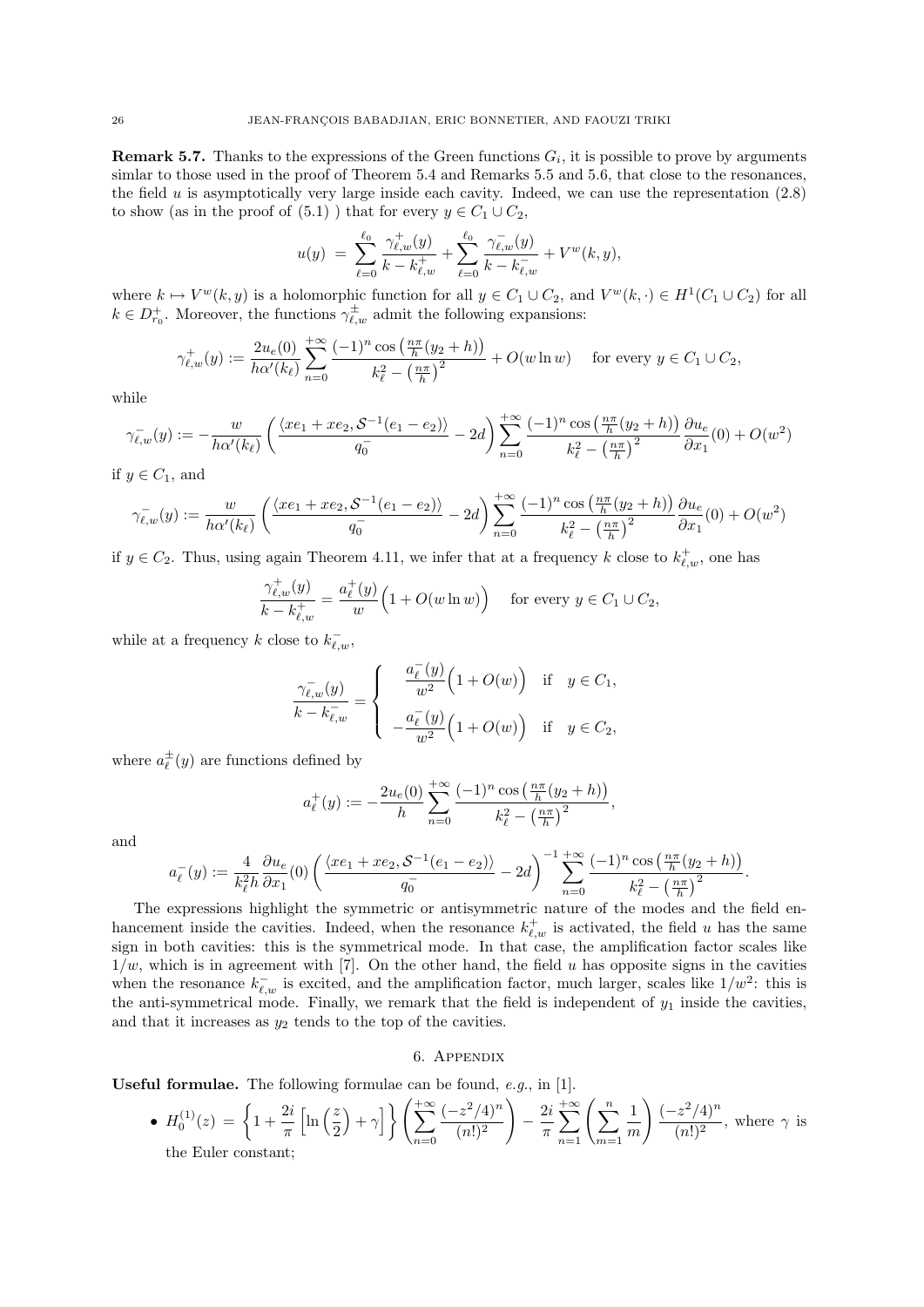• 
$$
\sum_{n=0}^{+\infty} \frac{1}{r^2 - n^2} = \frac{1}{2r^2} + \frac{\pi}{2r} \cot(\pi r);
$$
  
\n• 
$$
\sum_{n=1}^{+\infty} \frac{\cos(n\theta)}{n} = -\ln 2 - \ln \left| \sin \left( \frac{\theta}{2} \right) \right|;
$$
  
\n• 
$$
\sum_{n=1}^{+\infty} \frac{\cos(n\theta)}{n^2} = \frac{\theta^2}{4} - \frac{\pi |\theta|}{4} + \frac{\pi^2}{6}.
$$

**Generalized Rouché theorem.** In this section, we review the main results of [12]. Let G and H be two Banach spaces and let  $\mathcal{L}(\mathcal{G}, \mathcal{H})$  be the set of all bounded operators from  $\mathcal{G}$  to  $\mathcal{H}$ . Let U be an open set in C. Suppose that  $\mathcal{A}(k)$  is an operator-valued function from U to  $\mathcal{L}(\mathcal{G},\mathcal{H})$ ;  $k_0$  is a *characteristic value* of  $A(k)$  if

- $A(k)$  is holomorphic in some neighborhood of  $k_0$ , except possibly for  $k_0$ ;
- there exists a holomorphic function  $\phi(k)$ , from a neighborhood of  $k_0$  to  $\mathcal{G}$ , such that  $\phi(k_0) \neq 0$ ,  $\mathcal{A}(k)\phi(k)$  is holomorphic at  $k_0$ , and  $\mathcal{A}(k_0)\phi(k_0) = 0$ .

The function  $\phi(k)$  in the above definition is called a *root function* of  $\mathcal{A}(k)$  associated to  $k_0$ , and  $\phi(k_0)$ is called an *eigenvector*. The closure of the space of eigenvectors corresponding to  $k_0$  is denoted by Ker  $\mathcal{A}(k_0)$ .

Let  $\phi_0$  be an eigenvector corresponding to  $k_0$ . The rank of  $\phi_0$  is the largest integer m such that there exists a complex neighborhood  $V(k_0)$  of  $k_0$ , and two holomorphic functions  $\phi: V(k_0) \to \mathcal{G}$  and  $\psi: V(k_0) \to \mathcal{H}$  satisfying

$$
\mathcal{A}(k)\phi(k) = (k - k_0)^m \psi(k), \quad \phi(k_0) = \phi_0 \quad \text{and} \quad \psi(k_0) \neq 0.
$$

Suppose that  $n = \dim \text{Ker } \mathcal{A}(k_0) < +\infty$  and the ranks of all vectors in Ker  $\mathcal{A}(k_0)$  are finite. A system of eigenvectors  $\phi_0^j$   $(j = 1, ..., n)$  is called a *canonical system of eigenvectors* of  $\mathcal{A}(k_0)$  if the rank of  $\phi_0^j$ is the maximum of the ranks of all eigenvectors in some direct complement in Ker  $\mathcal{A}(k_0)$  of the linear space spanned by the vectors  $\phi_0^1, \ldots, \phi_0^{j-1}$ . Then we define the *null multiplicity* of the characteristic value of  $k_0$  to be the sum of the ranks of  $\phi_0^j$   $(j = 1, ..., n)$ , which is denoted by  $N(\mathcal{A}(k_0))$ .

Suppose that  $\mathcal{A}^{-1}(k)$  exists and is holomorphic in some neighborhood of  $k_0$ , except possibly at this point itself. Then the number

$$
M(\mathcal{A}(k_0)) := N(\mathcal{A}(k_0)) - N(\mathcal{A}^{-1}(k_0))
$$

is called the *multiplicity* of the characteristic value  $k_0$ .

Suppose that the Laurent expansion of  $A(k)$  at  $k_0$  is given by

$$
\mathcal{A}(k) = \sum_{j \ge -s} (k - k_0)^j A_j.
$$

If the operators  $A_j$  (j =  $-s$ , ..., -1) are finite dimensional, then  $\mathcal{A}(k)$  is called finitely meromorphic at  $k_0$ . If the operator  $A_0$  is a Fredholm one, then  $\mathcal{A}(k)$  is said to be of Fredholm type at  $k_0$ .

If  $\mathcal{A}(k)$  is holomorphic and invertible at  $k_0$ , then  $k_0$  is called a *regular point* of  $\mathcal{A}(k)$ . A point  $k_0$  is called a normal point of  $A(k)$  if  $A(k)$  is finitely meromorphic and of Fredholm type at  $k_0$ , and if there exists some neighborhood  $V(k_0)$  of  $k_0$  in which all the points except  $k_0$  are regular points of  $\mathcal{A}(k)$ .

**Lemma 6.1.** Every normal point  $k_0$  of  $\mathcal{A}(k)$  is a normal point of  $\mathcal{A}^{-1}(k)$ .

An operator-valued function  $\mathcal{A}(k)$  which is finitely meromorphic and of Fredholm type in  $V(k_0)$  and continuous on  $\partial V(k_0)$  is called *normal* with respect to  $\partial V(k_0)$  provided it is invertible in  $\overline{V(k_0)}$ , except for a finite number of points of  $V(k_0)$  which are normal points of  $\mathcal{A}(k)$ .

Suppose that  $\mathcal{A}(k)$  is normal with respect to  $\partial V(k_0)$  and let  $k_i$   $(i = 1, \ldots, \sigma)$  be its characteristic values and poles lying in  $V(k_0)$ , we set

$$
\mathcal{M}(\mathcal{A}(k), \partial V(k_0)) := \sum_{i=1}^{\sigma} M(\mathcal{A}(k)).
$$

The generalization of Rouché's Theorem is stated below: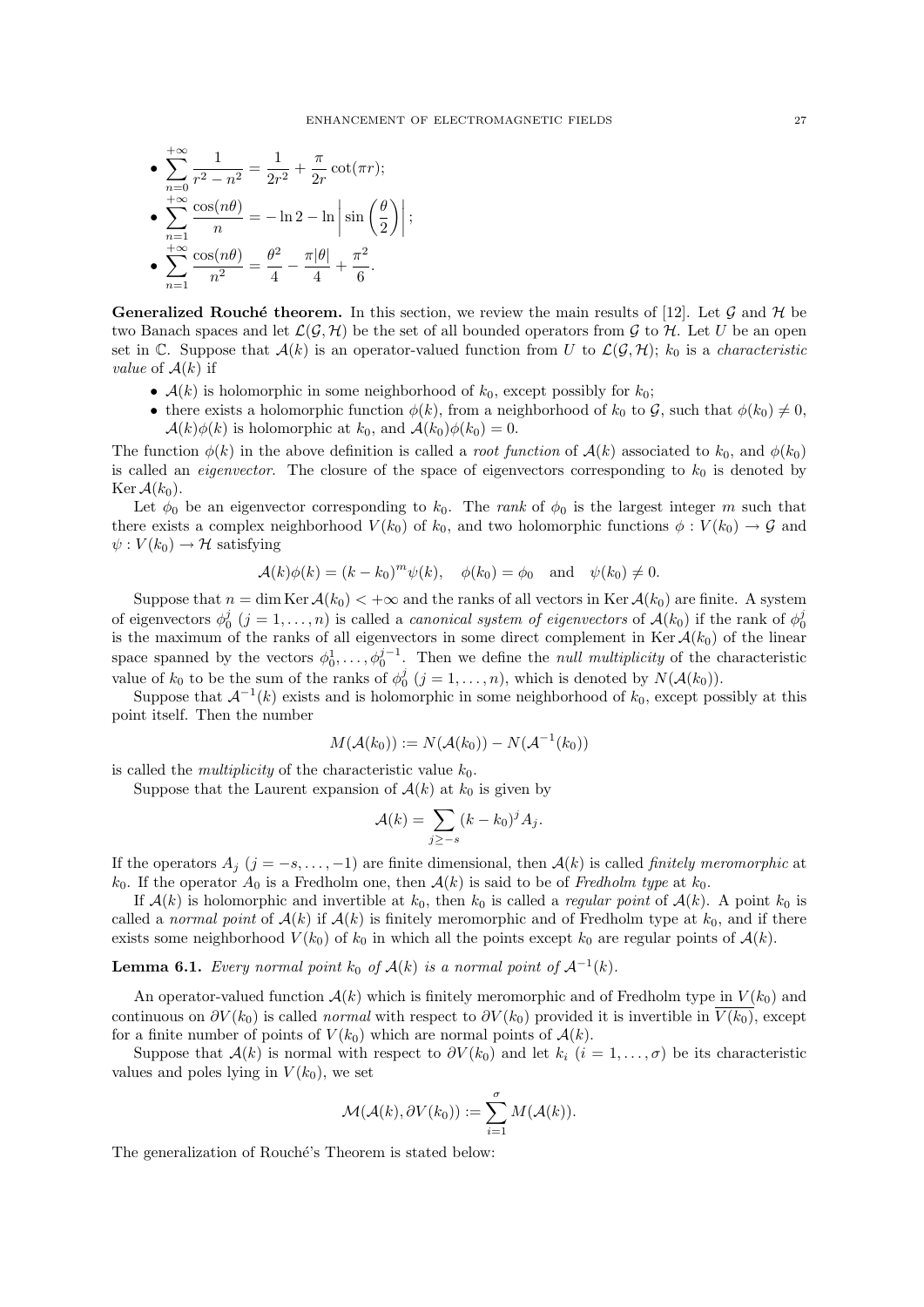**Theorem 6.2.** Let  $\mathcal{A}(k)$  be an operator-valued function which is normal with respect to  $\partial V(k_0)$ . If  $S(k)$  is an operator-valued function which is finitely meromorphic in  $V(k_0)$ , continuous at  $\partial V(k_0)$  and satisfying

$$
\|\mathcal{A}^{-1}(k)\mathcal{S}(k)\|_{\mathcal{L}(\mathcal{G},\mathcal{G})} < 1 \quad \text{for } k \in \partial V(k_0),
$$

then  $A(k) + S(k)$  is normal with respect to  $\partial V(k_0)$  as well, and

$$
\mathcal{M}(\mathcal{A}(k), \partial V(k_0)) = \mathcal{M}(\mathcal{A}(k) + \mathcal{S}(k), \partial V(k_0)).
$$

The generalization of Steinberg's Theorem is given by

**Theorem 6.3.** Suppose that  $A(k)$  is an operator-valued function which is finitely meromorphic and of Fredholm type in  $V(k_0)$ . If  $\mathcal{A}(k)$  is invertible at one point of  $V(k_0)$ , then  $\mathcal{A}(k)$  has a bounded inverse for all  $k \in V(k_0)$ , except possibly for certain isolated points.

We finally state a generalization of Rouché's Theorem which is also called generalized argument principle.

**Theorem 6.4.** Suppose that the operator-valued function  $\mathcal{A}(k)$  is normal with respect to  $\partial V(k_0)$ . Let  $f(k)$  be a scalar function which is holomorphic in  $V(k_0)$  and continuous in  $V(k_0)$ . Then we have

$$
\frac{1}{2i\pi} \operatorname{tr} \int_{\partial V(k_0)} f(k) \mathcal{A}^{-1}(k) \frac{d\mathcal{A}(k)}{dk} dk = \sum_{j=1}^{\sigma} M(\mathcal{A}(k_j) f(k_j)),
$$

where  $k_j$   $(j = 1, ..., \sigma)$  are all the poles or characteristic values of  $\mathcal{A}(k)$  in  $V(k_0)$ .

Here tr denotes the trace of the operator which is the sum of all its nonzero eigenvalues. We mention the following property of the trace

$$
\operatorname{tr} \int_{\partial V(k_0)} \mathcal{A}(k) \mathcal{B}(k) \, dk = \operatorname{tr} \int_{\partial V(k_0)} \mathcal{B}(k) \mathcal{A}(k) \, dk,
$$

where  $\mathcal{A}(k)$  and  $\mathcal{B}(k)$  are operator-valued functions which are finitely meromorphic in  $V(k_0)$ , and  $V(k_0)$ contains no pole of  $\mathcal{A}(k)$  and  $\mathcal{B}(k)$  other than  $k_0$ .

### Acknowledgement

The research of J.-F. Babadjian has been supported by the CNRS, and by the Chair "Mathematical Modelling and Numerical Simulation, F-EADS Ecole Polytechnique INRIA F-X".

### **REFERENCES**

- [1] M. Abramowitz & I. A. Stegun: Handbook on mathematical functions with formulas, graphs and mathematical tables, National bureau of standards applied mathematics Series 55 (1972).
- [2] H. AMMARI, G. BAO & A.W. WOOD: Analysis of the electromagnetic scattering from a cavity, Japan J. Indust. Math. 19, no2, 2002.
- [3] H. AMMARI, H. KANG & H. LEE: Layer potential techniques in spectral analysis, Mathematical Surveys and Monographs, Volume 153, American Mathematical Society, Providence, 2009.
- [4] H. Ammari and F. Triki: Resonances for microstrip transmission lines, SIAM J. Appl. Math. 64, no. 2, 601-636, 2004.
- [5] A. BARBARA, P. QUÉMERAIS, E. BUSTARRET & T. LOPEZ-RIOS: Electromagnetic optical transmission through subwavelength metallic gratings, Phys. Rev. B 66 (2002) 161403.
- [6] A. BARBARA, P. QUÉMERAIS, J. LE PERCHEC & T. LOPEZ-RIOS: Efficient excitation of cavity resonances of subwavelength metallic gratings, J. appl. Phys. 97 (2005) 053507.
- [7] A. BARBARA, P. QUÉMERAIS, J. LE PERCHEC & T. LOPEZ-RIOS: Controlling strong electromagnetic fields at a sub-wavelength scale, Phys. Rev. Lett. 97 (2006), 036405.
- [8] E. BONNETIER & F. TRIKI: Asymptotic of the Green function for the diffraction by a perfectly conducting plane perturbed by a sub-wavelength rectangular cavity, Math. Meth. in the Appl. Sci. to appear (2010).
- [9] M. CLAUSEL, M. DURUFLE, P. JOLY AND S. TORDEUX: A mathematical analysis of the resonance of the finite thin slots. Applied Numerical Mathematics, vol 56, no 10-11, pp 1432-1449, 2006.
- [10] D. Colton and R. Kress: Inverse Acoustic and Electromagnetic Scattering Theory, Applied Mathematical Sciences 93, Springer, 1998.
- [11] A. DEGIRON AND T.W. EBBESEN: The role of localized surface plsasmon modes in the enhanced transmission of periodic subwavelength apertures, J. Opt. A: Pure Appl. Opt. 7, S90-S96, 2005.
- [12] I. C. GOHBERG & E. I. SIGAL: An operator generalization of the logarithmic residue theorem and Rouché's theorem, Math. USSR-Sb. 13 (1971), 603–625.